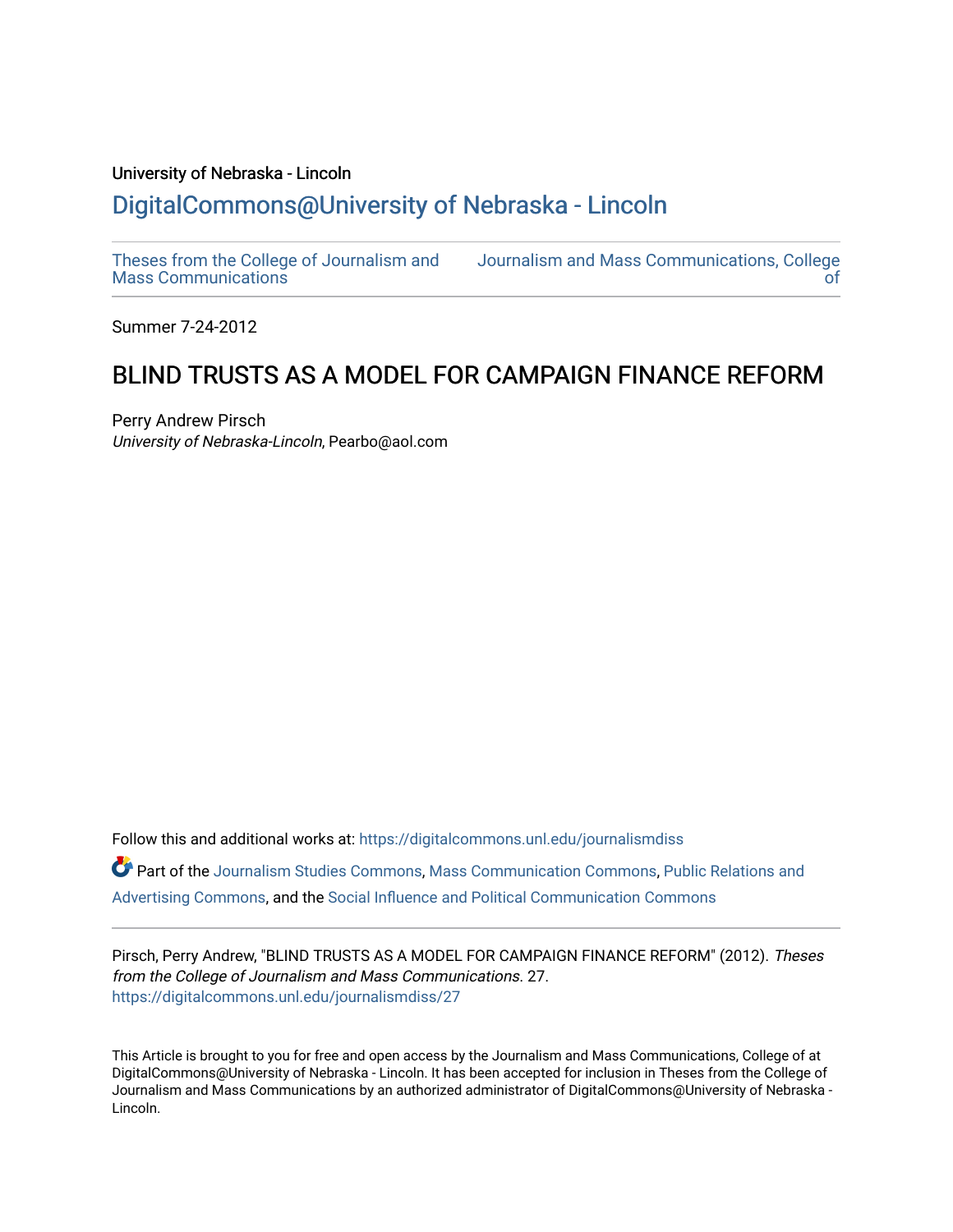## **BLIND TRUSTS AS A MODEL FOR CAMPAIGN FINANCE REFORM**

**by** 

**Perry A. Pirsch**

**A Thesis**

**Presented to the Faculty of** 

# **The Graduate College of the University of Nebraska**

**In Partial Fulfillment of the Requirements**

**For the Degree of Master of Arts**

**Major: Journalism and Mass Communications**

**Under the Supervision of Professor John Bender**

**Lincoln, Nebraska**

**July, 2012**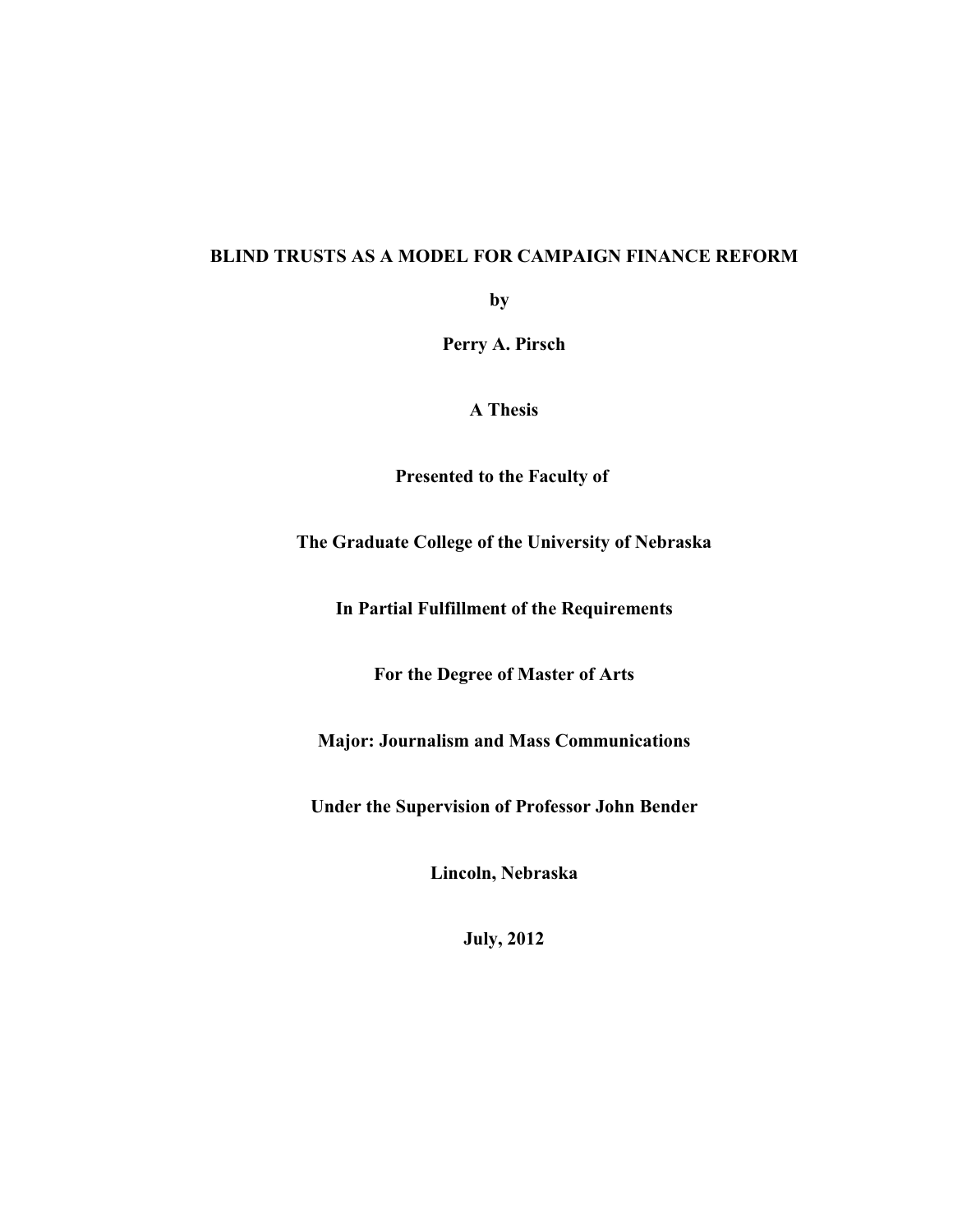#### BLIND TRUSTS AS A MODEL FOR CAMPAIGN FINANCE REFORM

#### Perry A. Pirsch, MA

#### University of Nebraska, 2012

Advisor: John Bender

In this thesis, I explore whether blind trusts present a viable option for campaign finance reform. More specifically, would either permitting (voluntary) or requiring (mandatory) anonymous donations for political campaigns allow for fully funded, yet privately funded, campaigns while preventing problems, whether real or perceived, such as buying influence (*quid pro quo)* or buying access, which are traditionally associated with large campaign donations?

To study this question, I have examined the constitutional origins of the need to fund federal campaigns, Congress' power to regulate campaigns under the Constitution's Elections Clause, the constitutional protection of speech, and the concern of large donations corrupting the political system. Further, I have also reviewed and summarized the history of campaign finance law and salient court decisions regarding the history of campaign finance regulation. Finally, I have reviewed the current use of blind trusts by government officials as well as existing relevant literature suggesting blind trusts may be a viable option for campaign reform.

Having reviewed the salient constitutional history, law, and discourse, voluntary blind trusts could offer a great deal of protection to candidates from the appearance of impropriety, while possibly working complementary to existing campaign finance restrictions. There are conflicting principles at play between making campaign finance trusts completely anonymous to avoid even the appearance of impropriety and republican principles of disclosure, the First Amendment, and the ability to police non-disclosure of donations. This analysis is important because there is a legitimate public interest in preventing not only the *quid pro quo* of trading campaign donations for votes or access to politicians, but protecting against even the appearance of impropriety. Voluntary blind trusts may prove part of the solution of campaign finance reform while offering candidates additional protection from even the appearance of impropriety.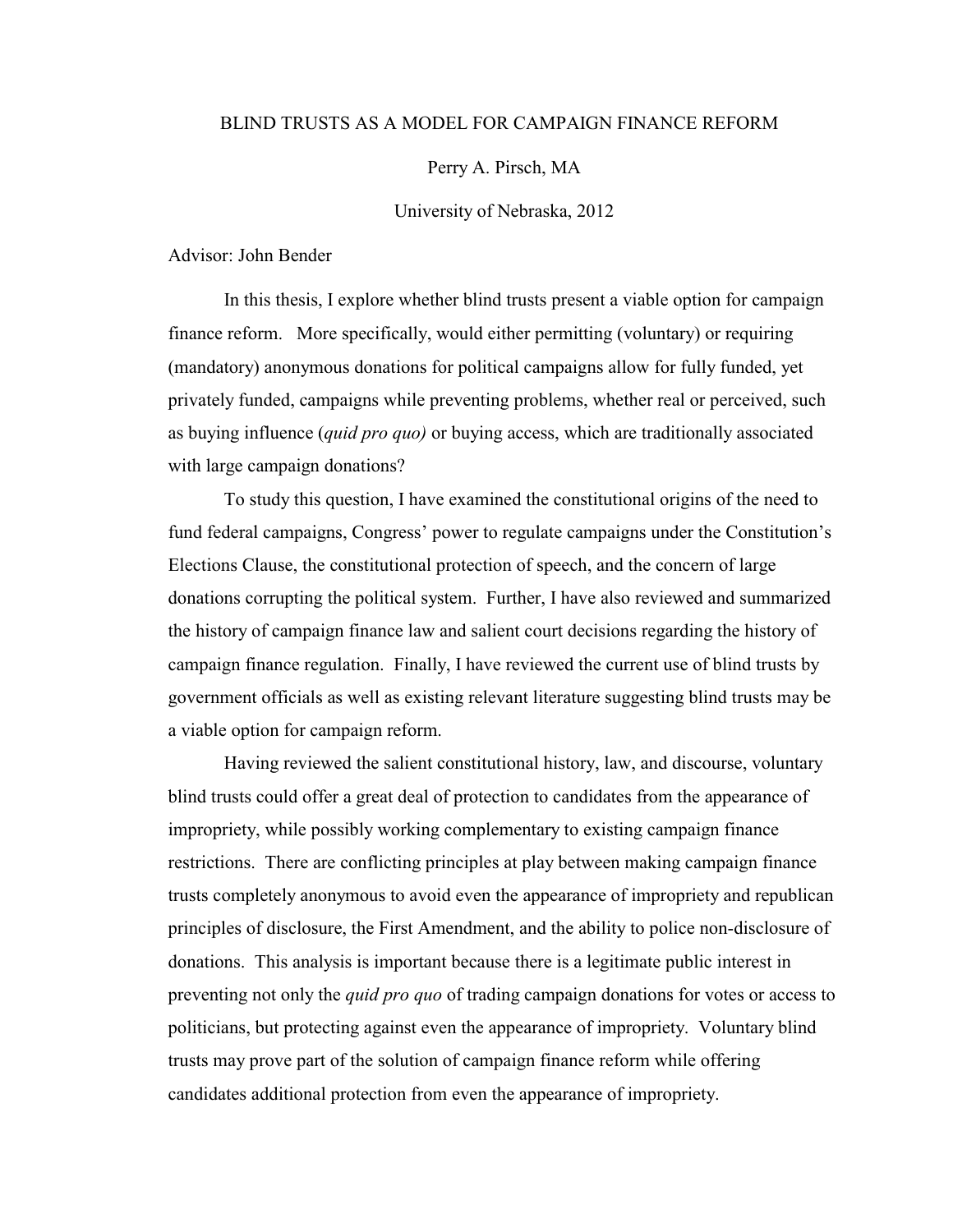**Copyright 2012, Perry Andrew Pirsch**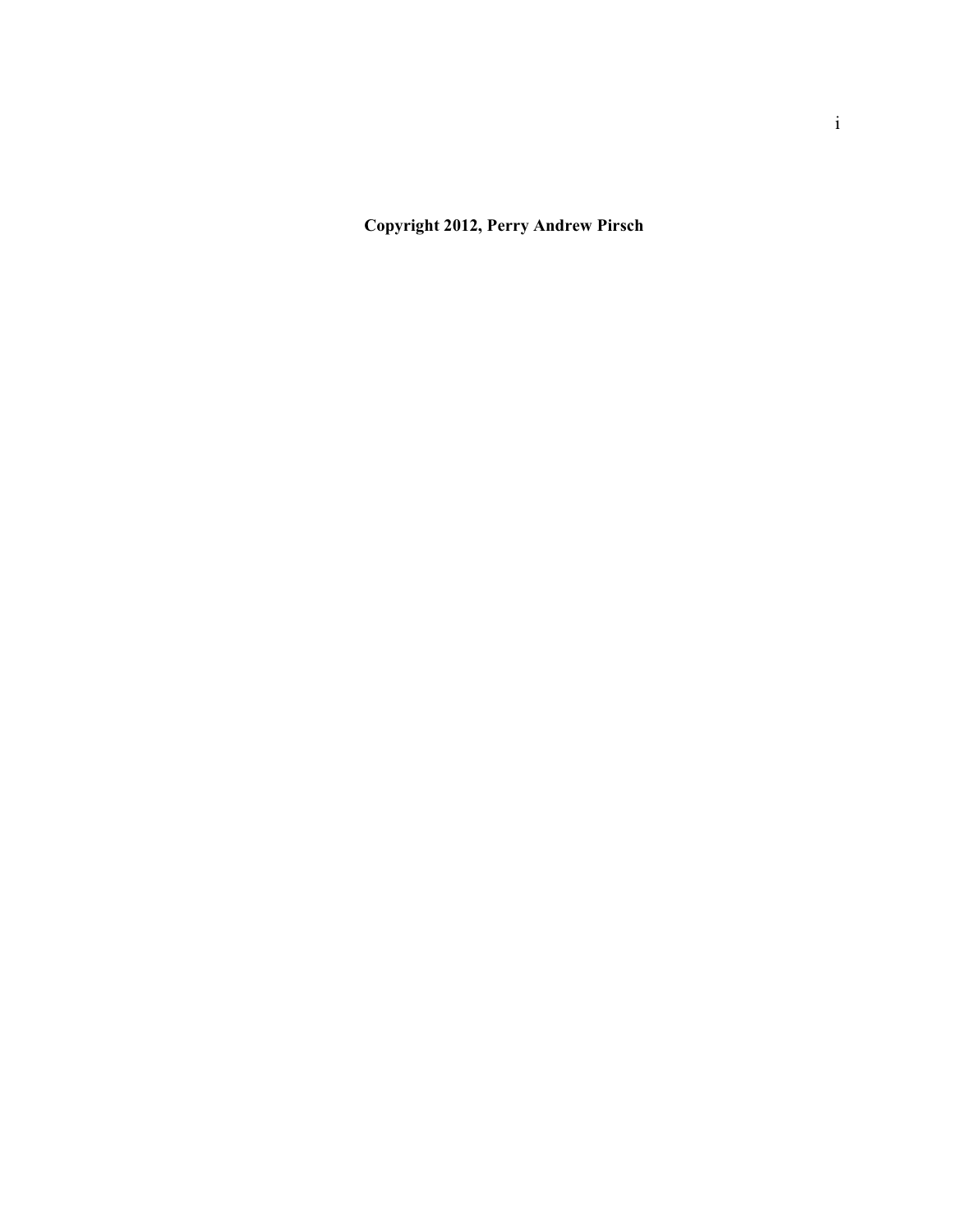# **TABLE OF CONTENTS**

| Chapter II: Free Speech, Elections, and the Perceived Need for Reform 2           |
|-----------------------------------------------------------------------------------|
|                                                                                   |
|                                                                                   |
| Chapter V: An Analysis of Whether Blinds Trusts Are a Viable Solution to Campaign |
|                                                                                   |
|                                                                                   |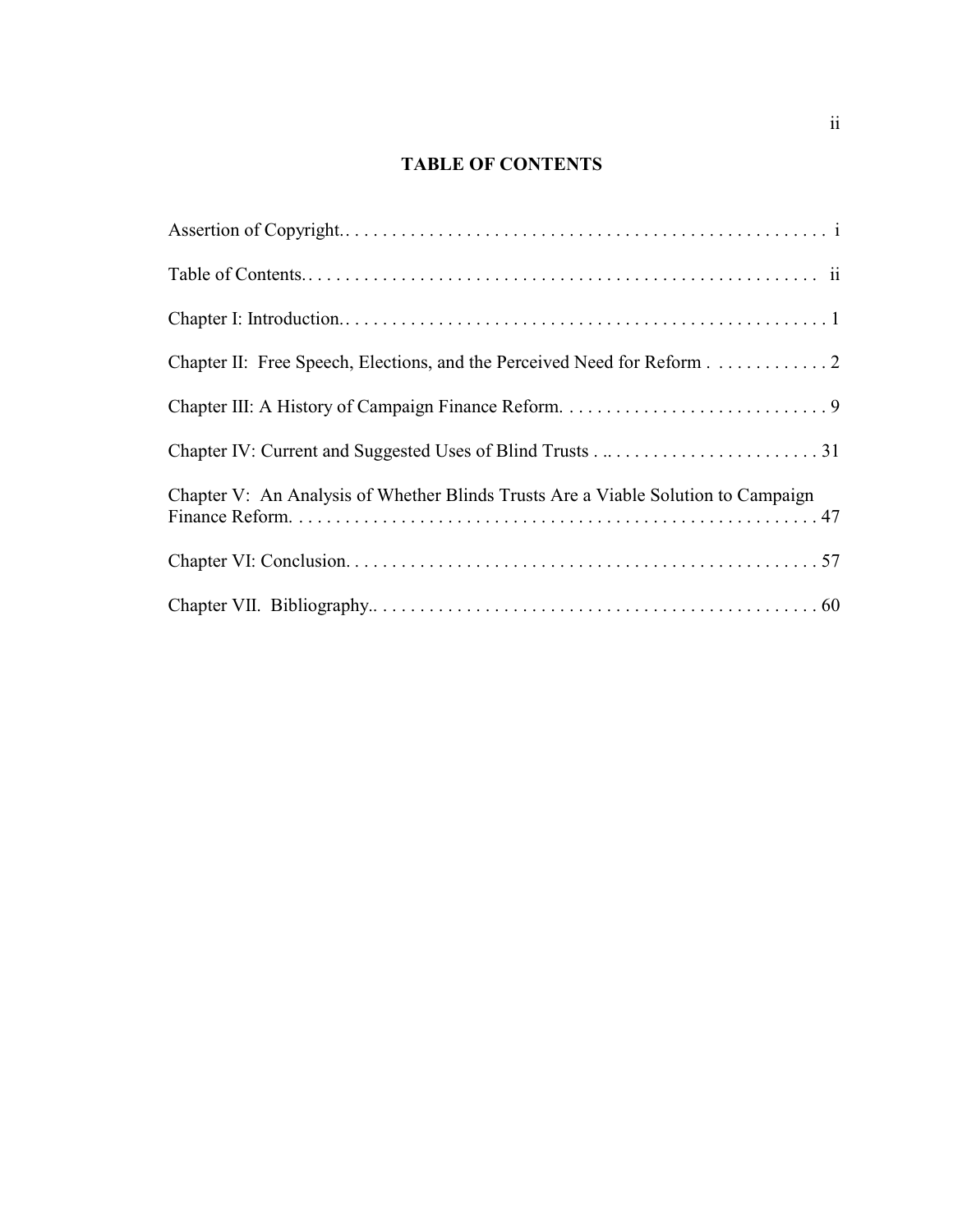#### **Chapter I: Introduction**

When it comes to campaign finance, is "sunlight the best disinfectant and electric light the best policeman," as Justice Louis Brandies once remarked?<sup>1</sup> In contrast, what if society's interests were best served by keeping candidates in the dark?

Would blind trusts<sup>2</sup> for campaign finance reform have protected Nebraska Attorney General Jon Bruning, who attempted to forgive Nelnet, Inc., a Nebraska corporation, from a \$1-million-dollar settlement with the state after he received over \$16,000 in campaign funds from Nelnet executives for a Senate race?<sup>3</sup> Bruning's proffered reason for abandoning the settlement was Nelnet had also agreed to pay the State of New York a \$2 million settlement for the same offense, essentially a doublejeopardy argument.<sup>4</sup> Regardless of Bruning's reasons for forgiving the settlement, could he have avoided the appearance of impropriety simply by not knowing who his campaign contributors were? Is there a valuable role for blind trusts in shielding candidates from public concern of *quid pro quo* political favors?

<sup>1</sup> Louis Brandeis, Other People's Money—and How Bankers Use It ( $1<sup>st</sup>$  ed. 1914).

<sup>2</sup> Black's Law Dictionary defines a blind trust as any trust in which the settlor places investments under the control of an independent trustee, usually to avoid a conflict of interest. The beneficiary has no knowledge of the trust's holdings and no right to participate in the trust's management. Black's Law Dictionary 1648 (9th ed. 2009).

<sup>3</sup> Kyle Michaelis, *John Bruning Continues to Benefit from Serving Nelnet, Not Nebraskans*, New Nebraska Network (April 1, 2012 7:00 p.m.), http://www.newnebraska.net/diary/3136/jon-bruning-continues-to-benefit-from-serving-n elnet-not-nebraskans.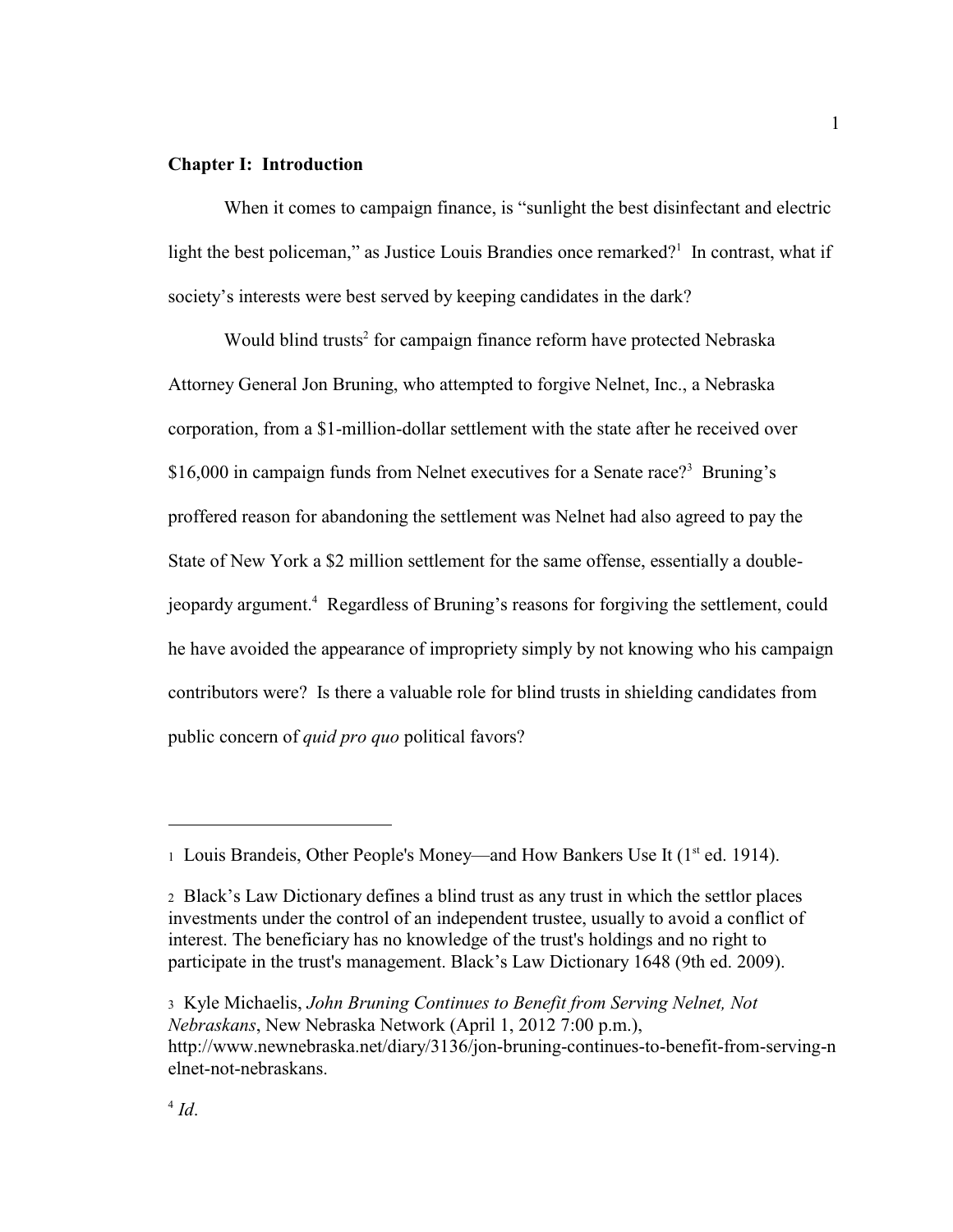#### **Chapter II: Free Speech, Elections, and the Perceived Need for Reform**

The roots of the conflict – the need for candidates to campaign, for candidates to pay for media to get out their messages, and thus to fund campaigns; the constitutional protection of speech; and the desire of a government free from corruption – were drafted into the Constitution.

The Framers, by providing for the direct election of members of the House of Representatives in the Constitution (and later, with the Seventeenth Amendment, to include the direct election of Senators), clearly created a system by which candidates would compete and thus would need to fund their campaigns, even if modern campaign media technologies and expenses were unforeseeable. 5

Preventing corruption, or even the appearance of corruption in our government, has been a consistent and important governmental interest since its founding, with the Framers' view of the Constitution as a corruption-fighting document.<sup>6</sup> Further, the Constitution also grants Congress with the power to regulate elections under the Elections

<sup>5</sup> U.S. Const. art. I, § 2, cl. 1; U.S. Const. amend. XVII; *see also The Campaign and Election of 1796*, Miller Center, University of Virginia (July 10, 2012 8:00 p.m.), <http://millercenter.org/president/jefferson/essays/biography/3> ("In the election of 1796, as was the aristocratic custom of the day, neither Adams nor Jefferson personally campaigned. Rather, the campaign battles were waged between the political party newspapers, a propaganda device rooted in the anti-British pamphlets of the American Revolution. These publications mercilessly criticized their respective opposing candidates").

<sup>6</sup> Zephyr Teachout, *The Anti-Corruption Principle*, 94 Cornell L. Rev. 342 (2009) (arguing that corruption has been part of this country's constitutional dialogue since the beginning and it is not an overstatement to note the Framers of the Constitution saw the document as a structure to fight corruption).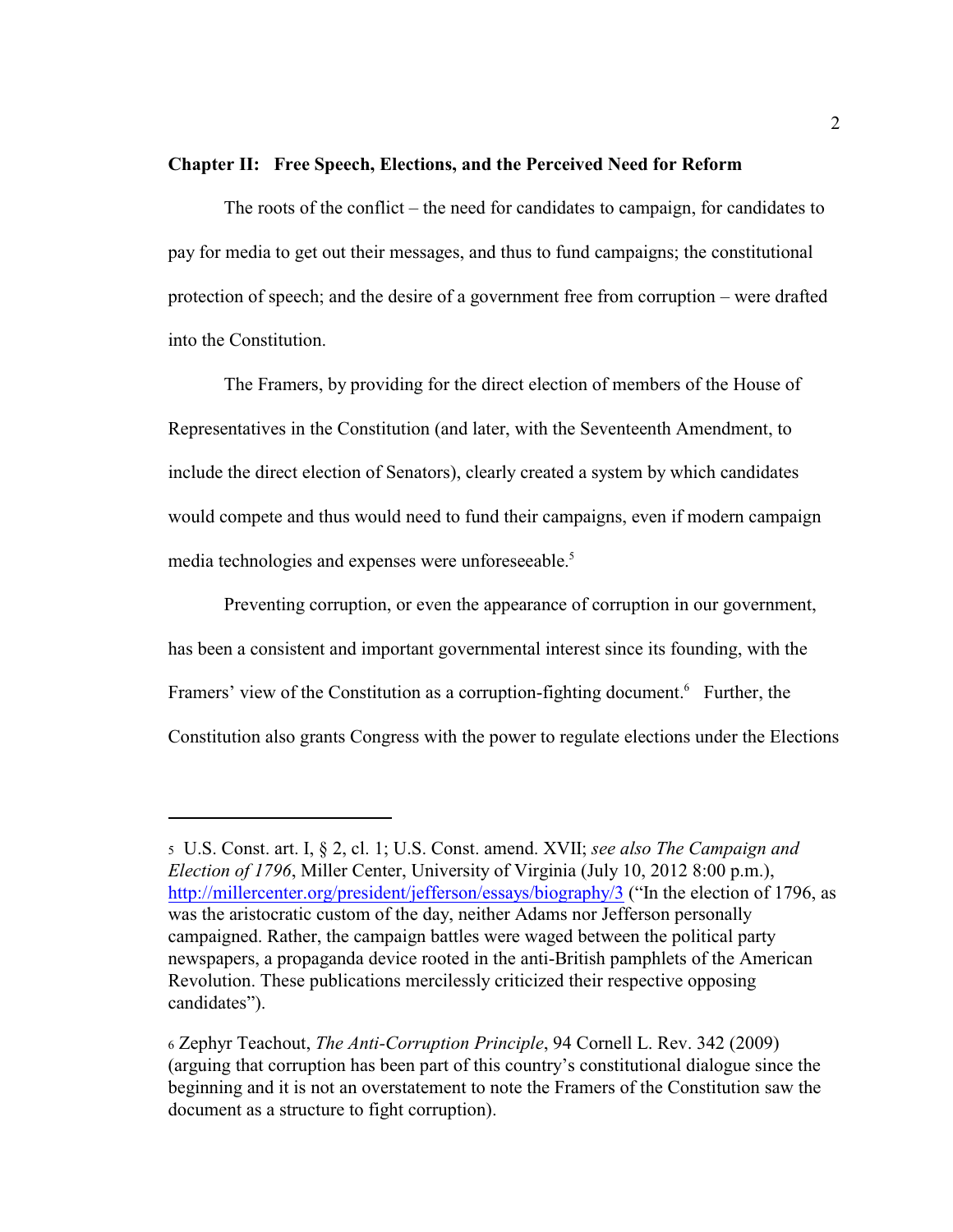Clause.<sup>7</sup> The Framers understood the Elections Clause as a grant of authority to issue procedural regulations, and not as a source of power to dictate electoral outcomes, to favor or disfavor a class of candidates, or to evade important constitutional restraints.<sup>8</sup>

As elaborated below, the First Amendment to the United States Constitution also provides, *inter alia,* Congress shall not abridge the freedom of speech. The United States Supreme Court ("Supreme Court") has held, "[i]t is the purpose of the First Amendment to preserve an uninhibited marketplace of ideas in which truth will ultimately prevail, rather than to countenance monopolization of that market, whether it be by the government itself or a private licensee." 9

Similarly, Nebraska's Constitution, Article I, Section 5 provides: "Every person may freely speak, write and publish on all subjects, being responsible for the abuse of that liberty; and in all trials for libel, both civil and criminal, the truth when published with good motives, and for justifiable ends, shall be a sufficient defense." <sup>10</sup> The Nebraska

<sup>7</sup>U.S. Const. art. I § 4, cl. 1 ("The Times, Places and Manner of holding Elections for Senators and Representatives, shall be prescribed in each State by the legislature thereof; but the Congress may at any time by law make or alter such regulations, except as to the places of choosing Senators").

<sup>8</sup>*See also* U.S. Term Limits, Inc. v. Thornton, 514 U.S. 779, 833-34, 115 S.Ct. 1842, 1869-1870 (1995).

<sup>9</sup> Red Lion Broadcasting Co. v. F.C.C.S*,* 395 U.S. 367, 390 (1969) (citing Associated Press v. United States, 326 U.S. 1, 20 (1945)); New York Times Co. v. Sullivan, 376 U.S. 254, 270 (1964); Abrams v. United States, 250 U.S. 616, 630 (1919) (Holmes, J., dissenting) ("[S]peech concerning public affairs is more than self-expression; it is the essence of self-government."); Garrison v. Louisiana, 379 U.S. 64, 74-75 (1964).

<sup>10</sup> William J. Brennan, Jr., *State Constitutions and the Protection of Individual Rights*, 90 Harvard L. Rev. 489, 501 (1977) (noting the numerous state courts which have already extended to their citizens, via state constitutions, greater protections than the Supreme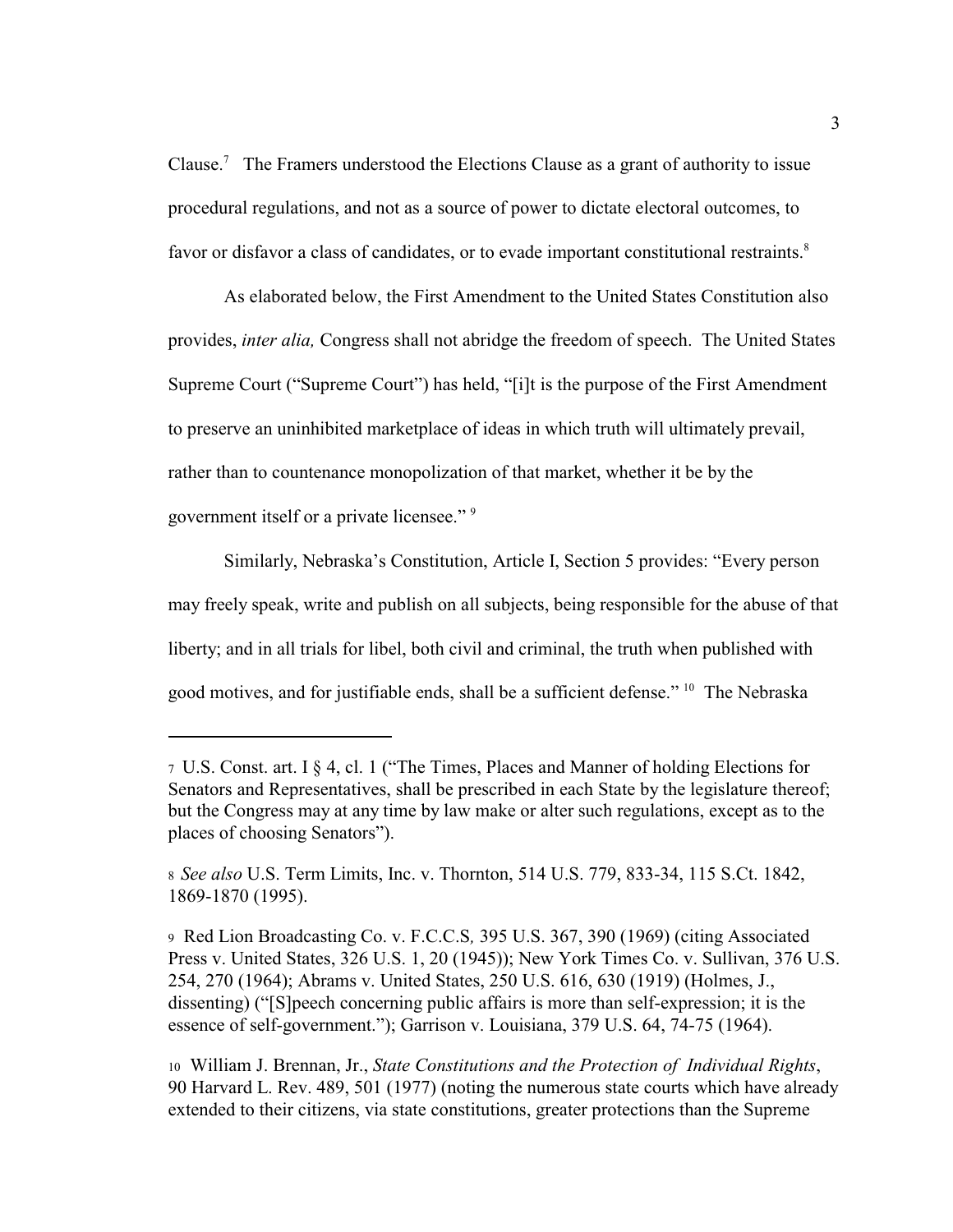Supreme Court has ruled the Nebraska Constitution offers identical protections for free speech as the U.S. Constitution.<sup>11</sup>

Elected officials often receive campaign contributions from the same entities that the officials must regulate or contract with in the officials' capacities as members of the legislative or executive branches of government. These officials can become beholden to the constituencies who contribute to them and provide these constituencies special attention because they pay for campaigns.<sup>12</sup> As the Supreme Court noted in U.S. v. *Mississippi Valley*, "[A]n impairment of impartial judgment can occur in even the most well-meaning men when their personal economic interests are affected by the business they transact on behalf of the Government."<sup>13</sup>

Today many people associate the problems in government with the need for politicians to seek campaign contributions to fund their elections and re-elections.<sup>14</sup> In fact, the perception of the need for campaign finance reform can be traced back to before

Court has held are applicable under the federal Bill of Rights).

<sup>&</sup>lt;sup>11</sup> State ex rel. Lemon v. Gale, 272 Neb. 295, 721 N.W.2d 347 (2006)

<sup>12</sup> Jason B. Frasco, *Full Public Funding: An Effective and Legally Viable Model for Campaign Finance Reform In the States*. 92 Cornell L. Rev. 733, 736-37 (2007).

<sup>13</sup> U.S. v. Mississippi Valley Generating Co., 364 U.S. 520, 549, 81 S.Ct. 294, 309, (1961).

<sup>14</sup> Brian Montopoli, *Joe Sestak: In Politics, Money Is the Problem*, CBSNews (October 12, 2011 7:30 p.m.),

http://www.cbsnews.com/stories/2010/05/23/ftn/main6511758.shtml.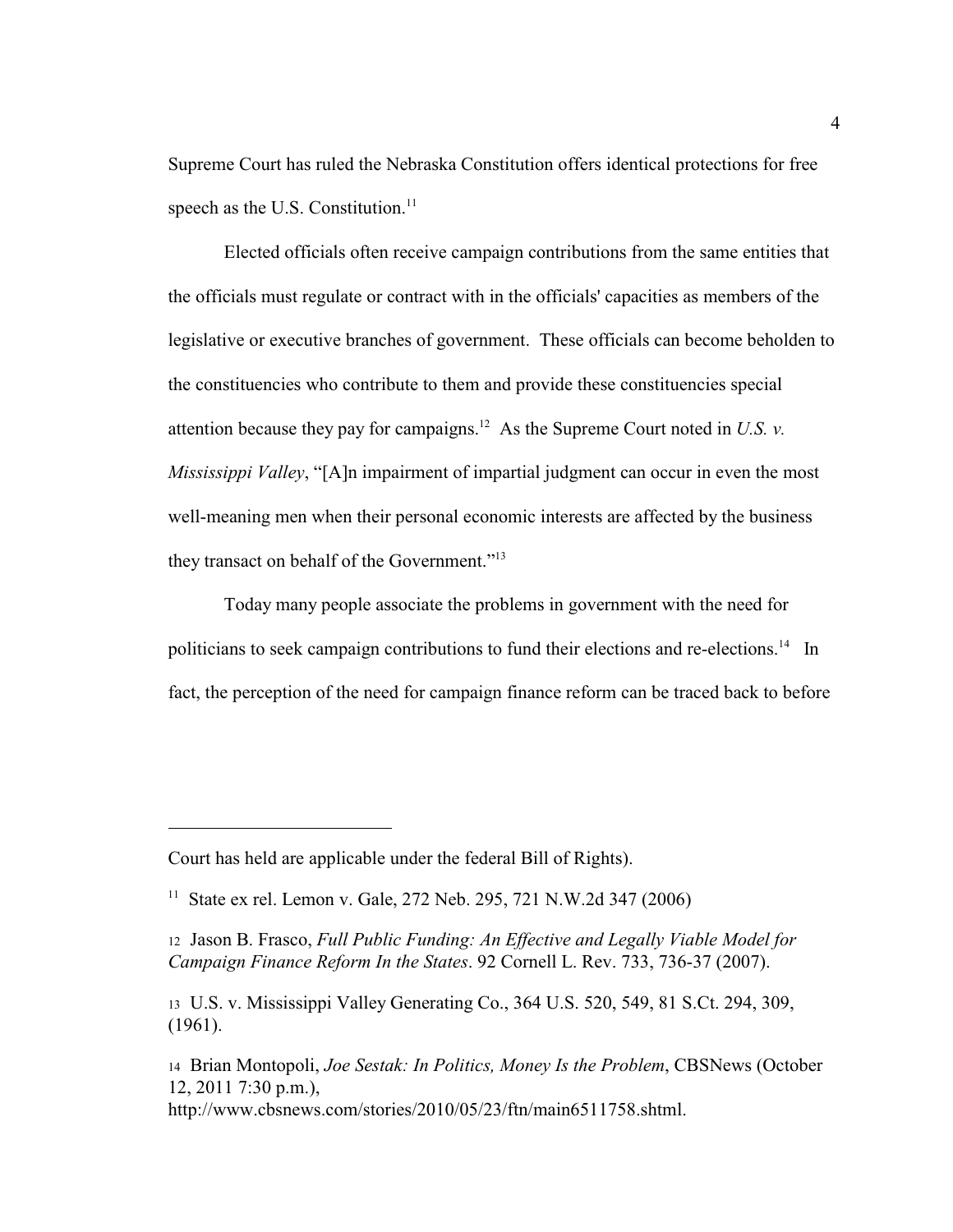the Civil War.<sup>15</sup> More recently, Rep. Joe Sestak, who defeated Sen. Arlen Specter to become the Democratic Party's nominee for Senate in Pennsylvania in 2010, and who supports the public financing of campaigns, said on Face the Nation, "If you took money out of politics, you'd solve 80 percent of all the problems."<sup>16</sup> Host Bob Scheiffer agreed, opining candidates have to raise so much money and secure the backing of so many interest groups it becomes impossible to compromise.<sup>17</sup>

Similarly, Bob Stern, who wrote "Public Campaign Financing in California: A Model Law for 21st Century Reform for the Center for Governmental Studies*,"* has stated, "People who want to run for office just can't afford to do so unless they're wealthy or they have connections to special interests."<sup>18</sup> Among his report's suggestions were lowering contribution limits, banning fund raising in non-election years, and establishing a public financing system for candidates.<sup>19</sup>

 Reuters recently reported the 2012 U.S. elections will be the most expensive ever, with a total price tag of \$6 billion or even more, fueled by millions of dollars in unrestricted donations as Republicans and Democrats vie for control of the White House,

<sup>15</sup>Anthony Corrado, *Money and Politics: A History of Federal Campaign Finance Law*, *in* New Campaign Finance Sourcebook 7, 7 (2005).

<sup>16</sup> Montopoli, *supra* note 14.

<sup>&</sup>lt;sup>17</sup> Montopoli, *supra* note 14.

<sup>18</sup> Will Evans, *State Needs Campaign Finance Reform, Good Gov't Group Says,* CaliforniaWatch.org (October 12, 2011 7:00 p.m.), http://californiawatch.org/dailyreport/state-needs-campaign-finance-reform-good-govt-gr oup-says-11966.

<sup>19</sup> Evans, *supra* note 18.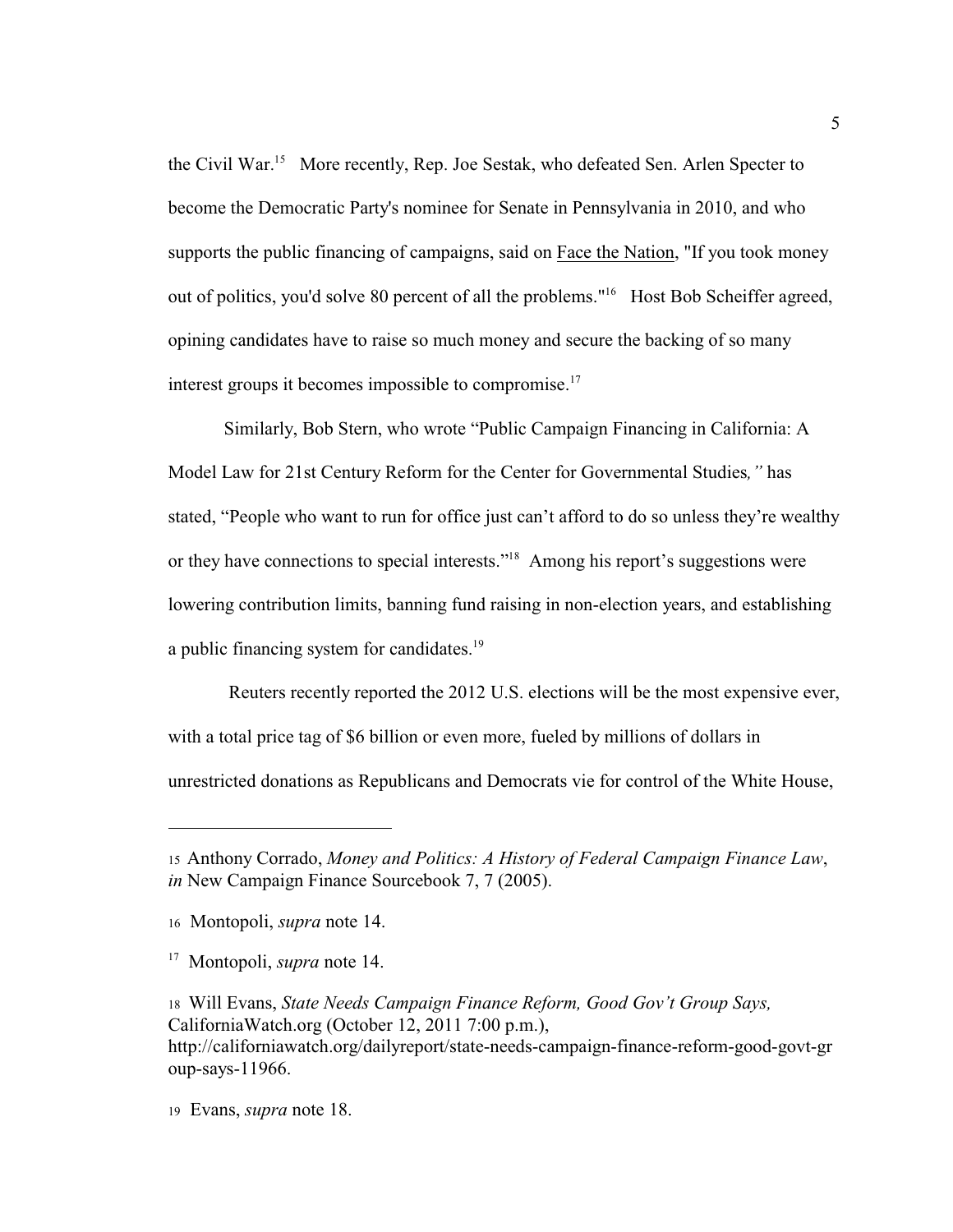Congress, and state governments.<sup>20</sup> The cost of U.S. elections has risen steadily, but this will be the first presidential race since the landmark *Citizens United v. FEC*<sup>21</sup> 2010 Supreme Court ruling, which ended most restrictions on donations by corporations and unions, and fostering the creation of "Super" Political Action Committees (PACs) that can spend money to support a candidate but cannot officially coordinate with campaigns.<sup>22</sup>

Further, in "Amend the Constitution to Restore Public Trust in the Political System: A Practitioner's Perspective on Campaign Finance Reform," Senator Tom Udall<sup>23</sup> stated, "In a recent poll, nearly 80 percent of Americans agreed that members of Congress are controlled by special interest money to the exclusion of their constituents," and, "Although I believe that members of Congress are honest and highly dedicated public servants, I agree that our campaign finance system unacceptably allows special

<sup>20</sup> Patricia Zengerle, *U.S. Vote in 2012 Will Be Record, \$6 Billion Election*, Reuters (October 12, 2011 6:30 p.m.),

http://www.reuters.com/article/2011/08/30/us-usa-campaign-spending-idUSTRE77T3ZX 20110830.

<sup>21</sup>Citizens United v. FEC, — U.S. —, 130 S.Ct. 876, 175 L.Ed.2d 753 (2010).

<sup>22</sup> Zengerle, *supra* note 20.

<sup>23</sup> Senator Tom Udall represents New Mexico in the United States Senate and previously represented the Third District of New Mexico in the United States House of Representatives (1999-2009). He has served as Attorney General of New Mexico (1991-1999), Chief Counsel to the Department of Health and Environment, Assistant U.S. Attorney, and as a Law Clerk to Chief Judge Oliver Seth of the Tenth Circuit Court of Appeals. Senator Udall earned a law degree from the University of New Mexico Law School in 1977, a Bachelor of Laws degree from Cambridge University in 1975, and graduated from Prescott College.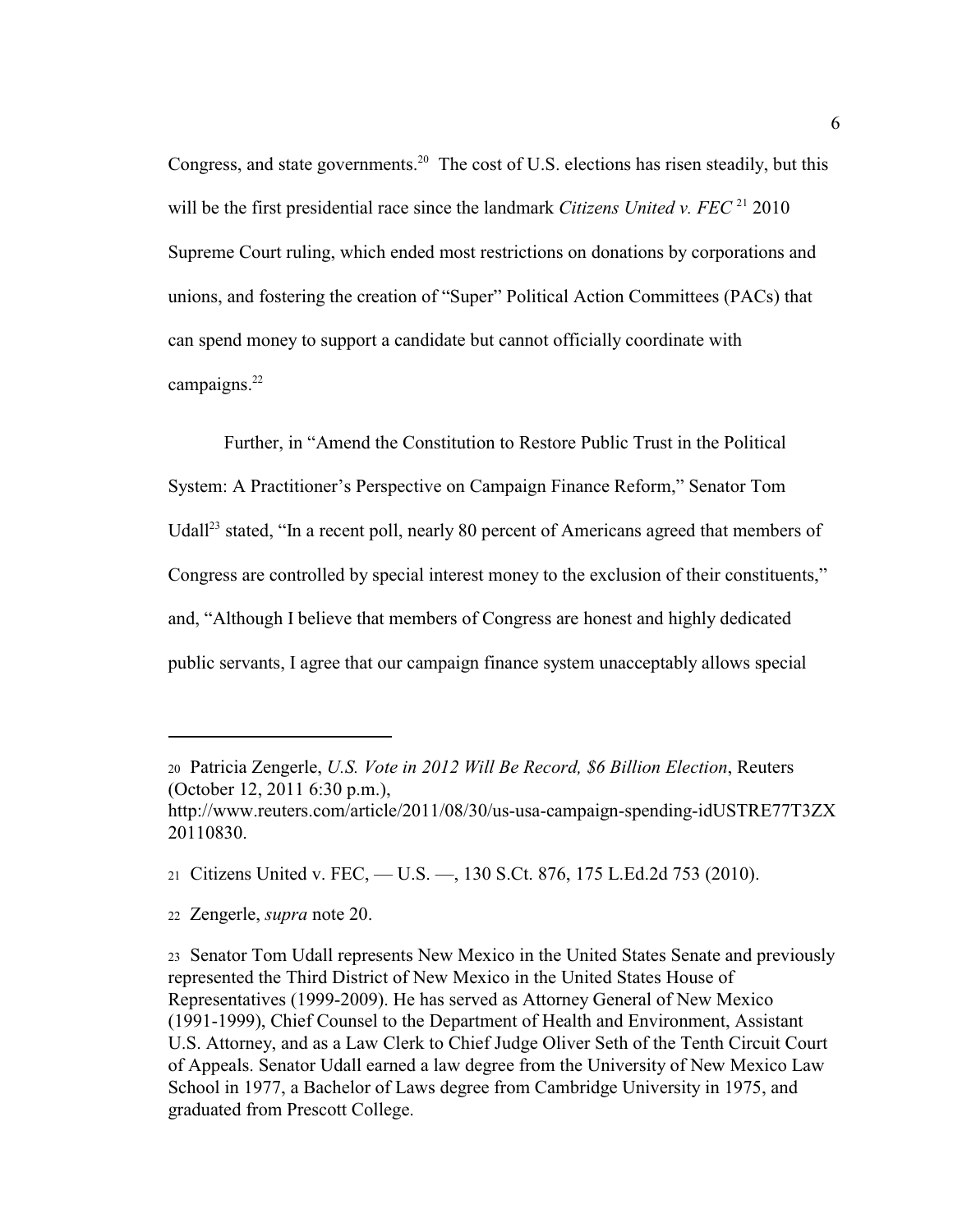interests to corrupt both our elections and legislative process."<sup>24</sup>

Udall notes over the last century many campaign finance reforms have been implemented. What becomes clear over time is that whenever regulations are imposed on one form of special interest campaign funding, a loophole is soon identified and exploited to get the money back into the system – if not through direct donations, then through "soft money" or "issue ads." Whether campaign spending is in the form of direct donations, soft money, issue ads, or independent expenditures, the potential for corruption remains a threat as the difference between these methods of campaign funding are more form than substance. To think that elected officials will not feel similarly indebted to special interests who make significant independent campaign expenditures on their behalf in the same way that they would if the special interest made a direct campaign contribution is, as Justice Scalia said, fanciful.<sup>25</sup>

At the same time, Udall believes a constitutional amendment giving Congress the power to regulate the raising and spending of money with respect to federal elections would be the cure. $26$ 

Finally, in "Perceptions of Corruption and Campaign Finance: When Public

<sup>24</sup> Tom Udall, *Amend the Constitution to Restore Public Trust in the Political System: A Practitioner's Perspective on Campaign Finance Reform*, 29 Yale L. & Pol'y Rev. 235, 235-36; *see also* Jack Abramoff, Capitol Punishment: The Hard Truth About Washington Corruption From America's Most Notorious Lobbyist (2011).

<sup>25</sup> Udall, *supra* note 24 at 242.

<sup>26</sup> *Id.* at 249-50.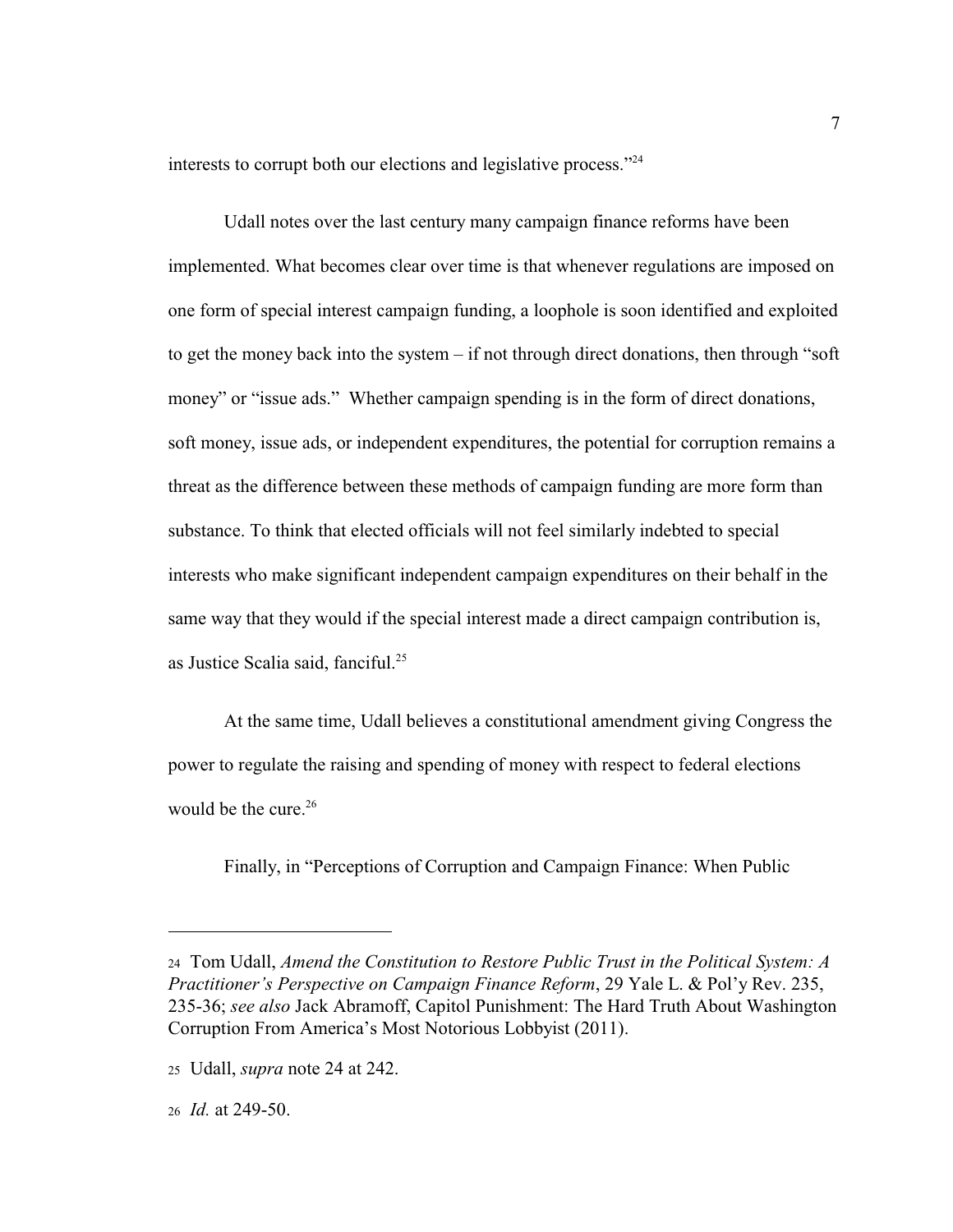Opinion Determines Constitutional Law," authors Nathaniel Persily and Kelli Lammie note public perception of corruption is widespread and most Americans view campaign contributions and expenditures as corrupting. Their polling data suggested Americans believe that campaign contributions, at any level, have too much influence over legislators, and a large majority of survey respondents will support virtually any campaign finance reform proposal suggested to them.<sup>27</sup>

<sup>27</sup> Nathaniel Persily & Kelli Lammie, *Perceptions of Corruption and Campaign Finance: When Public Opinion Determines Constitutional Law*, 153 U. Pa. L. Rev. 119, 138 (2004) (the authors also noted, paradoxically, while a large majority of Americans believe that the campaign finance system contributes to corruption in government, data does not suggest campaign finance reform will have a significant effect on this attitude).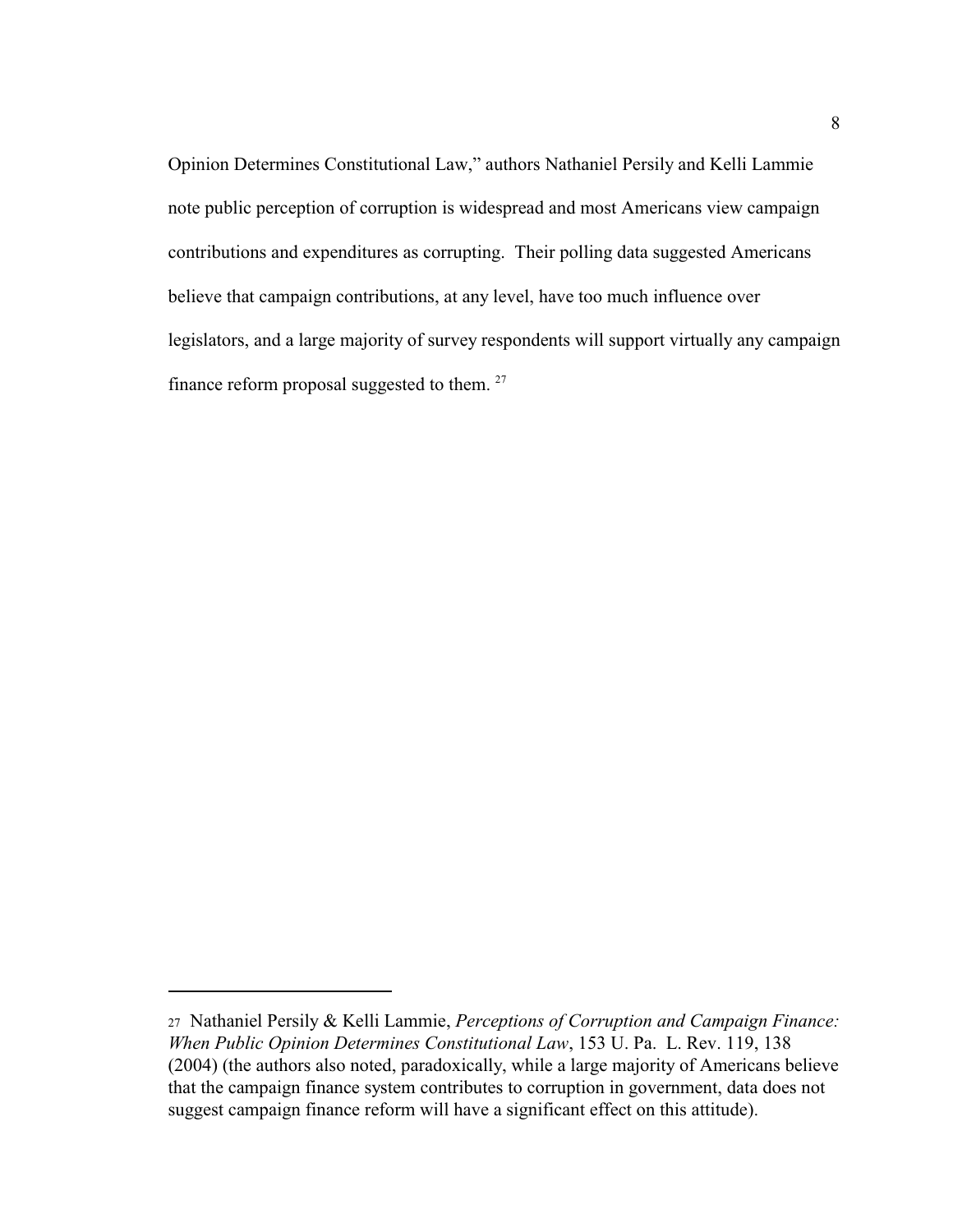#### **Chapter III: A History of Campaign Finance Reform**

 July 4, 1776, is well-celebrated as the date the American Colonies declared their independence from Great Britain; however, it was not until the Constitution's adoption on September 17, 1787, at the Constitutional Convention in Philadelphia, and ratified by eleven states that it became the supreme law of the land, more than a decade after the signing of the Declaration.<sup>28</sup> The Constitution assigns to Congress, *inter alia*, power under the Elections Clause of the Constitution to make or alter rules governing federal elections.<sup>29</sup>

On December 15, 1791, more than four years after the Constitution was ratified,

three quarters of the States adopted the Bill of Rights, or first ten Amendments to the

Constitution, including the First Amendment.<sup>30</sup> Specifically, it states:

Congress shall make no law respecting an establishment of religion, or prohibiting the free exercise thereof; or abridging the freedom of speech, or of the press; or the right of the people peaceably to assemble, and to petition the Government for a redress of grievances.<sup>31</sup>

Since the founding, the need to hold elections (and therefore the need for

<sup>28</sup> *Teaching with Documents: The Ratification of the Constitution*, The National Archives (Feb. 12, 2012, 7:00 p.m.),

<sup>29</sup> See U.S. Const. art. I § 4, cl. 1; *see also* McConnell v. Federal Election Com'n, 540 U.S. 93, 124 S. Ct. 619, 157 L. Ed. 2d 491 (2003).

<sup>30</sup> *Bill of Rights and Later Amendments*, Historic Documents (Feb. 12, 2012, 7:30 p.m.), http://www.ushistory.org/documents/amendments.htm.

31 U.S. Const. amend. I.

http://www.archives.gov/education/lessons/constitution-day/ratification.html.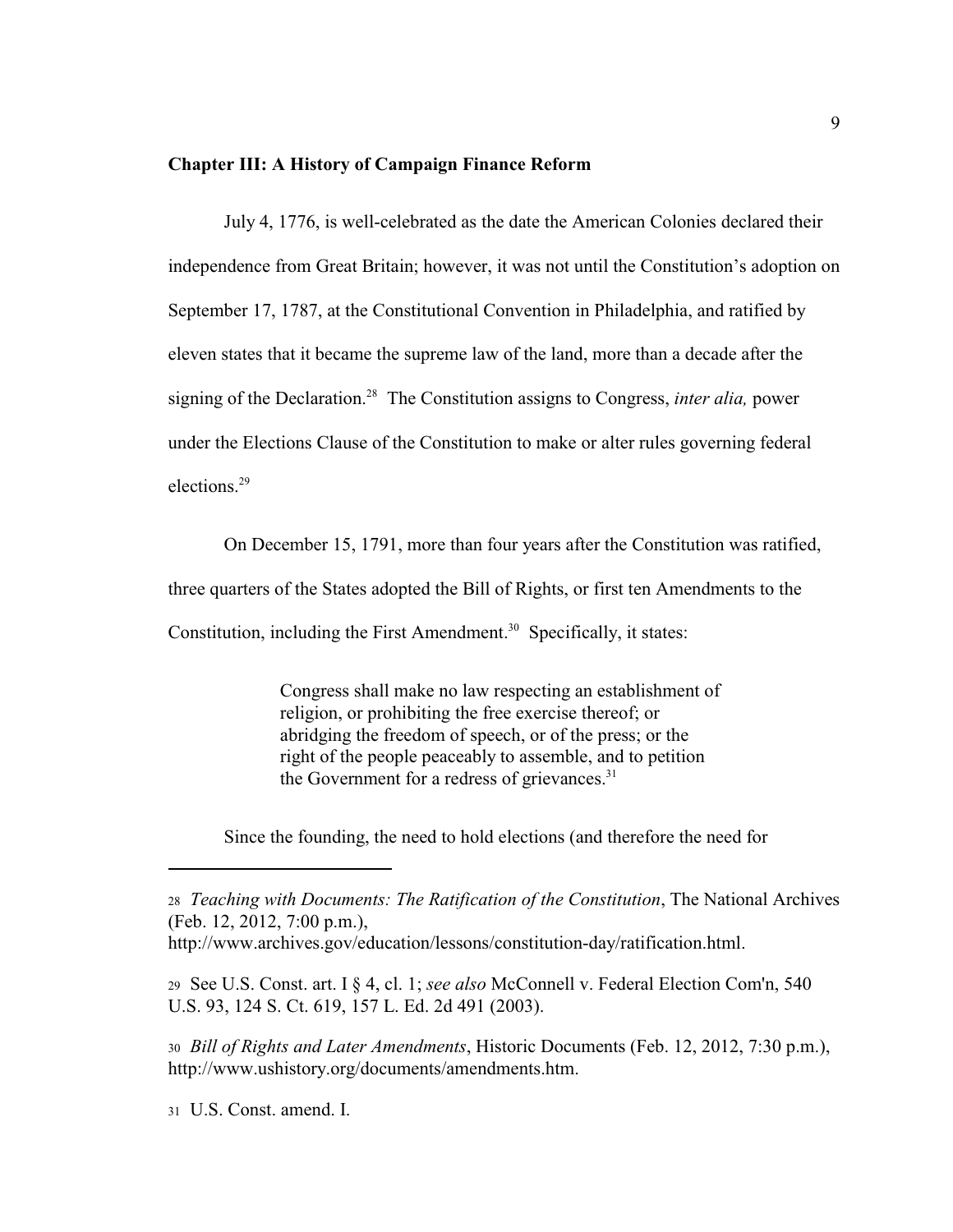candidates to finance their campaigns), Congress' ability to regulate elections, and the right to free speech were sewn into the Constitution. Congress has struggled with how to regulate campaign expenditures to minimize corruption without encroaching on an individual's right to free speech.

By the 1830s, political parties were raising money through "assessments," or the taking of a percentage of the government salary of those they placed in public offices through the spoils system.<sup>32</sup> The assessment system was soon the primary means of campaign support, leading critics to express concern it posed a threat to the freedom of elections. 33

During the Reconstruction Era, political patronage and the assessments on government workers increased. To put an end to the spoils system, in 1883 Congress passed the Pendleton Civil Service Act, which created a class of government workers who had to qualify for office through competitive examinations.<sup>34</sup> Soon afterward, candidates and parties increasingly turned to business to fund their campaigns, such as corporations, banks, and railroads, with donations to national party coffers in amounts of \$50,000 or more.<sup>35</sup>

In 1904, there was a public outcry regarding corporate fund raising. Teddy

35 *Id.* at 10.

<sup>32</sup>Corrado, *supra* note 15, at 8.

<sup>33</sup> *Id.* at 8.

<sup>34</sup> *Id.* at 9-10.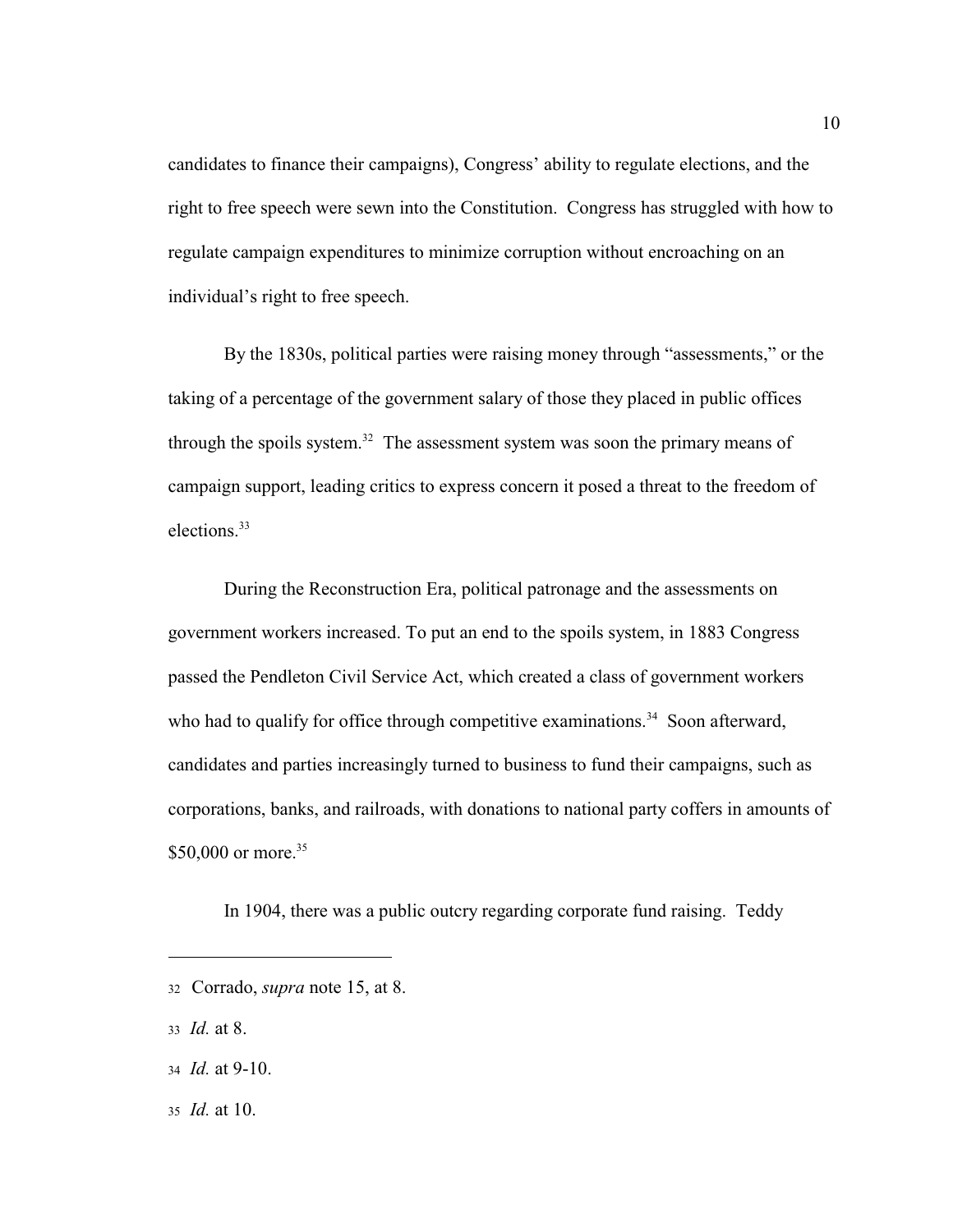Roosevelt's presidential campaign had received 73 percent of all contributions from corporate donors.<sup>36</sup> Industrialist Thomas Fortune Ryan and banker August Belmont contributed roughly three-quarters of the Democrats' 1904 presidential campaign finances, with Henry Davis, a mine owner and the party's vice presidential candidate, contributing much of the rest.<sup>37</sup> Because of this public outcry, President Roosevelt and Congress then began to push for campaign finance reform, ultimately passing the Tillman Act, in 1907, which prohibited federal campaign contributions from nationally chartered banks and corporations.<sup>38</sup> The Tillman Act, the first federal law restricting corporate involvement in the election process, marked the birth of federal campaign finance  $law$ ;<sup>39</sup> however, no effective enforcement mechanism was created, so the act went largely unenforced.<sup>40</sup>

In 1910, Congress passed the Federal Corrupt Practices Act ("FCPA"), also

<sup>36</sup> Bradley A. Smith, *Faulty Assumptions and Undemocratic Consequences of Campaign Finance Reform*, 105 Yale L.J. 1049, 1049 (1996).

<sup>37</sup> Robert E. Mutch, Campaigns, Congress, and Courts: The Makings of Federal Campaign Finance Law 3 (1988).

<sup>38</sup> 34 U.S.C. 864 (1907); *see also* R. Sam Garrett, Cong. Research Serv., R40091, Campaign Finance: Potential Legislative and Policy Issues for the  $111<sup>th</sup> Congress 1$ (2011).

<sup>39</sup> Adam Winkler, *Other People's Money: Corporations, Agency Costs, and Campaign Finance Law*, 92 Geo. L.J. 871, 871 (2004).

<sup>40</sup>*Campaign Finance (US)*, The Center for Media and Democracy (February 12, 2012 6:30 p.m.), http://www.sourcewatch.org/index.php?title=Campaign\_finance\_(U.S.)*.*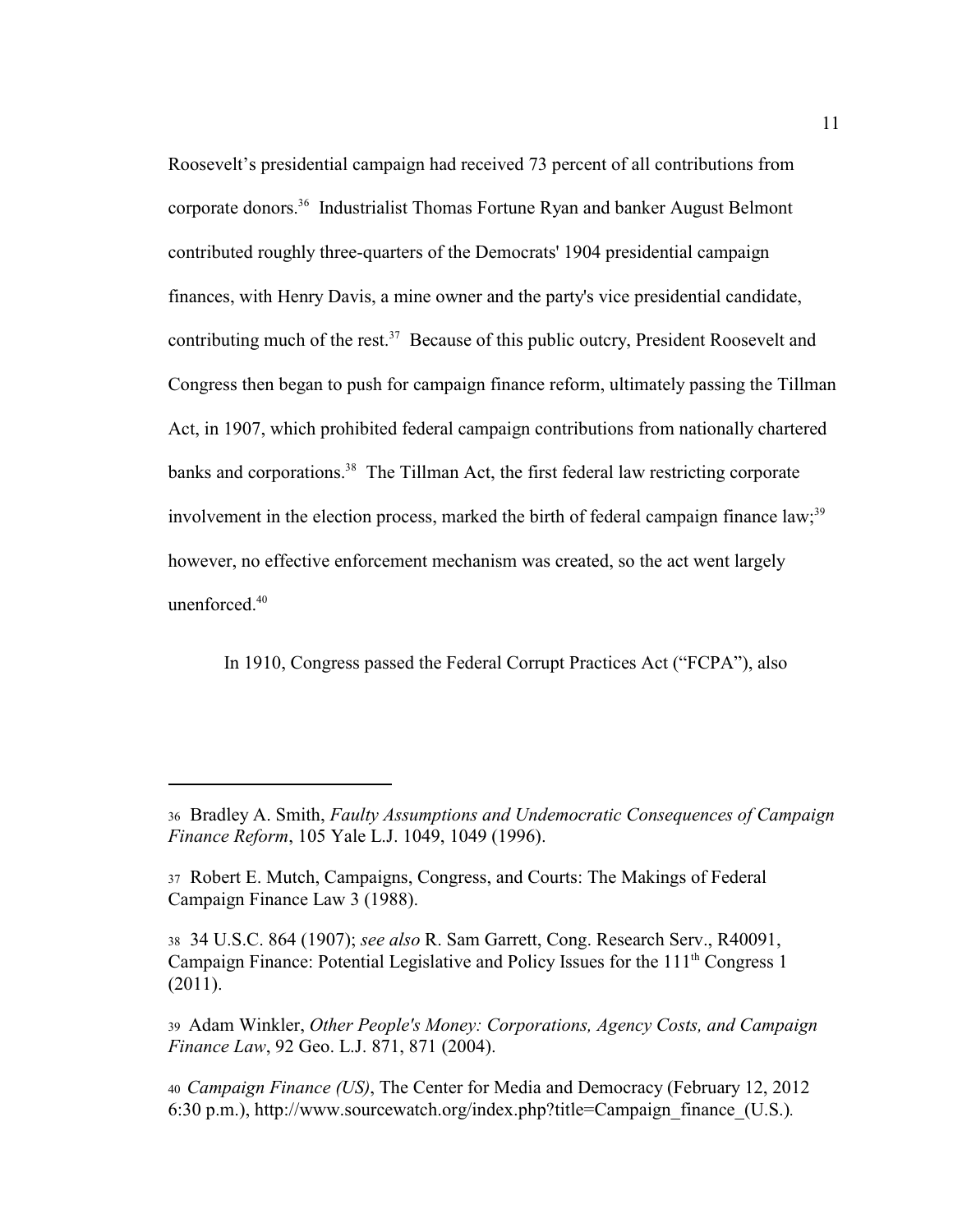known as the "Publicity Act."<sup>41</sup> It was Congress' first attempts at requiring disclosure of campaign contributions by party committees. It also established campaign spending limits for political parties in House general elections and required the national committees of political parties to file post-election reports regarding their contributions to individual candidates and their own individual expenditures. In 1911, FCPA was extended to Senate candidates and established limits on the amount of money candidates were allowed to spend on their campaigns. Yet again, active enforcement mechanisms were not created and FCPA was rarely enforced.<sup>42</sup>

In 1925, Congress amended FCPA to extend the act's coverage to multi-state parties and election committees, and required financial disclosure reports be made quarterly. It also limited an individual's campaign contributions to \$5,000 to each federal candidate's campaign committee and provided a requirement that any contribution over \$100 be reported. The amendments also raised Senate campaign spending limits to \$25,000. The revision still did not, however, create an effective enforcement mechanism and FCPA still went largely unenforced; politicians simply set up numerous campaign committees to accept cash.<sup>43</sup>

In 1943 Congress applied the Tillman Act's corporate money ban to labor unions

<sup>41</sup> Federal Corrupt Practices Act, 2 U.S.C. § 241 (1910); *See also Campaign Finance (US)*, *supra* note 40.

<sup>42</sup>2 U.S.C. § 241; *See also Campaign Finance (US)*, *supra* note 40; *Statutory Regulation of Political Campaign Funds*, 66 Harv. L. Rev. 1259, 1262-63 (1953).

<sup>43</sup>Dave Murray, *Reform Began in 1904,* Toledo Blade, July 19, 1992 at A13; *see also Campaign Finance (US)*, *supra* note 40.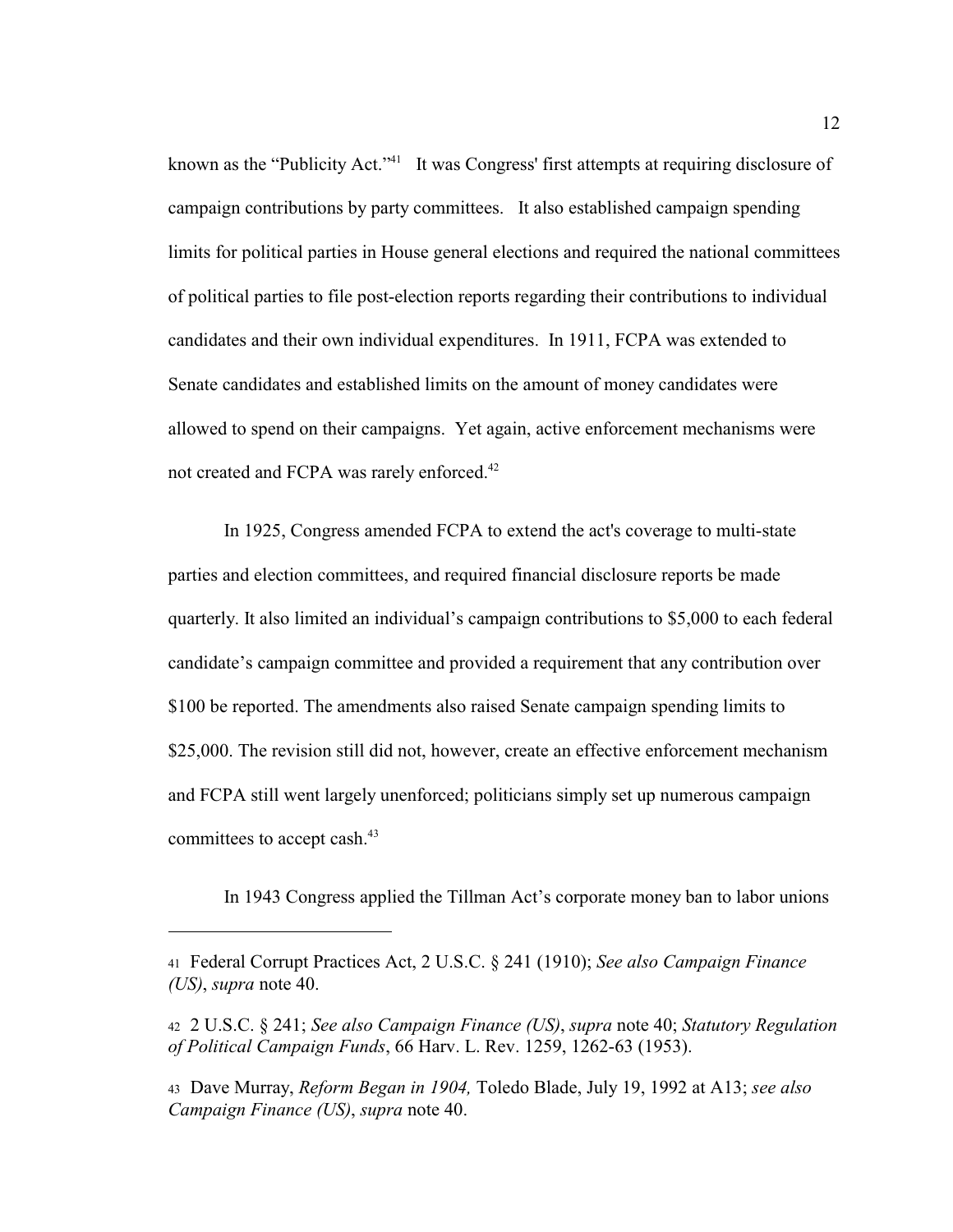after it was disclosed John Lewis, president of the United Mine Workers Union and Congress of Industrial Organizations, had contributed \$100,000 to the re-election campaign of Franklin Roosevelt. Unions responded to this prohibition by creating political action committees, or PACs, to raise funds to be used specifically for campaign contributions.<sup>44</sup>

In 1972, Congress passed the Federal Election Campaign Act of 1971 ("FECA"), $45$  which repealed FCPA and set new limits on what individuals could contribute to campaigns. FECA required disclosures of contributions and spending and instituted public financing for presidential elections. It limited an individual to giving no more than \$50,000 annually to a presidential campaign, \$35,000 to a senatorial campaign, and \$25,000 to a House candidate. There was no limit, however, to a person's total contributions.<sup>46</sup>

In 1974, under pressure from public outcry over the Watergate scandal, Congress amended FECA to lower contribution limits to \$1,000 per candidate for each election and \$25,000 a year overall per contributor. It also limited to \$20,000 a year contributions to national party committees. Corporations and labor unions were barred from making campaign contributions, but were allowed to pay overhead expenses of PACs they sponsored; however, contributions from PACs were limited to \$5,000 per candidate per

<sup>44</sup> Murray, *supra* note 43.

<sup>45</sup> Federal Election Campaign Act, 2 U.S.C. § 431 (1972).

<sup>46</sup> Murray, *supra* note 43.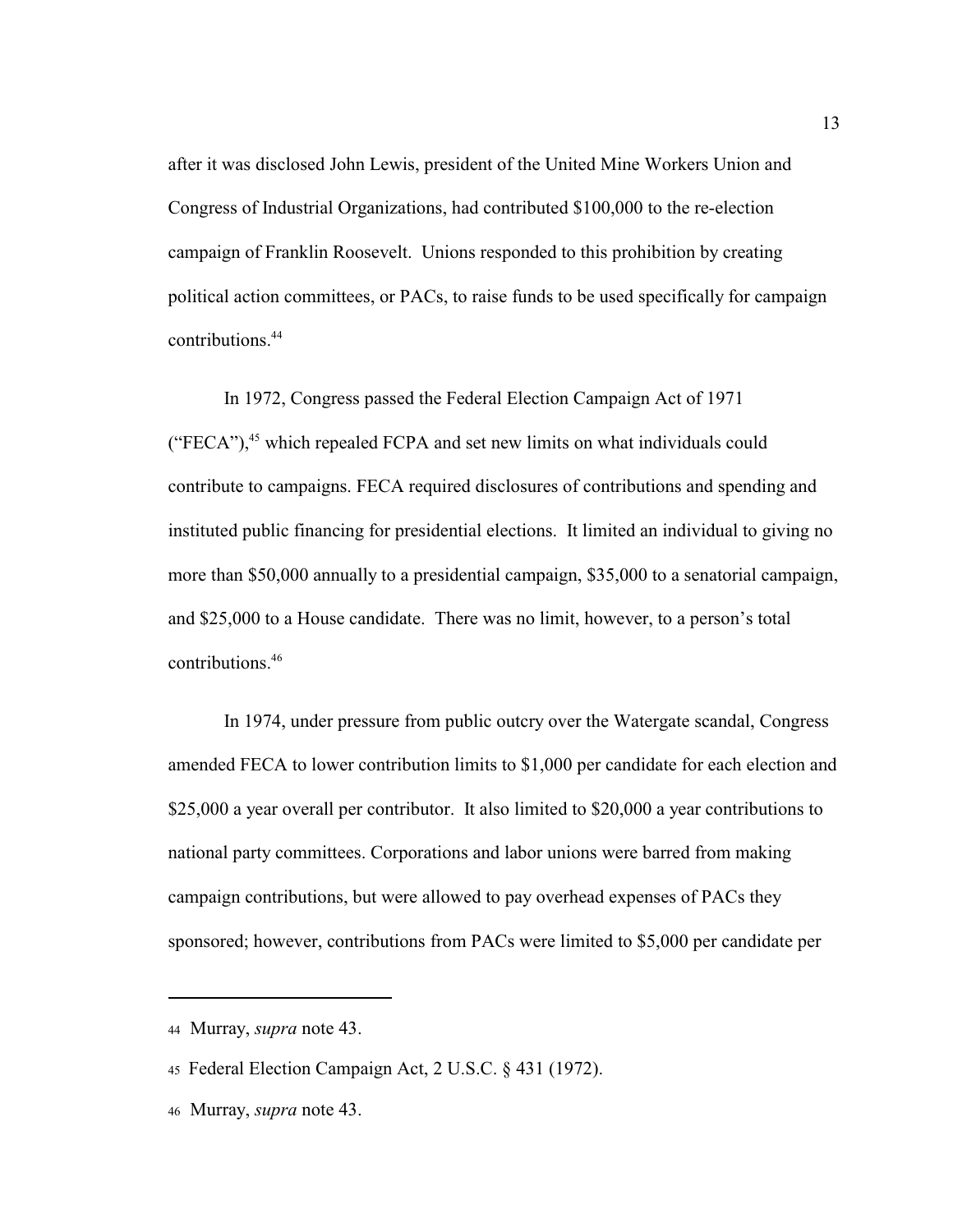election and \$15,000 per year to national parties.<sup>47</sup> The amendments also provided for the public financing of presidential elections, limited expenditures by candidates and associated committees (except for presidential candidates who accepted public funding), limited candidate expenditures from personal funds, and "fixed" the method of appointing members to the Federal Election Commission. Congress also passed Section 527 of the Internal Revenue Code, which allowed for issue advocacy, an alluring alternative to PACs for wealthy donors, corporations, and labor unions seeking to circumvent the  $$5,000$  contribution limitation.<sup>48</sup>

In 1976, in the pivotal Supreme Court case of *Buckley v. Valeo*,<sup>49</sup> the court overruled several provisions of FECA. In *Buckley,* numerous plaintiffs – including a candidate for the presidency of the United States, a United States senator seeking re-election, the Libertarian Party, the New York Civil Liberties Union, Inc., the American Conservative Union, and Human Events, Inc. – claimed: 1) FECA's limiting the use of money for political purposes constituted a restriction on communication that violated the First Amendment because all meaningful political communications in the modern setting involve the expenditure of money; 2) the reporting and disclosure provisions of FECA unconstitutionally impinged on their right to freedom of association; and 3) federal subsidy provisions of FECA's Subtitle H violated the General Welfare Clause, were

<sup>47</sup> Murray, *supra* note 43; FECA, 88 U.S.C. §§ 1272, 1286 (1974).

<sup>48.</sup> Cory Kalanick, *Blowing up the Pipes: the Use of (C)(4) to Dismantle Campaign Finance Reform*, 95 Minn. L. Rev. 2254, 2257 (2011).

<sup>&</sup>lt;sup>49</sup> Buckley v. Valeo, 424 U.S. 1, 96 S.Ct. 612 (1976).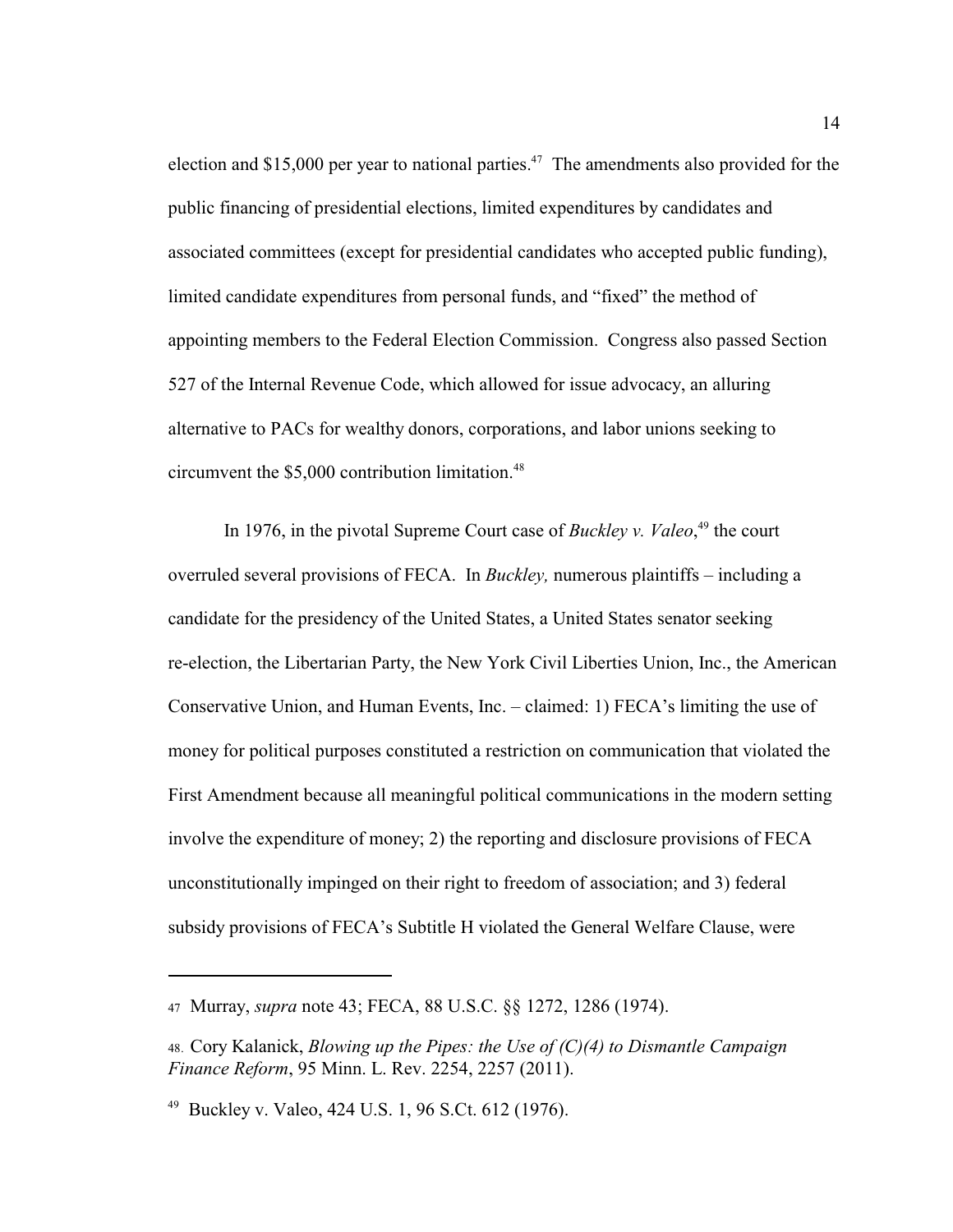inconsistent with the First and Fifth Amendments, and exceeded the Commission's composition and powers. The plaintiffs also claimed the Court of Appeals for the Federal Circuit erred in failing to give this legislation the critical scrutiny demanded under accepted First Amendment and equal protection principles.

In *Buckley,* the Supreme Court held: 1) provisions in FECA limiting individual contributions to campaigns were constitutional, despite First Amendment objections; 2) provisions limiting expenditures by candidates on their own behalf violated the candidates' rights to freedom of speech; 3) provisions limiting total expenditures in various campaigns were invalid; 4) provisions limiting the amount that any individual could spend, independently of a candidate but relative to the candidate, impermissibly abridged freedom of speech; 5) the reporting requirements under FECA were valid; and 6) that the Federal Elections Commission created by the act, insofar as it had primary responsibility for conducting civil litigation and had rule-making authority and the power to determine eligibility for funds and federal elective office, was in violation of the Appointments Clause.

Thus, in reaching its holding in *Buckley*, the Court recognized spending money to influence elections is a form of constitutionally protected free speech. As such, candidates, themselves, could donate unlimited amounts to fund their own campaigns, notwithstanding any laws to the contrary. The court also held media advertisements that avoided advocacy for or against a specific candidate could not be regulated. More specifically, the *Buckley* court found a bright line distinguishing ordinary political speech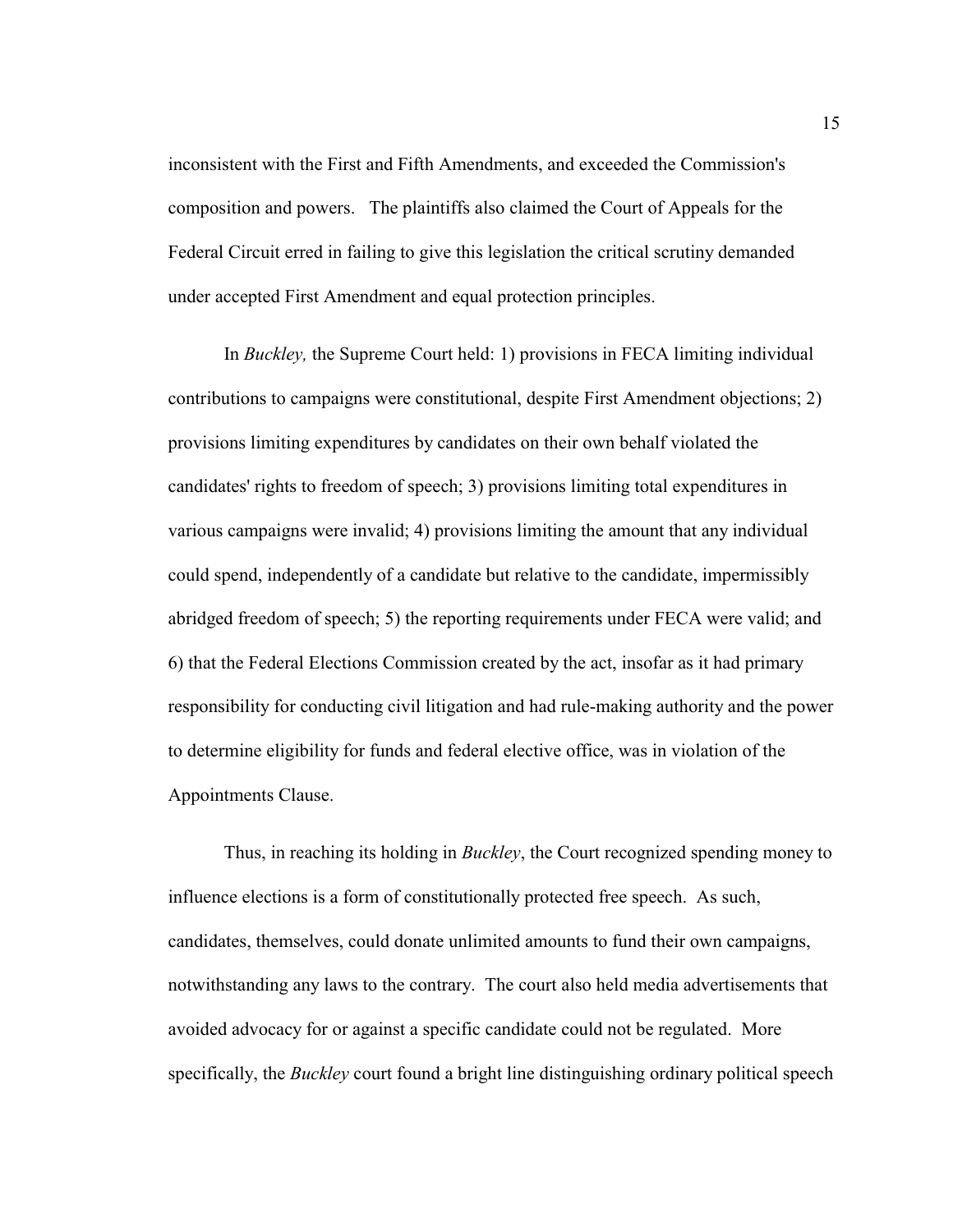from electioneering, or the "express advocacy" test, which permitted the government to regulate only those communications with explicit words expressly advocating for or against federal candidates' election, "such as 'vote for."' Any such "magic words" communications that were "unambiguously related to the campaign of a particular federal candidate."<sup>50</sup> Buckley also addressed the standard by which the court would review campaign finance reform, with the court holding, because campaign expenditures were equivalent to speech, any statutes limiting them would have to withstand strict scrutiny, the highest level of scrutiny the court can require.<sup>51</sup>

Also in 1979, amendments to  $FECA<sup>52</sup>$  created a "soft money loophole,"<sup>53</sup> allowing corporations, unions, and the wealthy to give unlimited sums to the national party committees for "party-building" activities. Later, this money was used for candidaterelated issue ads, which led to a substantial increase in soft money contributions and

<sup>51</sup> Michael Marcucci, *Speech or Not: Applying Election Law Strict Scrutiny to Campaign Finance*, 42 B.C. L. Rev. 174, 174; *see also* U.S. v. Playboy Entertainment Group, Inc*.*, 529 U.S. 803,120 S.Ct. 1878 (2000) (Strict scrutiny requires a regulation to be narrowly tailored to promote a compelling government interest, and must be through the least restrictive means in achieving the purpose the statute was created to serve).

<sup>52</sup> *See* Federal Election Campaign Act Amendments of 1979, Pub. L. No. 96-187, 93 Stat. 1339 (1980).

<sup>53</sup> "Soft money," or money donated to the national parties to support state and local grassroots organizing or get-out-the-vote efforts, was totally unregulated by FECA; donors could contribute any amount to the national parties, who could in turn spend it on (or distribute it to) their state and local affiliates. *See* Daniel L. Mutrymowicz, *Loophole.com: How the FEC's Failure to Fully Regulate the Internet Undermines Campaign Finance Law*, 109 Colum. L. Rev. 1708, 1715 (2009).

<sup>50</sup>James Bopp, Jr. & Richard E. Coleson, *Citizens United v. Federal Election Commission: Precisely What WRTL Sought to Avoid*, 29 Cato Supreme Court Review 31 (2010) (citing Buckley v. Valeo, 424 U.S. 1, 80 (1976)).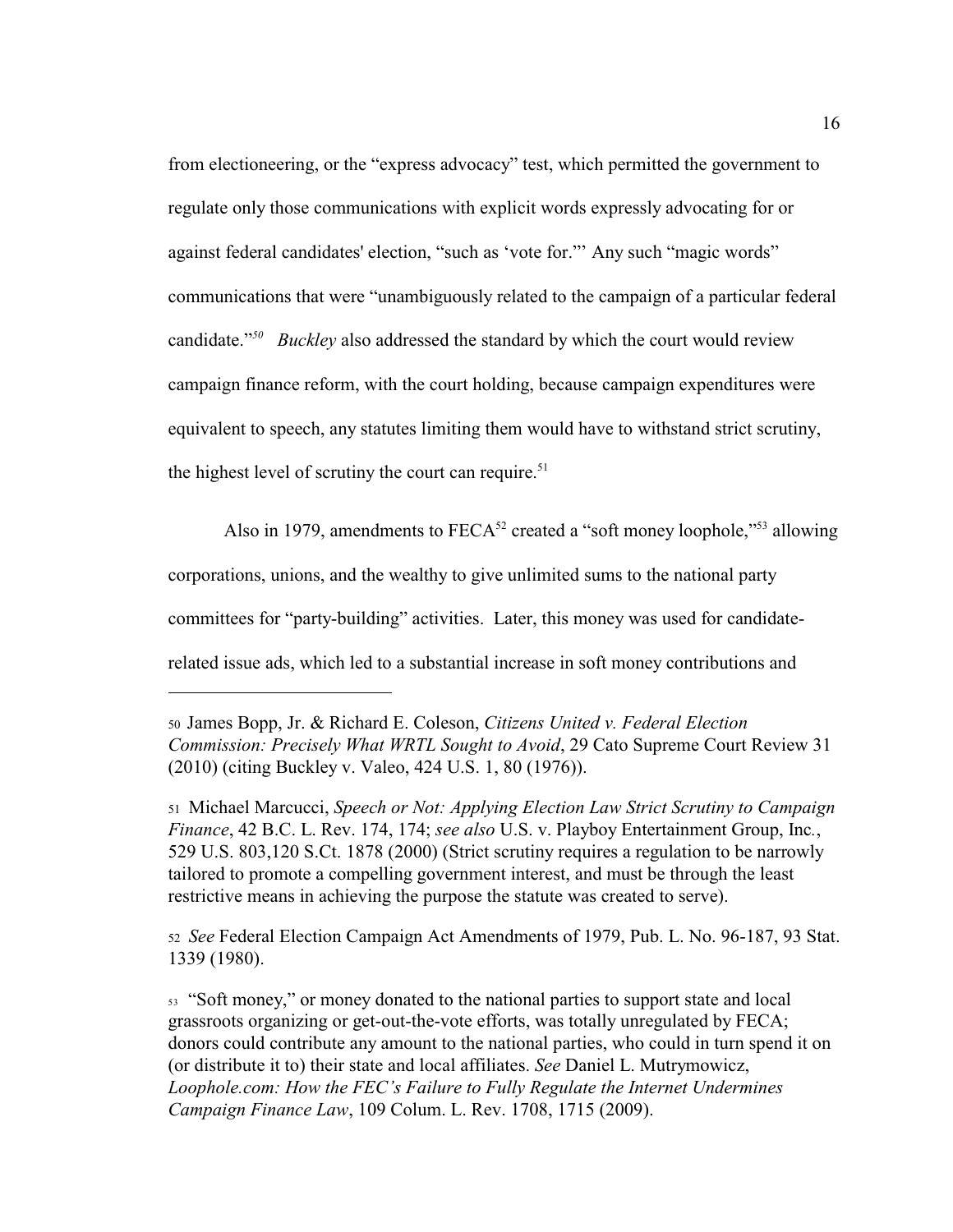expenditures in elections.<sup>54</sup> The perceived problem regarding the influence of soft money was part of the catalyst for the 2002 Bipartisan Campaign Reform Act, as discussed  $helow<sup>55</sup>$ 

In 2000, the Supreme Court reached its holding in *Nixon v. Shrink Missouri Government PAC*<sup>56</sup> In this case, the plaintiffs – a political action committee and an unsuccessful candidate in the primary for Missouri state auditor – brought suit challenging provisions of Missouri's state campaign finance law limiting the amount of contributions to state candidates. The Supreme Court expanded the holding of *Buckley v. Valeo*<sup>57</sup> by upholding federal limits on campaign contributions and also finding limits to campaign contributions to state offices constitutional. The Supreme Court held: (1) the decision in *Buckley v. Valeo* was authority for state limits on campaign contributions; (2) the Missouri statute limiting campaign contributions for various state offices was not void for lack of evidence, and was sufficiently tailored to serve its purposes as required to survive First Amendment scrutiny; and (3) the statute was not invalid based on fact that, accounting for inflation, Missouri's contribution limits may have been effectively lower in real dollar value than those campaign contribution limits upheld in *Buckley*.

In his dissent, Justice Clarence Thomas interpreted Federalist No. 10 as rejecting a

<sup>54</sup> Daniel M. Yarmish, *The Constitutional Basis for a Ban on Soft Money*, 67 Fordham L. Rev. 1257, 1265 fn. 88 (1998).

<sup>&</sup>lt;sup>55</sup> Corrado, *supra* note 15 at 39.

<sup>56</sup> Nixon v. Shrink Missouri Government PAC, 528 U.S. 377, 120 S.Ct. 897 (2000).

<sup>&</sup>lt;sup>57</sup> Buckley v. Valeo, 424 U.S. 1, 96 S.Ct. 612 (1976).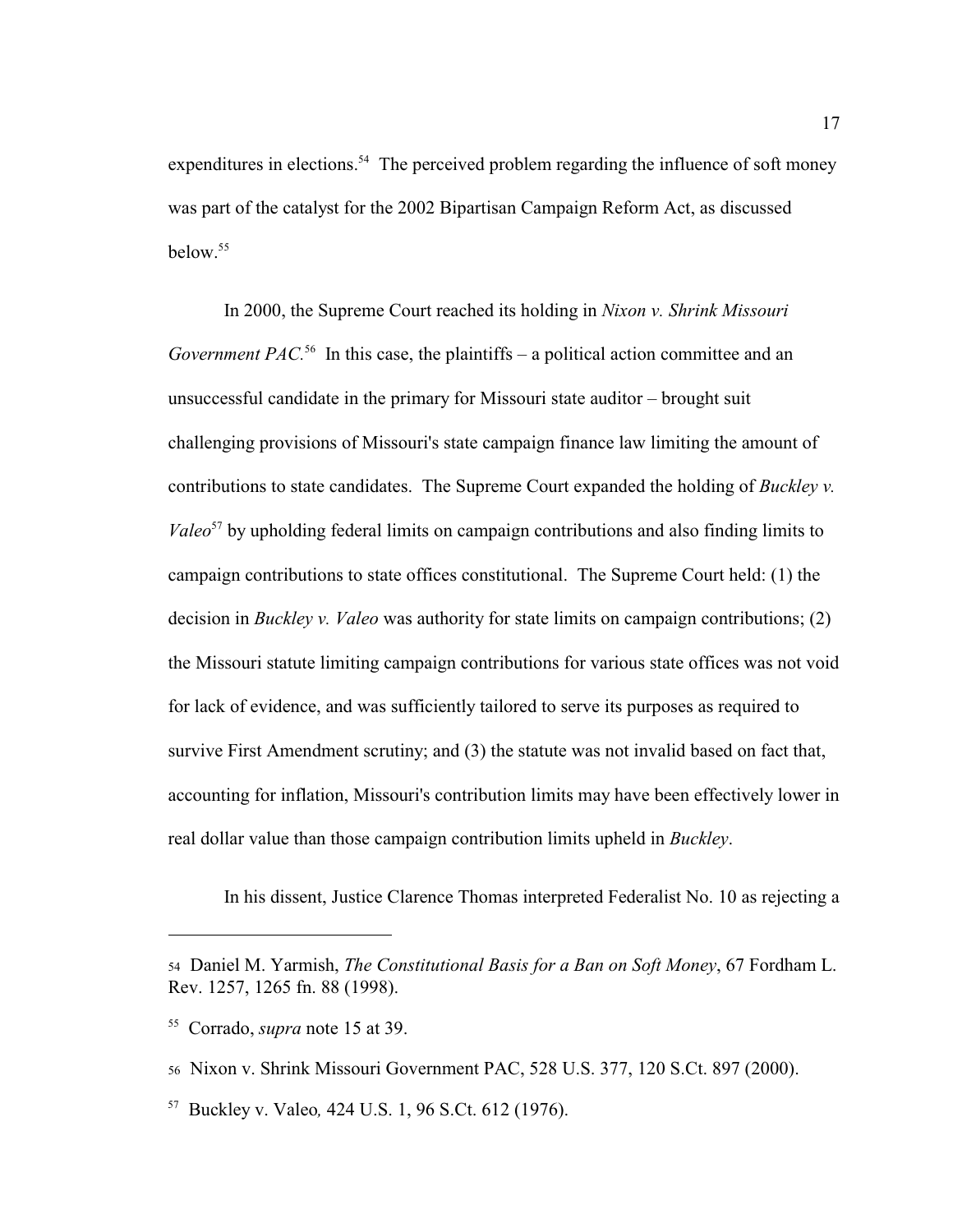ruling supporting limits on campaign contributions, opining: "The Framers preferred a political system that harnessed such faction for good, preserving liberty while also ensuring good government. Rather than adopting the repressive 'cure' for faction that the majority today endorses, the Framers armed individual citizens with a remedy."<sup>58</sup> In contrast, in his concurrence, Justice John Paul Stevens stated, "Money is property; it is not speech."<sup>59</sup>

Also in 2000, the Nebraska Supreme Court decided *Stenberg v. Moore*, <sup>60</sup> in which the court examined whether a provision of Nebraska's Campaign Finance Limitation Act – which prohibited a political group or committee from making independent expenditures exceeding \$2,000, unless it filed a statement of intent to expend a specific amount in excess thereof at least 45 days prior to an election and did not spend more than 120 percent or less than 80 percent of designated amount -- was "a time, place, and manner regulation." If so, it would be permissible; if not, it imposed direct quantity restrictions on independent political expenditures, a burden on the exercise of political speech. In

<sup>58</sup> Nixon v. Shrink Missouri Government PAC, *supra* note 56. *See also* The Federalist No. 10 (James Madison) (Federalist No. 10 (1787) is an essay written in support of the Constitution by James Madison, under the pseudonym Publius. In Federalist No. 10 Madison addresses the question of how to guard against factions, which are groups of citizens, whether constituting a minority or majority, with interests contrary to the common good. Madison suggested the larger the Republic, the greater the protection against factions and parochial interests. In California Democratic Party v. Jones*,* 530 U.S. 567, (2000), Justice John Paul Stevens, citing Federalist No. 10 in footnote 2 of his dissent, noted political parties, as factions, were part of the harm the Constitution was designed to protect against).

<sup>59</sup> Nixon v. Shrink Missouri Government PAC, *supra* note 56.

 $60$  State ex rel. Stenberg v. Moore, 258 Neb. 738, 605 N.W.2d 440 (2000).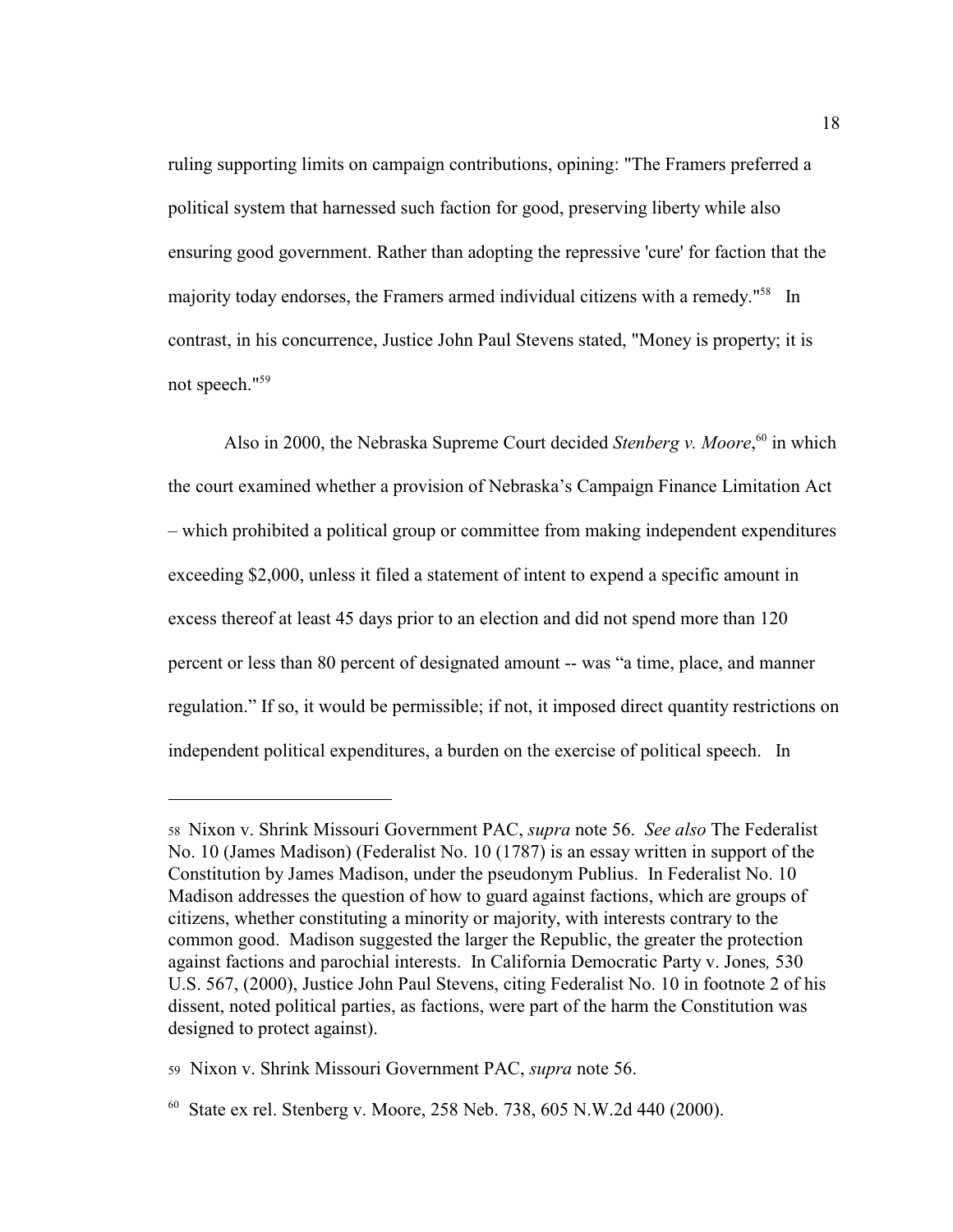*Stenberg*, the attorney general contended §14 of Nebraska's Campaign Finance Limitation Act was in violation of the free speech provision of Article I, §5 of the Constitution of the State of Nebraska and the Free Speech Clause of the First Amendment to the U.S. Constitution. The attorney general submitted it abridged the freedom of speech of those persons required to file a statement of intent to expend. In contrast, the secretary of state argued the statute was a legitimate exercise of legislative authority intended to ensure candidates who agreed to abide by spending limits set forth in the act received notice of independent expenditures in sufficient time to permit them to make an educated decision on whether to withdraw their agreement in order to effectively respond to such expenditures.

The court held the provision which prohibited a political group or committee from making independent expenditures exceeding \$2,000 – unless it filed a statement of intent to expend a specific amount in excess thereof at least 45 days prior to an election and did not spend more than 120 percent or less than 80 percent of designated amount – was not simply "a time, place, and manner regulation." It imposed direct quantity restrictions on independent political expenditures and constituted a burden on the exercise of political speech. Further, the restriction was not narrowly tailored to any compelling state interest so as to justify the burden imposed on constitutional rights of those wishing to engage in political speech supporting or opposing a candidate through independent expenditures which were neither coordinated with nor controlled by a candidate's campaign.<sup>61</sup>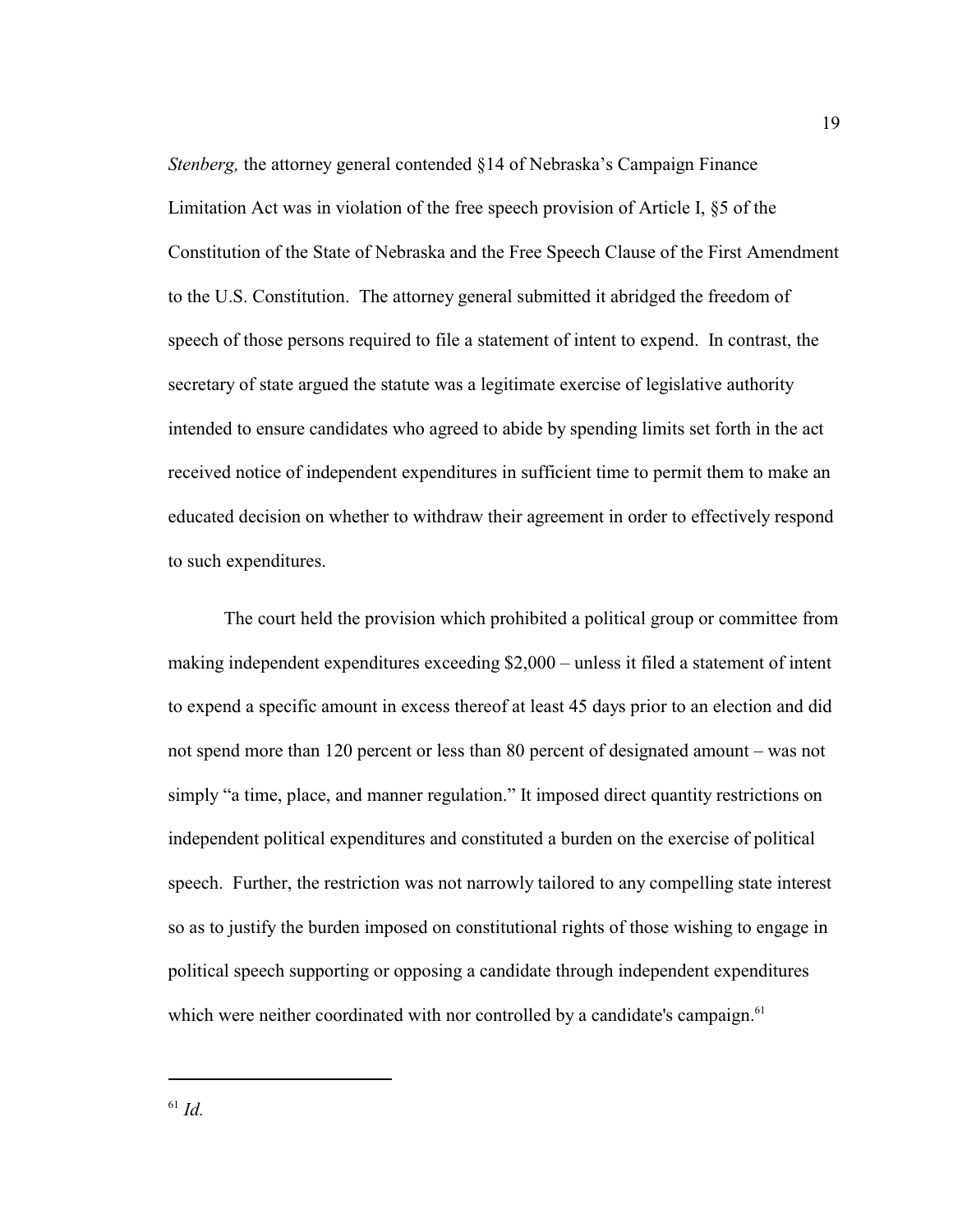In 2002, Congress passed the Bipartisan Campaign Reform Act ("BCRA"), also

known as McCain-Feingold. $62$  Seeking to turn back the clock on the 1979 FECA

amendments, BCRA banned soft-money advertising (corporation or union treasury

spending) against clearly identified federal candidates within 60 days of a general election

or 30 days of a primary election.<sup>63</sup> In "Bipartisan Campaign Reform Act," Gregory

Comeau notes:

BCRA bans the solicitation, receipt, transfer, donation and spending of soft money by political parties for elections.

BCRA also includes several other provisions that modify the structure of the campaign finance system. The Act increases hard money limits on permissible contributions by individual donors from \$1,000 to \$2,000 per candidate per election, from \$20,000 to \$25,000 per national party committee per year, and from \$5,000 to \$10,000 per state or local party committee per year. In addition, the Act increases aggregate limits on hard money contributions by individuals from \$25,000 per year to \$95,000 per every two years, of which only \$37,500 may be contributed to candidates or candidates' committees. BCRA also clarifies and amends federal election law by prohibiting any government employee or official from fund raising on federal property, fraudulently soliciting funds, or receiving contributions from minors. Finally, the Act contains further provisions that strengthen the ban on foreign contributions, augment disclosure requirements, mandate studies of state "Clean Elections" policies, and increase contribution limits for those donating to candidates whose opponents spend

 $62$  Bipartisan Campaign Reform Act, Pub. L. No. 107-155, 116 Stat. 81 (2002) (to be codified in scattered sections of 2 U.S.C., 12 U.S.C., 18 U.S.C., 28 U.S.C., 36 U.S.C., and 47 U.S.C.)

<sup>63</sup>R. Sam Garrett, Cong. Research Serv., R40091, Campaign Finance: Potential Legislative and Policy Issues for the  $111<sup>th</sup>$  Congress 2 (2011).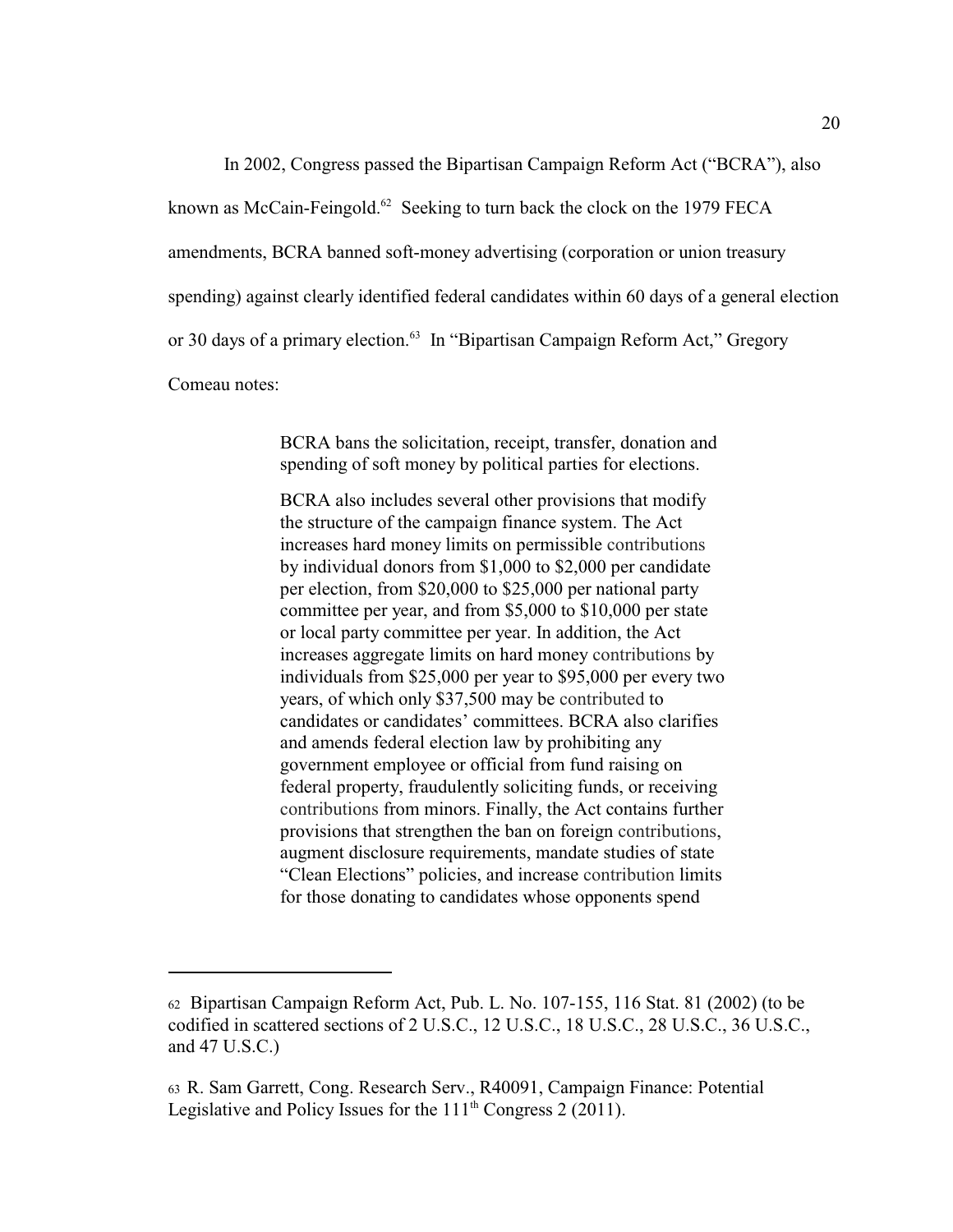large sums of their own money.<sup>64</sup>

BCRA was the most recently enacted major federal campaign finance reform.<sup>65</sup>

In 2003, in *McConnell v. FEC*,<sup>66</sup> multiple actions challenging the constitutionality of BCRA were consolidated. In issuing a verdict, the Supreme Court noted BCRA, which amended FECA and other portions of the United States Code, was the most recent of nearly a century of federal enactments designed "to purge national politics of what [is] conceived to be the pernicious influence of 'big money' campaign contributions." $\delta$ <sup>7</sup> The Court noted, in enacting BCRA, Congress sought to address three important developments in the years since Buckley: (1) the increased importance of "soft money," (2) the proliferation of "issue ads," and (3) the disturbing findings of a Senate investigation into the 1996 federal elections, which revealed the soft-money loophole: candidates and parties requested donors who had reached their direct contribution limit to continue to donate to state committees with the purpose of influencing federal elections. The Supreme Court noted political parties and candidates were able to circumvent FECA's limitations by contributing soft money – money as yet unregulated under FECA –

<sup>64</sup>Gregory Comeau, *Bipartisan Campaign Reform Act,* 40 Harv. J. on Legis 253 (2003).

<sup>65</sup> Bipartisan Campaign Reform Act of 2002, Pub. L. No. 107-155, 116 Stat. 81 (2002) (codified in scattered sections of 2 U.S.C., 12 U.S.C., 18 U.S.C., 28 U.S.C., 36 U.S.C., and 47 U.S.C.)

<sup>&</sup>lt;sup>66</sup> McConnell v. FEC, 540 U.S. 93, 124 S.Ct. 619 (2003)

<sup>67</sup> *Id.* at 115, 124 S.Ct. at 644 (citing United States v. Automobile Workers, 352 U.S. 567, 572, 77 S.Ct. 529 (1957))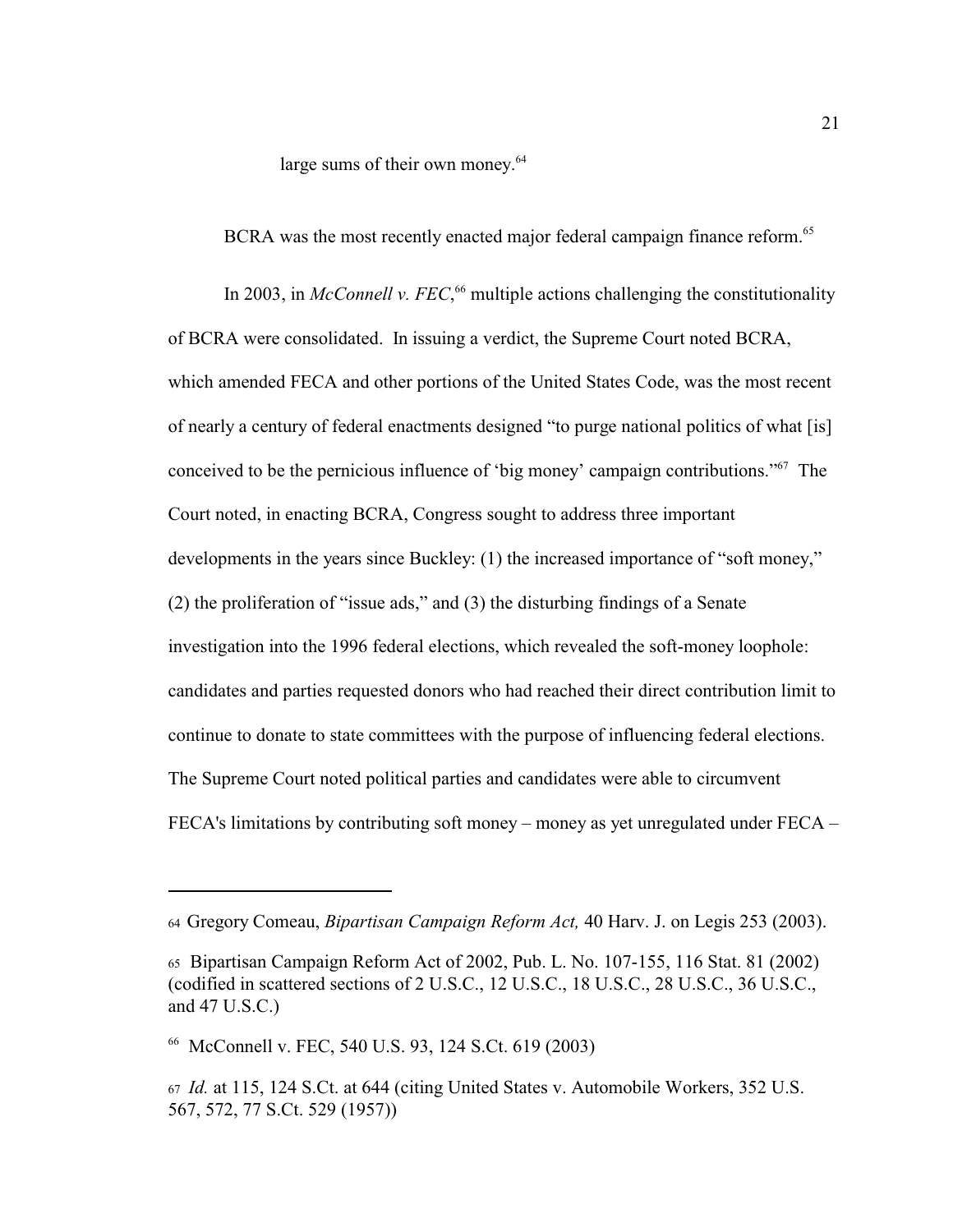to be used for activities intended to influence state or local elections; for mixed-purpose activities such as get-out-the-vote (GOTV) drives and generic party advertising; and for legislative advocacy advertisements, even if they mentioned a federal candidate's name, so long as the ads did not expressly advocate the candidate's election or defeat. Issue ads that were specifically intended to affect election results, but did not contain "magic words," such as "Vote Against Jane Doe," were not subjected to FECA's restrictions. Thus, donations were made to state committees for the purpose of influencing federal candidates and elections, with federal candidates just as indebted to these contributors as they had been to those who had formerly contributed to the national parties.

In *McConnell,* in a 5-to-4 ruling, the Supreme Court upheld the central tenants of BCRA. The Supreme Court held that: (1) political parties and candidates could be banned from using "soft money" for federal election activities; (2) a ban on party donations to tax-exempt entities was generally valid; (3) "soft money" could not be used for issue ads which clearly identified candidates; (4) statutory definition of "electioneering communications" was constitutionally valid; (5) the cost of third-party issue ads coordinated with federal candidates' campaigns could validly be considered as contributions to those campaigns; (6) labor unions and corporations were generally required to pay for issue ads from separately segregated funds; (7) prohibition on political donations by minors was invalid; and (8) requirement that broadcasters disclose records of requests for air time for political ads was valid. In essence, the court adopted a deferential view of congressional authority under the Elections Clause and allowed disproportionate influence on officeholders' judgment to stand in for corruption as a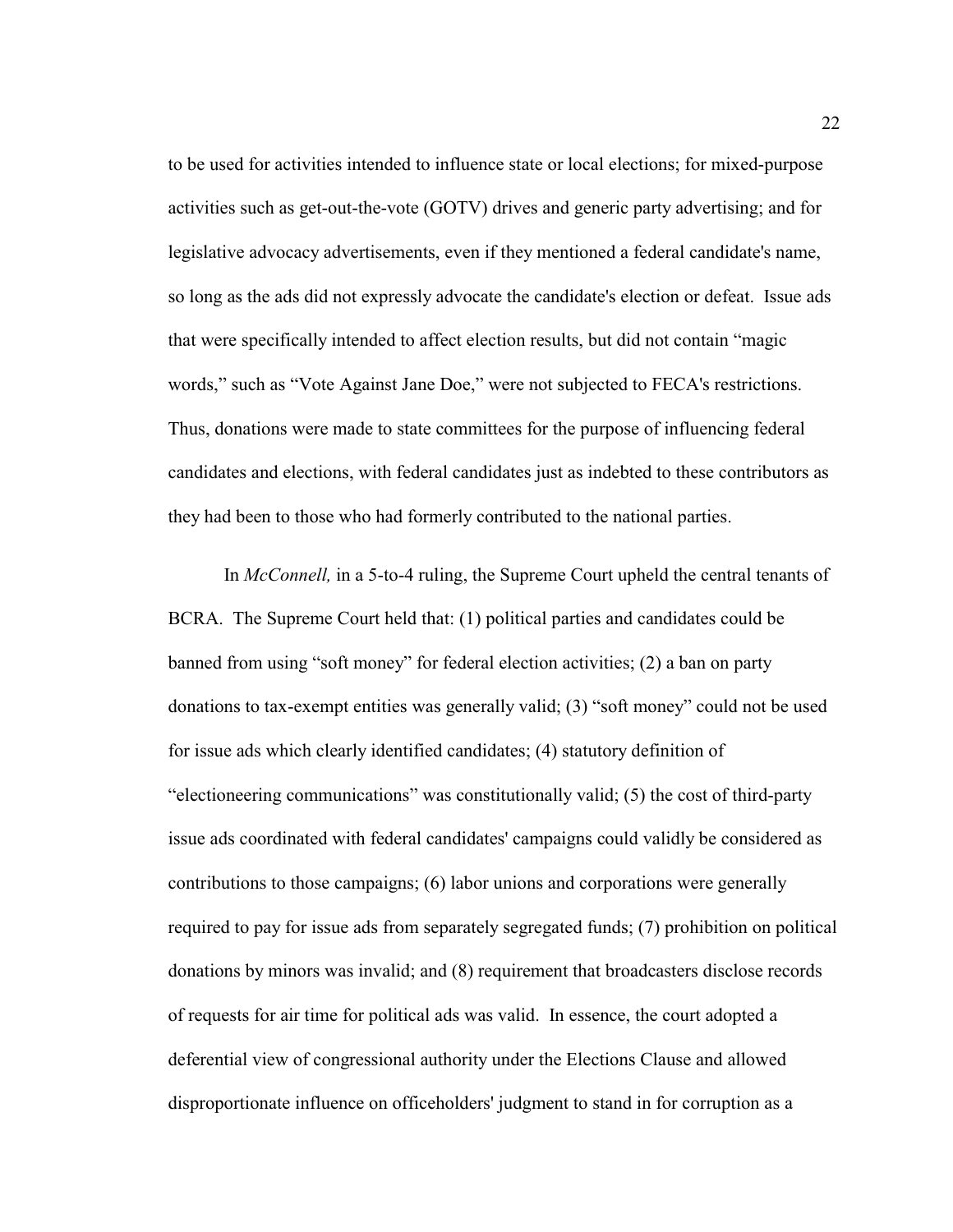justification for upholding campaign limitations.

In 2007, Congress passed the Honest Leadership and Open Government Act,<sup>68</sup> which amended part of the Lobbying Disclosure Act of 1995.<sup>69</sup> While not directly tied to campaign finance, it strengthened public-disclosure requirements concerning lobbying activity and funding, placed more restrictions on gifts for members of Congress and their staff, as well as provided for mandatory disclosure of earmarks in expenditure bills.<sup>70</sup> In essence, it was an attempt to reduce the appearance that gifts provided access to members of Congress and their staffs, as well as require more disclosures as to who was contributing and who was receiving.

In 2008, in *Davis v. Federal Election Com'n*,<sup> $71$ </sup> a self-financed candidate for seat in United States House of Representatives brought facial challenge to the "Millionaires' Amendment" of BCRA, which relaxed limits on opponents of self-financed House of Representative candidates to raise money from donors and coordinate campaign spending with party committees. Arguing it violated the First Amendment and the Equal Protection Clause of the Fifth Amendment, the Supreme Court held the "Millionaires'

<sup>68</sup> Honest Leadership and Open Government Act of 2007, Pub. L. No. 110-81, 121 Stat. 735 (codified in scattered sections of 2 and 18 U.S.C.).

<sup>69</sup>Lobbying Disclosure Act of 1995 (LDA), Pub. L. No. 104-65, 109 Stat. 691 (codified as amended at 2 U.S.C. §§ 1601-1614 (2006 & Supp. I 2007).

<sup>70</sup> Al Davis, *Genuine Reform or Just Another Meager Attempt to Regulate Lobbyists: a Critique of the Honest Leadership and Open Government Act of 2007,* 18 Kan. J.L. & Pub. Pol'y 340 (2009).

<sup>71</sup> Davis v. Federal Election Com'n, 554 U.S. 724, 128 S.Ct. 2759 (2008).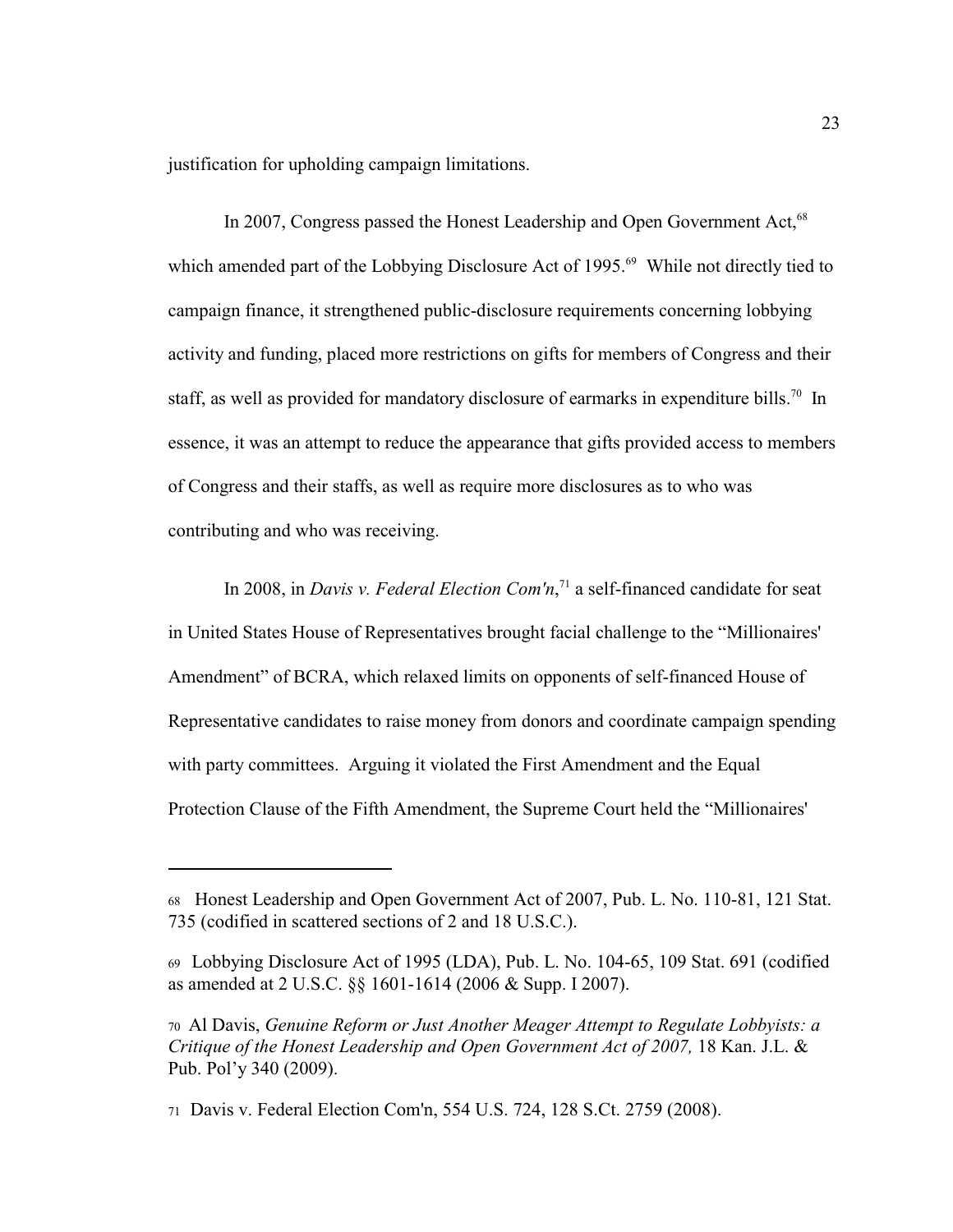Amendment" of BCRA was an unlawful burden on the exercise of political speech. The court reasoned the BCRA amendment raised the limits only for non-self-financing candidates and only when the self-financing candidate's expenditure of personal funds exceeded the \$350,000 limit, so that the amendment effectively penalized the self-financed candidate's ability to use his personal funds to finance campaign speech, and produced fund-raising advantages for his opponents, without any justifiable compelling state interest.

In 2010, the Supreme Court, decided the pivotal case of *Citizens United v. FEC.<sup>72</sup>* In *Citizens United,* a nonprofit corporation brought action against the FEC for declaratory and injunctive relief, asserting that it feared it could be subject to civil and criminal penalties if it made available through video-on-demand, within 30 days of primary elections, a film regarding Hillary Clinton, who was seeking the Democratic nomination for president.

More specifically, in January 2008, Citizens United released a film entitled Hillary: The Movie, a 90–minute documentary about then-Senator Hillary Clinton, who was a candidate in the Democratic Party's 2008 Presidential primary elections. The film mentioned Senator Clinton by name and depicted interviews with commentary critical of Senator Clinton. Hillary was released in theaters and on DVD, but Citizens United wanted to increase distribution by making it available through video-on-demand. In

<sup>72</sup> Citizens United v. Federal Election Commission, ––– U.S. ––––, 130 S.Ct. 876, 175 L.Ed.2d 753 (2010).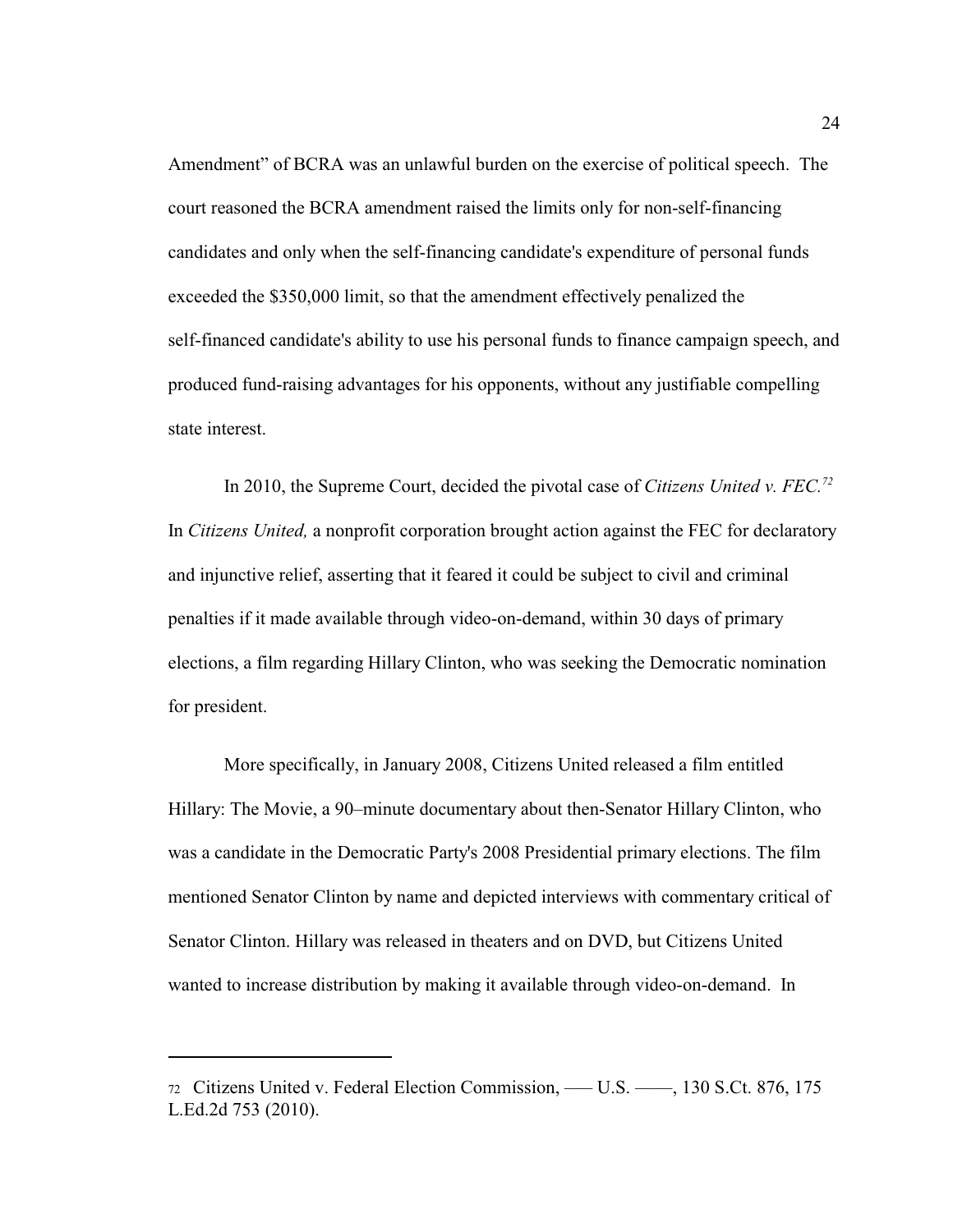December 2007, a cable company offered to make Hillary available on a

video-on-demand channel to viewers. To implement the proposal, Citizens United was prepared to promote the film with two 10–second ads and one 30–second ad. Each ad included a short, critical statement about Senator Clinton, followed by the name of the movie, with the ads running on television within 30 days of the 2008 primary elections. It feared, however, that both the film and the ads would be covered by BCRA's ban on corporate-funded independent expenditures, thus subjecting the corporation to civil and criminal penalties. In December 2007, Citizens United sought declaratory and injunctive relief against the FEC, arguing BCRA was unconstitutional as applied to Hillary; and (2) BCRA's disclaimer and disclosure requirements were unconstitutional as applied to Hillary and to the three ads for the movie.

In *Citizens United,* the Supreme Court expanded its holding, finding prohibitions against corporations, unions, and nonprofits to advocate expressly for or against candidates with treasury funds were unconstitutional and PACs may accept unlimited contributions from individuals, unions, and corporations (both for profit and not-for-profit) for the purpose of making independent expenditures. Justice Anthony Kennedy, writing for the 5-4 majority, articulated three holdings: 1) government may not, under the First Amendment, suppress political speech on the basis of the speaker's corporate identity (overruling Austin v. Michigan Chamber of Commerce<sup>73</sup>; 2) the federal statute barring independent corporate expenditures for electioneering communications

<sup>73</sup>Austin v. Michigan Chamber of Commerce, 494 U.S. 652, 110 S.Ct. 1391, 108 L.Ed.2d 652 (1990).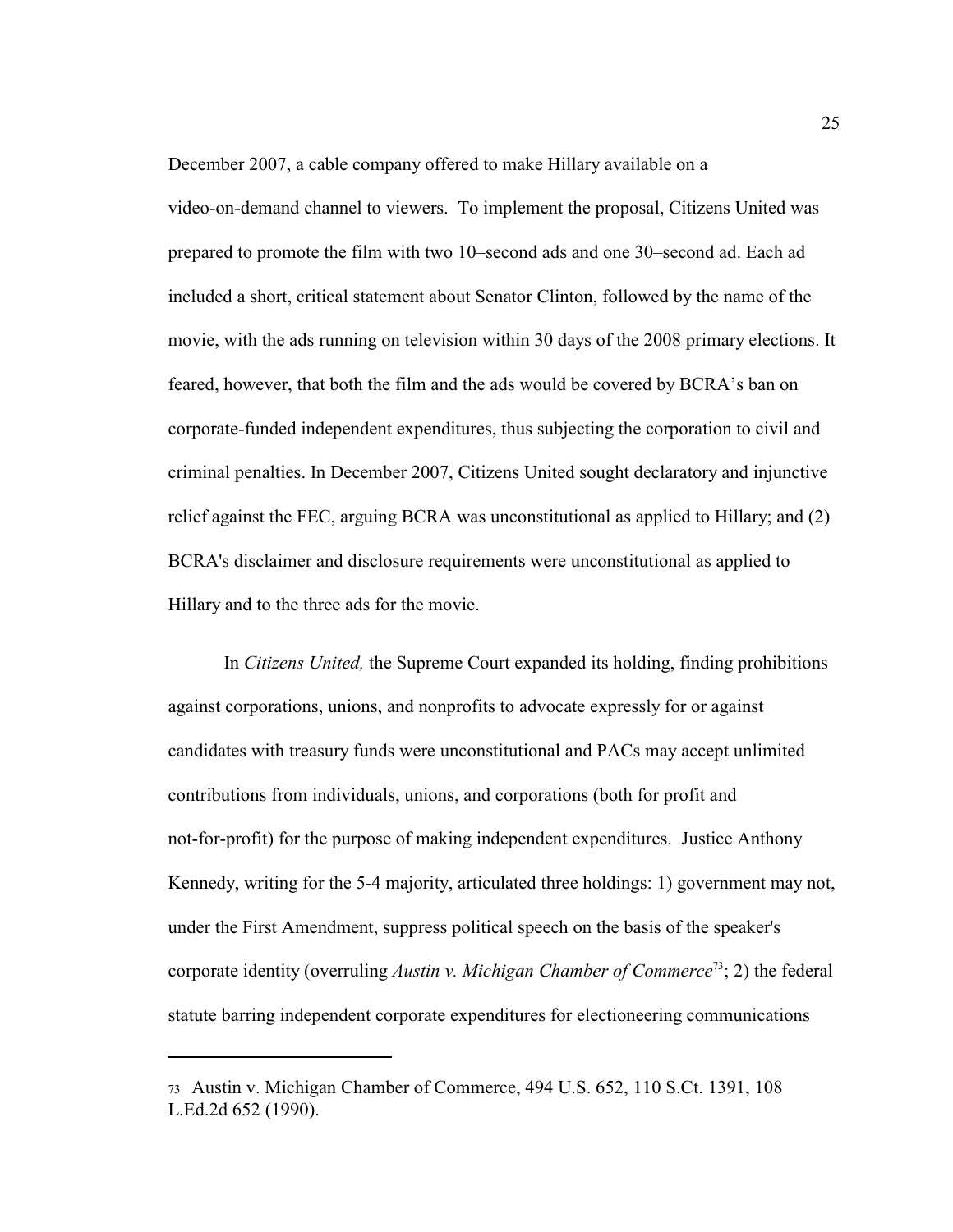violated First Amendment, overruling *McConnell v. Federal Election Com'n*<sup>74</sup>; and 3) disclaimer-and-disclosure provisions of BCRA did not violate the First Amendment, as applied to a nonprofit corporation's film and three advertisements for the film.<sup>75</sup> In contrast, provisions of FECA were upheld, with the Court noting there was "no constitutional impediment" to requiring disclosure of those who fund independent campaign expenditures.<sup>76</sup>

Critics noted the Court's decision in *Citizen's United* invalidated a ban on corporate giving going back to the 1907 Tillman Act.<sup>77</sup> In "On Political Corruption," by Samuel Issacharoff, the author noted:

> Prior to *Citizens United*, the Court had struggled between two competing views of the sources of potential corruption as a result of campaign finance. A fairly consistent majority position, beginning in *Buckley v. Valeo* itself, had focused on the potential for the corruption of the candidates who aimed to ingratiate themselves to their wealthy backers. Such corruption was defined in terms of actual *quid pro quo* arrangements, while allowing more expansively for the potential dispiriting influence of the appearance of such arrangements. The alternative perspective viewed corruption as a distortion of political outcomes as a result of the undue influence of wealth. On this view, the source of corruption was large expenditures capturing the

<sup>74</sup> McConnell v. Federal Election Com'n, 540 U.S. 93, 124 S.Ct. 619, 157 L.Ed.2d 491 (2003).

<sup>75</sup> Citizens United v. Federal Election Commission, *supra* note 72.

<sup>76</sup> Anthony Johnstone, *A Madisonian Case for Disclosure*, 19 Geo. Mason L. Rev. 413 (2012).

<sup>77</sup> Richard Briffault, *Corporations, Corruption, and Complexity: Campaign Finance After Citizens United,* 20 Cornell J.L. & Pub. Pol'y 469, 646 (2011).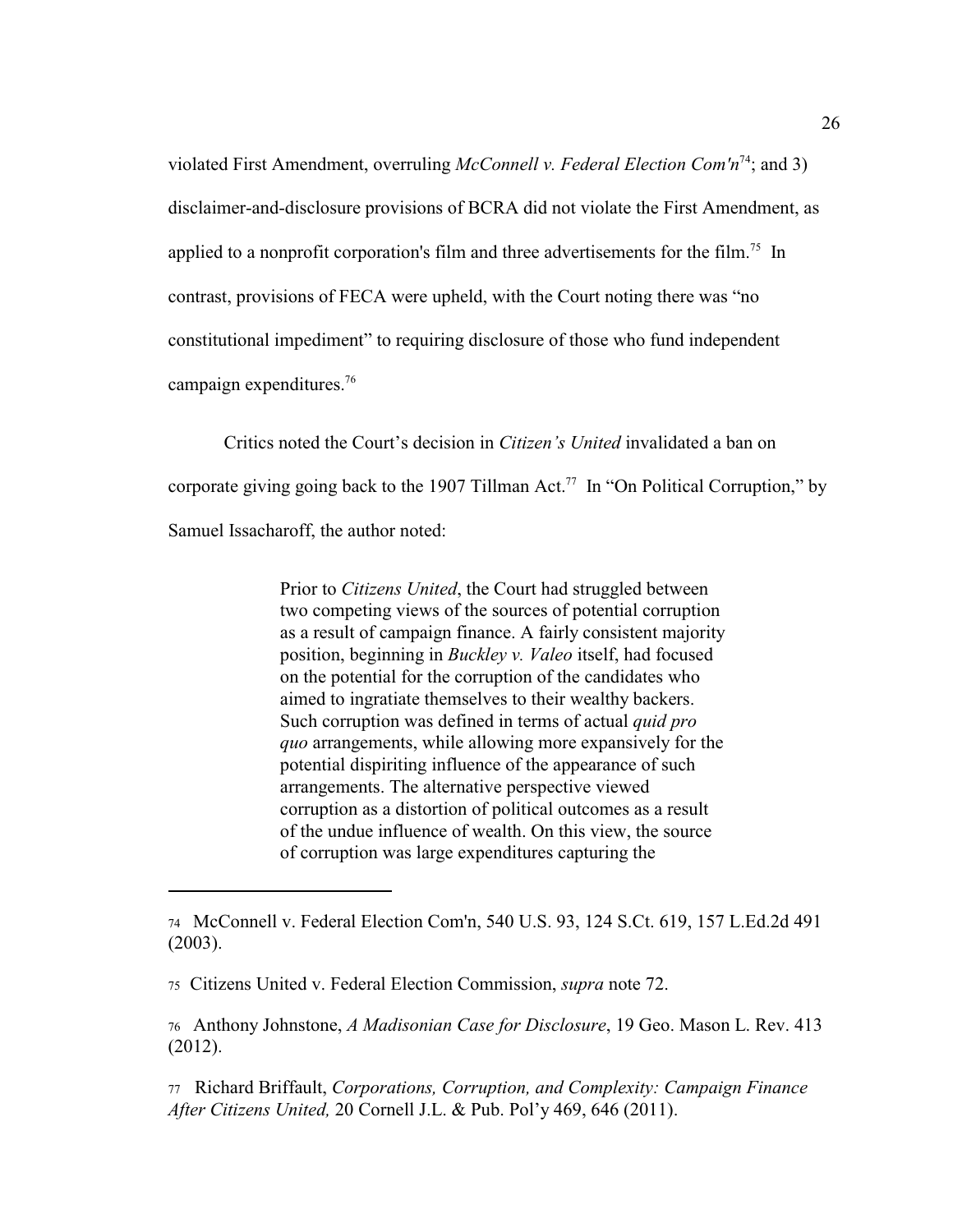marketplace of political ideas, and the corrupted entities were, at bottom, the voters who could only succumb to the entreaties of money. This view defines corruption poorly, and makes corruption appear as a "derivative" problem from broader societal inequalities.<sup>78</sup>

Senator Udall suggests the *Citizens United* decision is a constitutional interpretation that cannot be fully addressed through legislation. The only long-term solution is a constitutional amendment granting Congress the authority to enact comprehensive reforms to restore the voice of individual Americans in our elections.<sup>79</sup>

Finally, in 2011, in sister cases of *Arizona Free Enterprise Club Freedom Club PAC v. Bennett and McComish v. Bennett*,<sup>80</sup> past and future candidates for Arizona state political offices, who ran or planned to run privately-financed campaigns, and two political action committees (PACs), who funded such candidates filed lawsuits, sought to enjoin enforcement of the matching funds provision of Arizona's Citizens Clean Elections Act – which provided for state matching funds for state candidates who agreed to abide by spending limits – as violative of their rights under the First Amendment and the Equal Protection Clause.

The Supreme Court upheld a claim for an injunction. The court found the award of matching funds an "unprecedented penalty" that imposed a substantial burden on the exercise of the First Amendment right to use personal funds for campaign speech that was

<sup>78</sup> Samuel Issacharoff, *On Political Corruption*, 124 Harv. L. Rev. 118, 121-23 (2010).

<sup>79</sup> *Id.*

<sup>80</sup> Ariz. Free Enter. Club's Freedom Club PAC v. Bennett, — U.S. — , 131 S.Ct. 2806, 2818, 180 L.Ed.2d 664 (2011).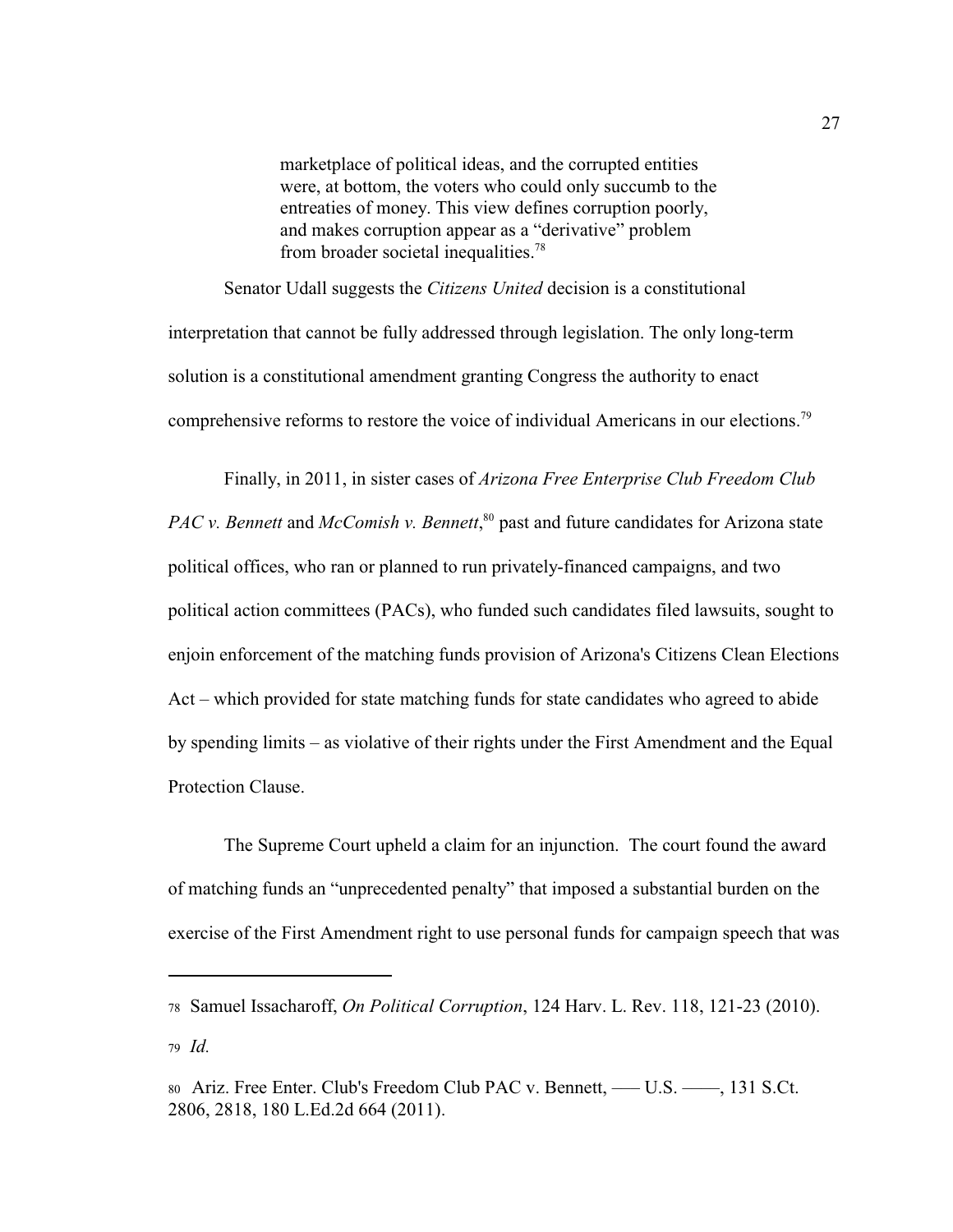not justified by a compelling government interest. The court noted each personal dollar the privately financed candidate spent resulted in an award of almost one additional dollar to his opponent, a "special and potentially significant burden" for a candidate choosing to exercise his First Amendment right to spend funds on his own candidacy. Further, the more money spent on behalf of a privately financed candidate or in opposition to a publicly funded candidate, the more money the publicly funded candidate received from the State. The effect of matching dollars to a publicly funded candidate a group opposed was more severe than the burdens imposed on privately financed candidates. Independent groups were not eligible for public financing. As a result, those groups could only avoid matching funds by changing their message or choosing not to speak altogether. Finally, the Court noted, in *Buckley*, it held that limits on overall campaign expenditures could not be justified by a purported government "interest in equalizing the financial resources of candidates." Equalizing campaign resources might serve not to equalize the opportunities of all candidates, but to handicap a candidate who lacked substantial name recognition or exposure of his views before the start of the campaign. Further, "independent expenditures ... do not give rise to corruption or the appearance of corruption."

Chief Justice Roberts, writing for the majority, held the state lacked any compelling state interest in equalizing electoral funding, and thus, such interest could not justify the substantial burden on political speech imposed by matching funds provision; and substantial burden on political speech was not justified by state's compelling anticorruption interest.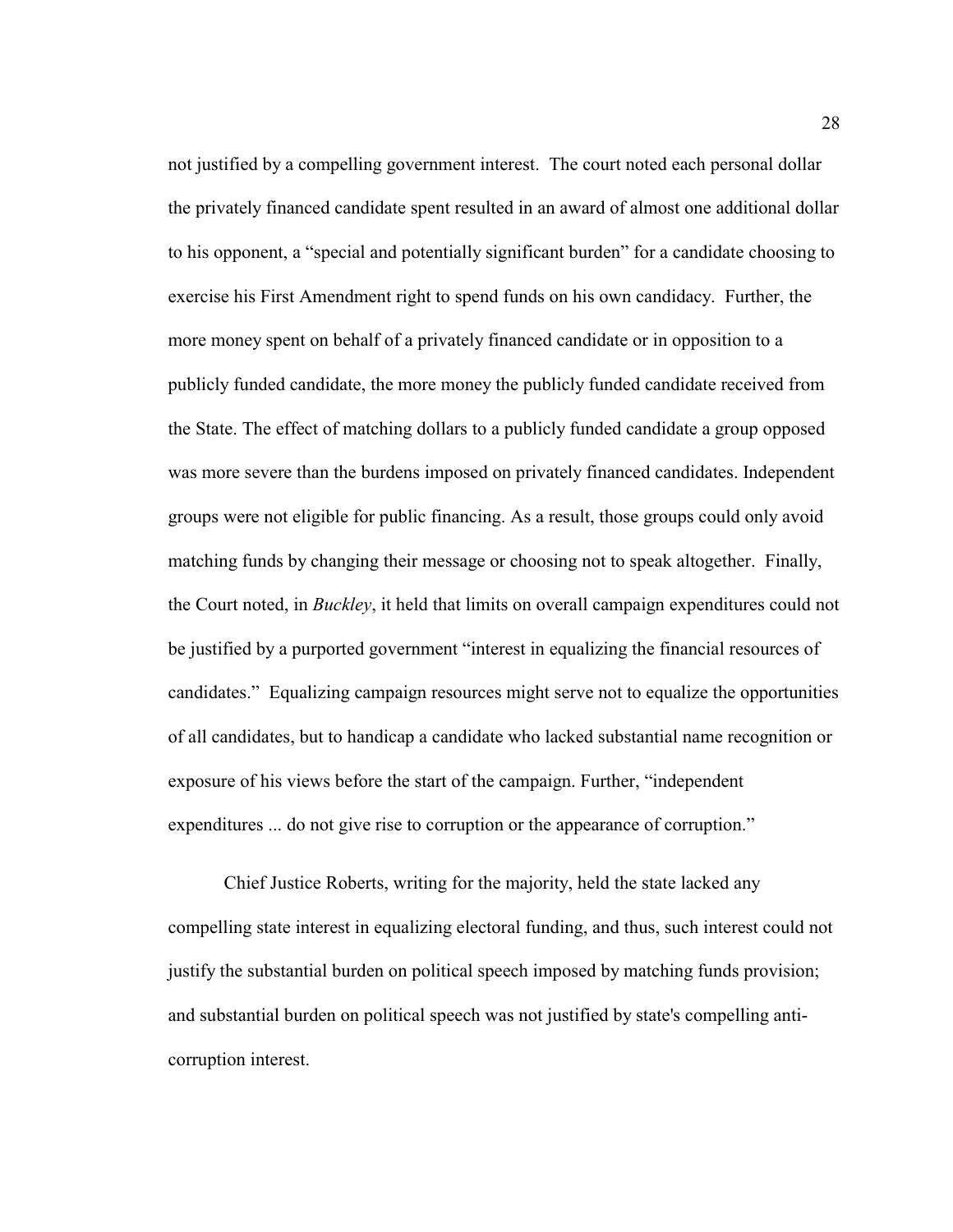The State of Nebraska also had a Campaign Finance Limitation Act  $(NCFLA)^{81}$ that also provided public matching dollars to candidates who agreed to abide by spending limits when competitors would not. Because the Arizona Citizens Clean Elections Act,<sup>82</sup> as found unconstitutional by the Supreme Court, was so similar to NCFLA, on August 17, 2011, the Nebraska Attorney General opined the NCFLA also not enforceable. <sup>83</sup> Further, the Nebraska Attorney General opined, because the statute pertaining to aggregate contributions limits was interwoven with the public financing provisions, a court could find the invalid provisions are not severable and that Neb. Rev. Stat. § 32- 1608 could not be enforced independently.<sup>84</sup>

In summation, the need to campaign, congressional power to regulate federal campaigns, and the right to free speech are sown into the Constitution, itself. At the same time, the perceived association of large campaign donations to corruption of elected representatives has been long suspected. Congress has attempted to curb perceived abuses through essentially three broad themes: 1) restrictions on the sources of funds; 2) limits on the dollar amounts of contributions; and 3) disclosure of information about the funds.<sup>85</sup> States have also offered matching funds to candidates who face high dollar self-

<sup>&</sup>lt;sup>81</sup> Neb. Rev. Stat.  $\S$ § 32-1601 - 32-1613 (2012).

 $82$  Ariz. Rev. Stat. Ann. §§ 16-901.01, 16-940- 16-961 (2006)

<sup>83</sup> Neb. Rev. Stat. § 32-1601 et seq. (2011); Neb. Op. Att'y. Gen. 11003 (2011).

 $84$  Neb. Op. Att'y. Gen. 11003 (2011).

<sup>85</sup>Tillman Act, 34 U.S.C. § 864 (1907); *see also Campaign Finance (US)*, *supra* note 40.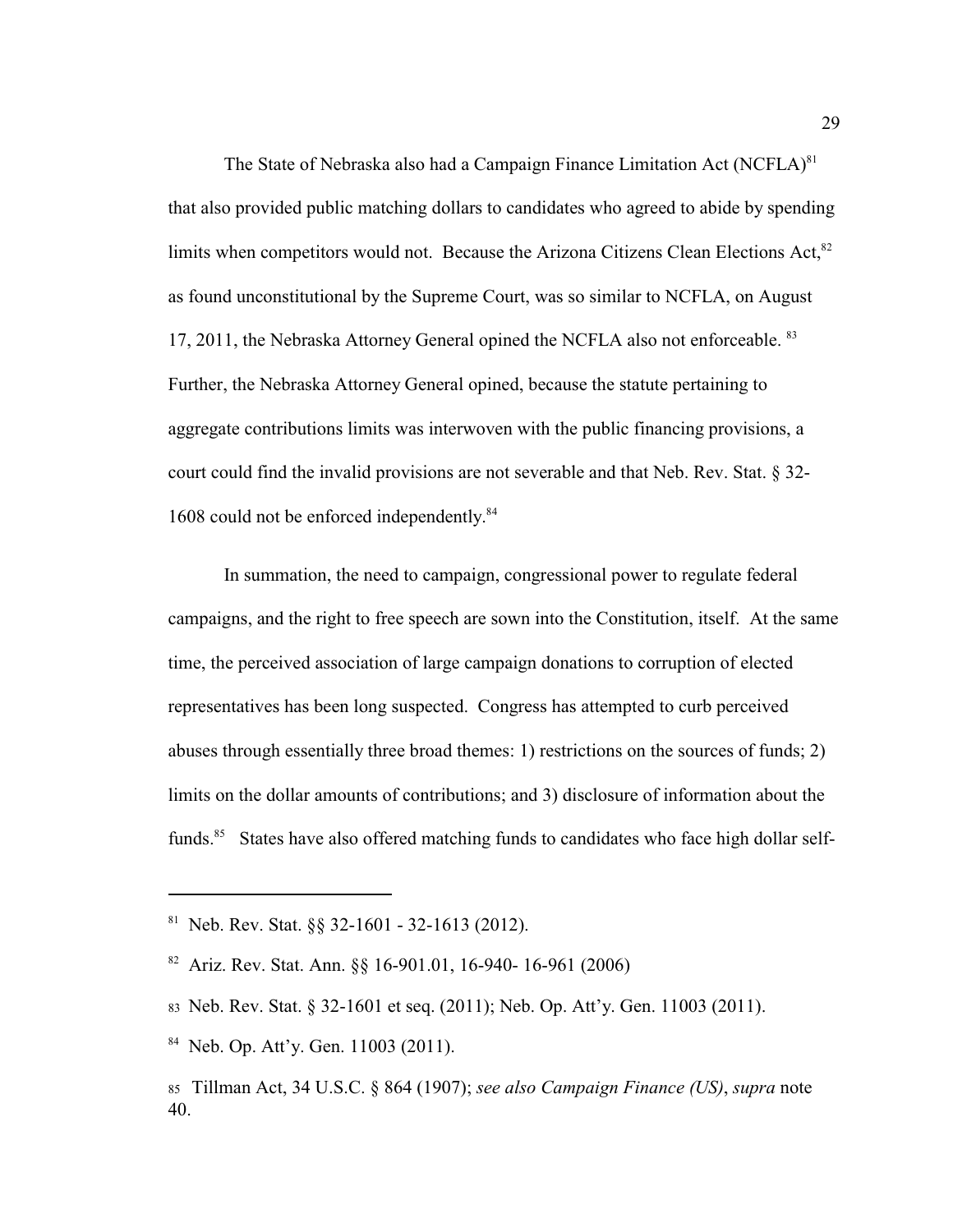financing candidates. At the same time, new methods of campaign finance have evolved, such as soft money, and parties have successfully (and unsuccessfully) challenged or outmaneuvered the regulatory acts of Congress and state legislators seeking to regulate. To date, however, Congress has not employed the use of blind trusts in campaign finance reform.

Could blind trusts present a viable option for campaign finance reform? To prevent the perceived problems of either influence buying or access buying?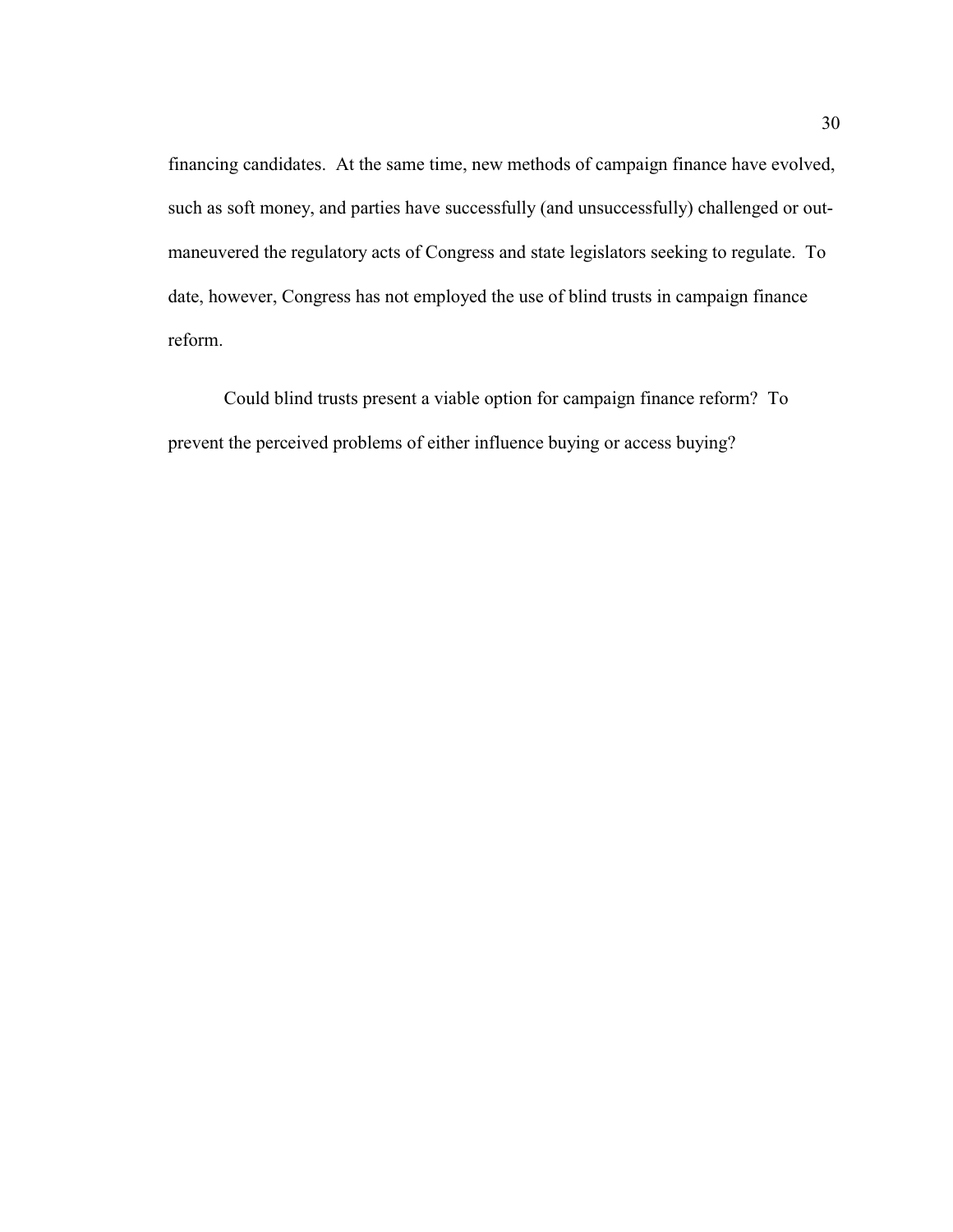#### **Chapter IV. Current and Suggested Uses of Blind Trusts**

### **A. The Current Use of Blind Trusts in Government**

There is precedent for the use of "blind trusts" by government officials to prevent, at the very least, the appearance of impropriety.

In 1978, Congress passed the Ethics in Government Act ("EGA") $^{86}$  in the wake of the Nixon Watergate scandal. $87$  Among other things, it created mandatory, public disclosure of financial and employment history of public officials and their immediate family;  $88$  however, government officials could create a "qualified blind trust," which, provided it complied with the requirements of EGA and related regulations, allowed the official to be exempt from certain disclosure requirements EGA created.<sup>89</sup> The "qualified blind trust" was an optional mechanism for circumventing full disclosure of financial interests while at the same time avoiding conflicts with official duties.<sup>90</sup> In essence, the holdings of a "qualified blind trust" were not classified as financial interests of the

31

<sup>86</sup>Ethics in Government Act, Pub. L. No. 95-521 (1978) (codified at 5 U.S.C.A. Appx 4 § 101, et seq.)

<sup>87</sup>Nick Bravin, *Is Morrison v. Olson Still Good Law? The Court's New Appointments Clause Jurisprudence*, 98 Colum. L. Rev. 1103 (1998).

<sup>88</sup>The EGA also created restrictions on lobbying efforts by public officials for a set period of time after leaving public office. It also created the U.S. Office of Independent Counsel, whose purpose is to investigate government officials. *See* Ethics in Government Act, Pub. L. No. 95-521, 92 Stat. 1824 (1978) (codified at 5 U.S.C. App. §§ 101-111, 401-408, 501-505).

<sup>89</sup>Ethics in Government Act, *supra* note 88.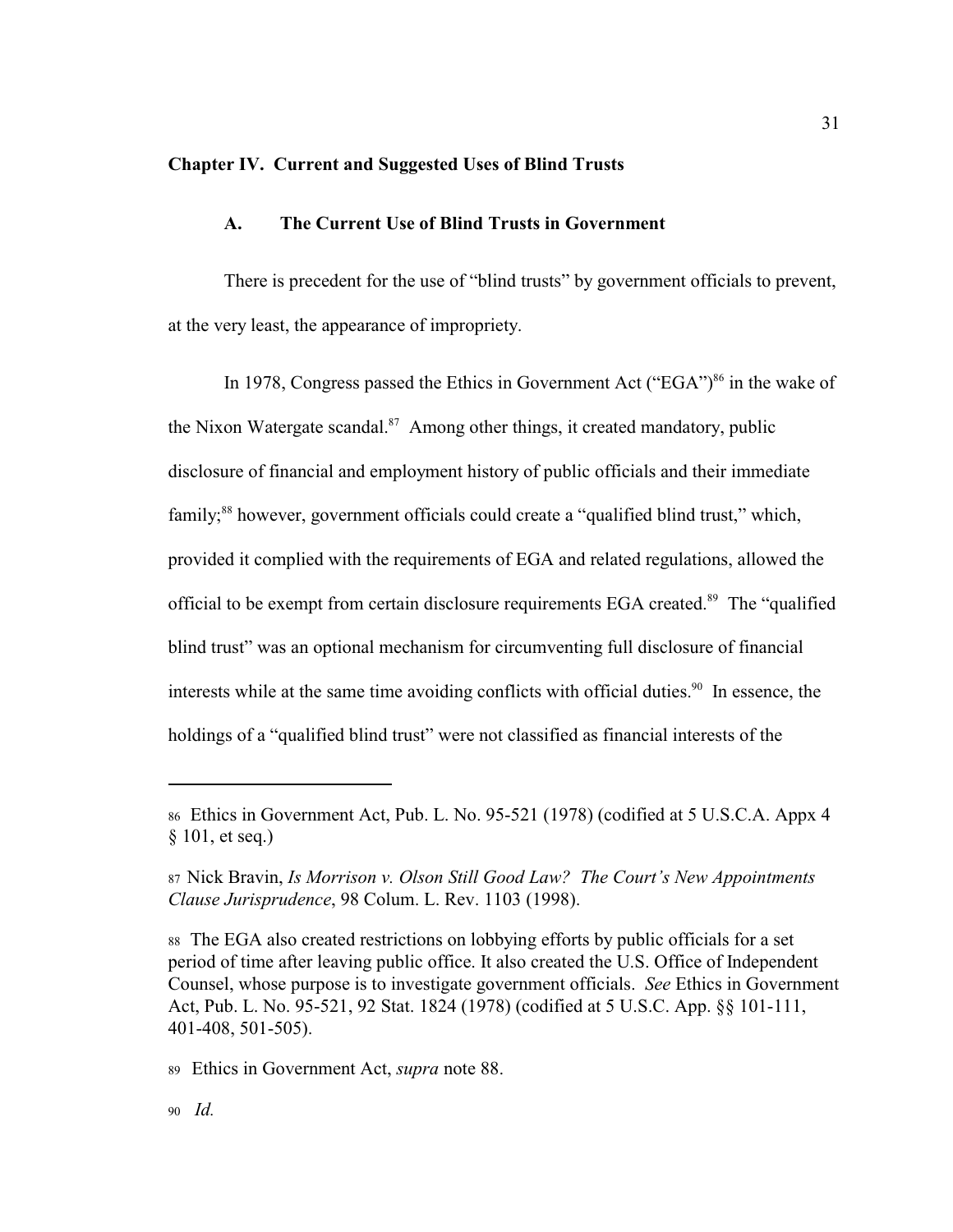government official for purposes of 18 U.S.C. § 208 or for any other federal conflict of interest statutes or regulations.

Federal regulations, 5 C.F.R. § 2634.401 (2012), issued in support of the Act, provide that Congress envisioned the use of those trusts by government employees would reduce the real and apparent conflicts of interest which might arise between the financial interests held by those employees (or attributable to them) and their official responsibilities.

Federal regulation adopted in support of the statutes, 5 C.F.R. § 2634.403(b) (2012), provided the primary purpose of the blind trust was to confer on the independent trustee the sole responsibility to administer the trust and to manage trust assets without the participation by, or the knowledge of, any interested party. This included the duty to decide when and to what extent the original assets of the trust were to be sold or disposed of and in what investments the proceeds of sale were to be reinvested.

Further, the trustee should not consult or notify any interested party. None of the assets initially placed in the trust's portfolio could include assets with restriction with respect to its transfer or sale and, during the term of the trust, the interested parties could not pledge, mortgage, or otherwise encumber their interests in the property held by the trust.

Finally, the trustee or his designee would prepare the trust's income tax return. Under no circumstances would the trustee disclose publicly, or to any interested party, the trust's tax return, any information relating to that return except for a summary of trust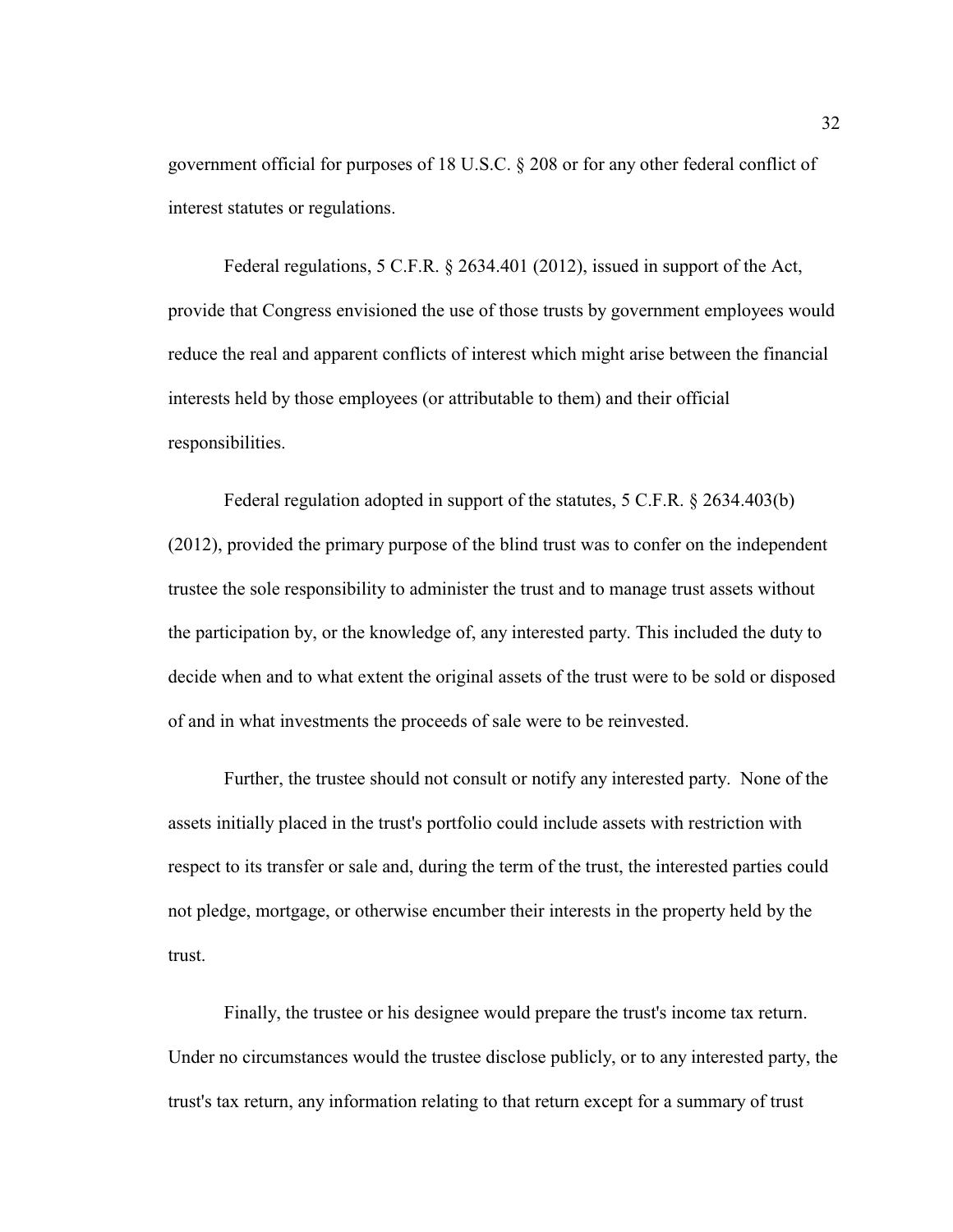income in categories necessary for an interested party to complete his individual tax return, or any information which might specifically identify current trust assets, or those assets which have been sold or disposed of from trust holdings.<sup>91</sup>

In essence, the regulation provides no interested party could receive any report on trust holdings and sources of trust income, except: (1) a quarterly report on the aggregate market value of the assets representing the interested party's interest in the trust; (2) a report the net income or loss of the trust and any other information necessary to enable the interested party to complete his individual income tax return; and (3) an annual report on the aggregate amount of the trust's income attributable to the interested party's beneficial interest in the trust. Otherwise, generally there would be no direct or indirect communication with respect to the trust between an interested party and the independent trustee or any other designated fiduciary with respect to the trust. $92$ 

While the regulatory framework for blind trusts has been laid out in FEGA, the effectiveness of blind trusts under FEGA has also been questioned and criticized. In "The Shortsightedness of Blind Trusts," Megan J. Ballardal discusses the problems associated with these FEGA qualified blind trusts. $93$ 

Ballardal notes that while Senate Majority Leader Bill Frist had thirteen blind

 $91$  5 C.F.R. § 2634.403(b) (2012).

 $^{92}$  *Id.* 

<sup>93</sup>Megan J. Ballardal, *The Shortsightedness of Blind Trusts*, 56 U. Kan. L. Rev. 43 (2007).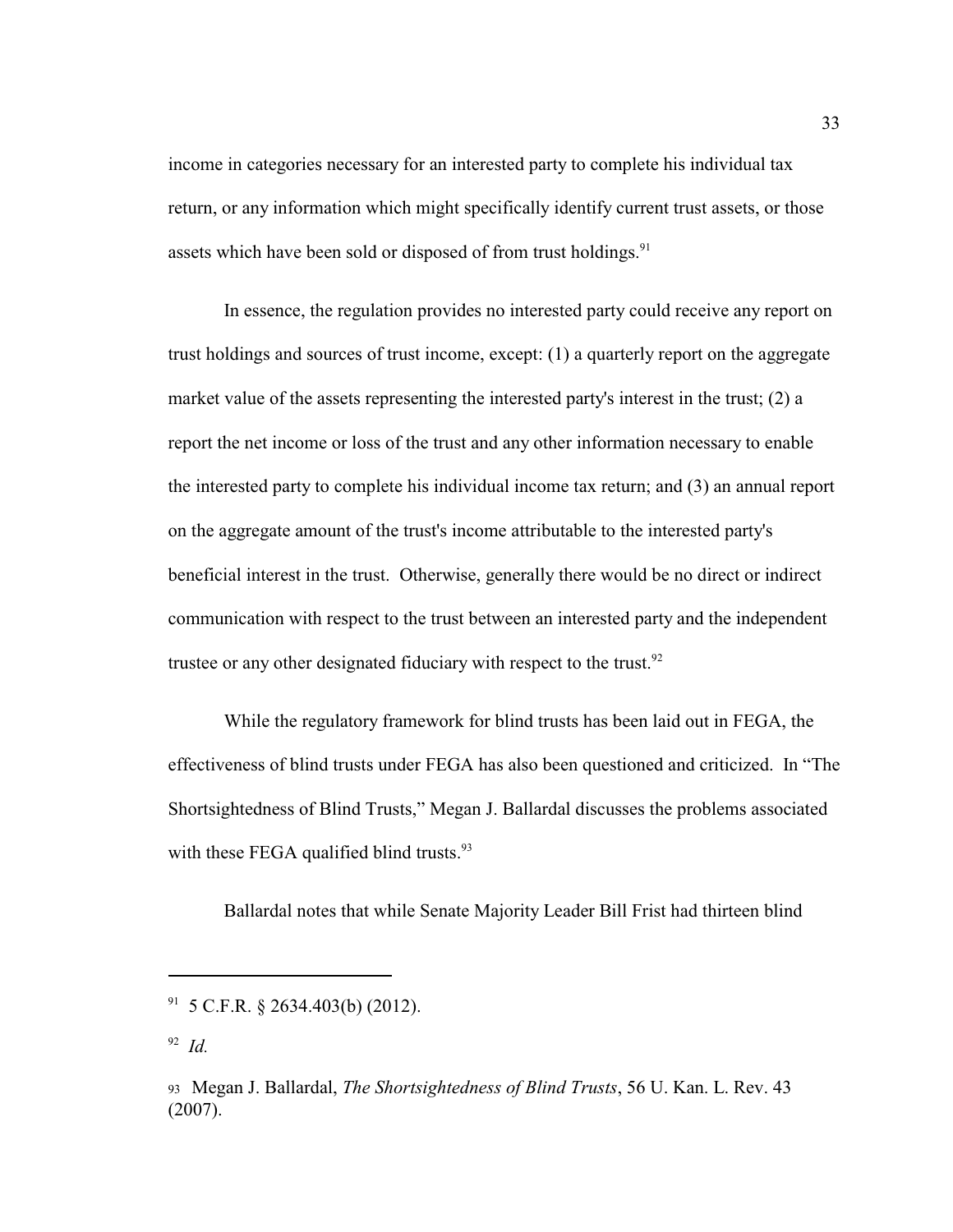trusts set up for his family, he later still instructed the trustees of all thirteen to sell all interests in the Hospital Company (HCA) – which she submits would have been impossible had his trusts been truly blind. $94$  She explains:

> The Federal Ethics in Government Act requires certain national policymakers and employees to publicly disclose their financial interests on an annual basis. Disclosing private economic matters allows the public to monitor potential financial conflicts of interest. Such disclosure need not detail specific assets when a policymaker opts to transfer his financial interests into a blind trust. The blind trust, then, operates as an exception to complete financial disclosure while, at the same time, attempting to shield a policymaker from conflicts of interest. Nonetheless, this shield functions properly only if the policymaker is actually blind to the identity and management of the assets once he has transferred them into the trust. Frist was not blind to the assets in his blind trusts. He received numerous updates from his trustees regarding the identity of certain trust assets, including the trust's hospital stock holdings[.](file:///|//#co_footnote_F6335566777_1) One trustee reported to the Senate that he told Frist in 2002 that HCA stock had been transferred into one of the trusts. Apparently, the trustee informed Frist on several occasions that HCA stock worth hundreds of thousands of dollars was placed into Frist's blind trusts. <sup>95</sup>

Senator Frist was not alone. Ballardal noted then presidential candidate Senator

Barrack Obama also created a blind trust that also may not have been truly blind. In 2005, Senator Obama acquired stock in a biotechnology company developing an avian flu treatment and then introduced a bill urging more federal research dollars to be spent on avian flu drugs. Obama claimed that his broker purchased the stock pursuant to a blind trust agreement that had not yet been finalized, and that he did not learn of this

*Id.* <sup>94</sup>

<sup>&</sup>lt;sup>95</sup> *Id.* at 43-44.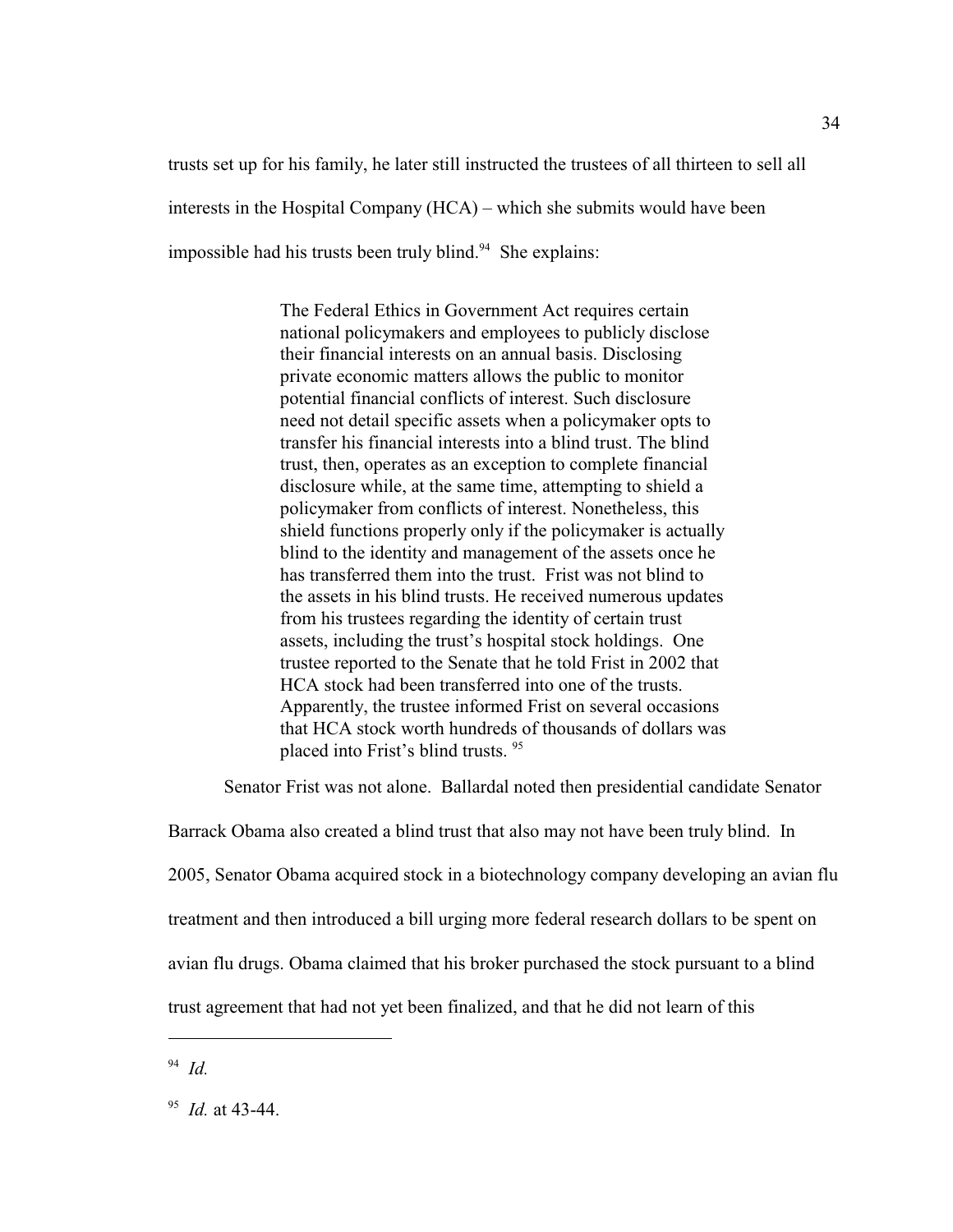investment until months later.<sup>96</sup>

Ballardal notes Senators Frist and Obama, while denying any intentional wrongdoing, at the very least created the appearance of impropriety, the very thing the trusts were supposed to prevent. Ballardal states, when the rules for these trusts do not include sufficient incentives to maintain blindness, they may fail to prevent conflicts of interests. Further, blind trusts, if not truly blind to a policymaker, disguise actual or apparent conflicts of interest from public oversight. In this sense, they undermine the transparency essential to democratic governance.<sup>97</sup>

Ballardal states, as a general proposition, there are two interrelated problems with using a blind trust to prevent conflicts of interest.<sup>98</sup> First, because neither the trustee nor the beneficiary has sufficient incentive to keep the blindfold on, the trust may not actually prevent conflicts of interest. A blind trustee's duty to withhold information about the trust's investments is not in the beneficiary's immediate self-interest. To the contrary, the blind trust's grantor/beneficiary is likely very interested in being kept updated on the status and management of his assets. And it is this grantor-turned-beneficiary who selects and pays the trustee, and retains the right to revoke the trust. This could potentially affect the trustee's resolve to maintain the blindfold. Furthermore, without the flow of information regarding the management of the trust from the trustee to the beneficiary, the third party trustee

<sup>98</sup> *Id.* at 58.

<sup>96</sup>*Id.* at 45 (In both cases, Ballardal notes the Senator was cleared of any wrongdoing, but there was still the appearance of impropriety).

<sup>&</sup>lt;sup>97</sup> *Id.* at 48.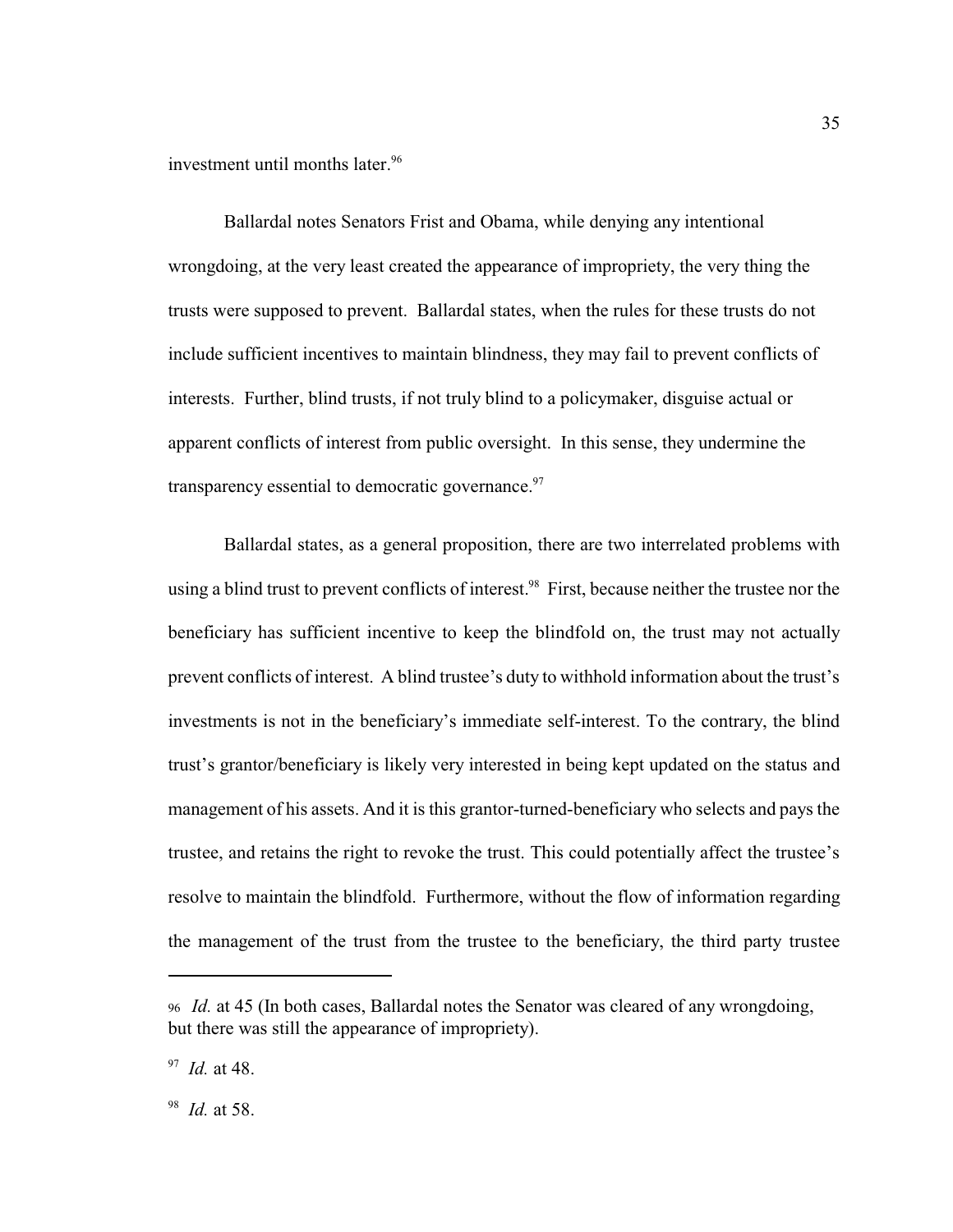becomes less accountable. The lack of trustee oversight may also tend to erode incentives for blindness. A trustee who wants to avoid an after-the-fact claim for breach of fiduciary duty may be inclined to share proscribed information regarding trust assets. Likewise, a grantor troubled by the lack of oversight may pressure a trustee for this prohibited information.<sup>99</sup>

Second, the existence of a blind trust may appear to eliminate the possibility that a conflict of interest will arise for a policymaker, when it in fact does not. A blind trust does not automatically shield a policymaker from conflicts of interest, given that the policymaker knows the identity of the assets he initially placed in a blind trust, and may have even restricted a trustee from transferring some of these assets. Where a blind trust masks an actual or apparent conflict of interest, members of the public may think that a decision is impartial when it may in fact be tainted by a policymaker's knowledge and protection of his personal investments. Blind trusts, if not truly blind, impair the openness of the decisionmaking process that is key to democratic governance.<sup>100</sup>

#### **B. The Suggested Use of Blind Trusts in Campaign Finance Reform**

Not only have blind trusts been in use with government officials, but several articles written or cowritten by Ian Ayres<sup> $101$ </sup> have examined blind trusts as a potential campaign finance reform.

<sup>&</sup>lt;sup>99</sup> *Id.* at 58-59.

 $100$  *Id.* at 59.

<sup>&</sup>lt;sup>101</sup> The William K. Townsend Professor of Law, at Yale University.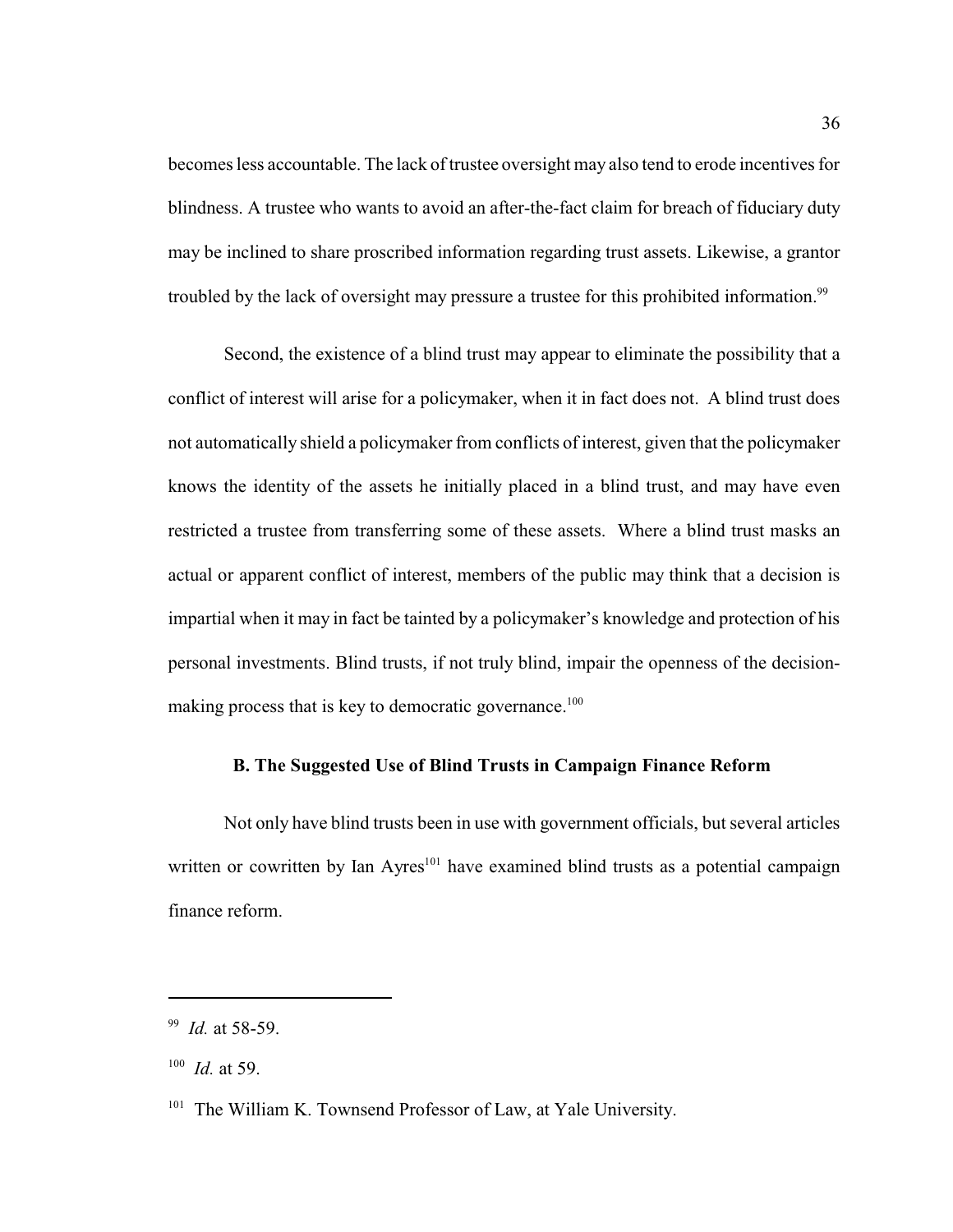In February 1998, Ian Ayres and Jeremy Bulow<sup>102</sup> published "The Donation Booth; Mandating Donor Anonymity to Disrupt the Market for Political Influence."<sup>103</sup> In summary, Ayres and Bulow propose:

> We can harness similar benefits [to a voting booth] by creating a "donation booth": a screen that forces donors to funnel campaign contributions through blind trusts. Like the voting booth, the donation booth would keep candidates from learning the identity of their supporters. Mandating anonymous donations through a system of blind trusts would make it harder for candidates to sell access or influence because they would never know which donors had paid the price. 104

In essence, the donation booth would stop politicians, especially incumbents, from

shaking down deep-pocket organizations because they could never be certain who contributed. Political pressure on institutional donors is removed.<sup>105</sup>

Ayres and Bulow concede donor anonymity is not new to their article; several states have already experimented with donor anonymity for judicial candidates.<sup>106</sup> At the same time, the authors note, while the voting booth is now a core feature of our democracy, the secret ballot became entrenched in American elections only toward the end of the nineteenth

<sup>106</sup> *Id.* at 838-39.

<sup>102</sup>The Richard Stepp Professor of Economics, Graduate School of Business, Stanford University.

<sup>103</sup>Ian Ayres & Jeremy Bulow, *The Donation Booth: Mandating Donor Anonymity to Disrupt the Market for Political Influence*, 50 Stan. L. Rev. 837 (1998).

 $^{104}$  *Id.* at 837.

 $^{105}$  *Id.* at 889.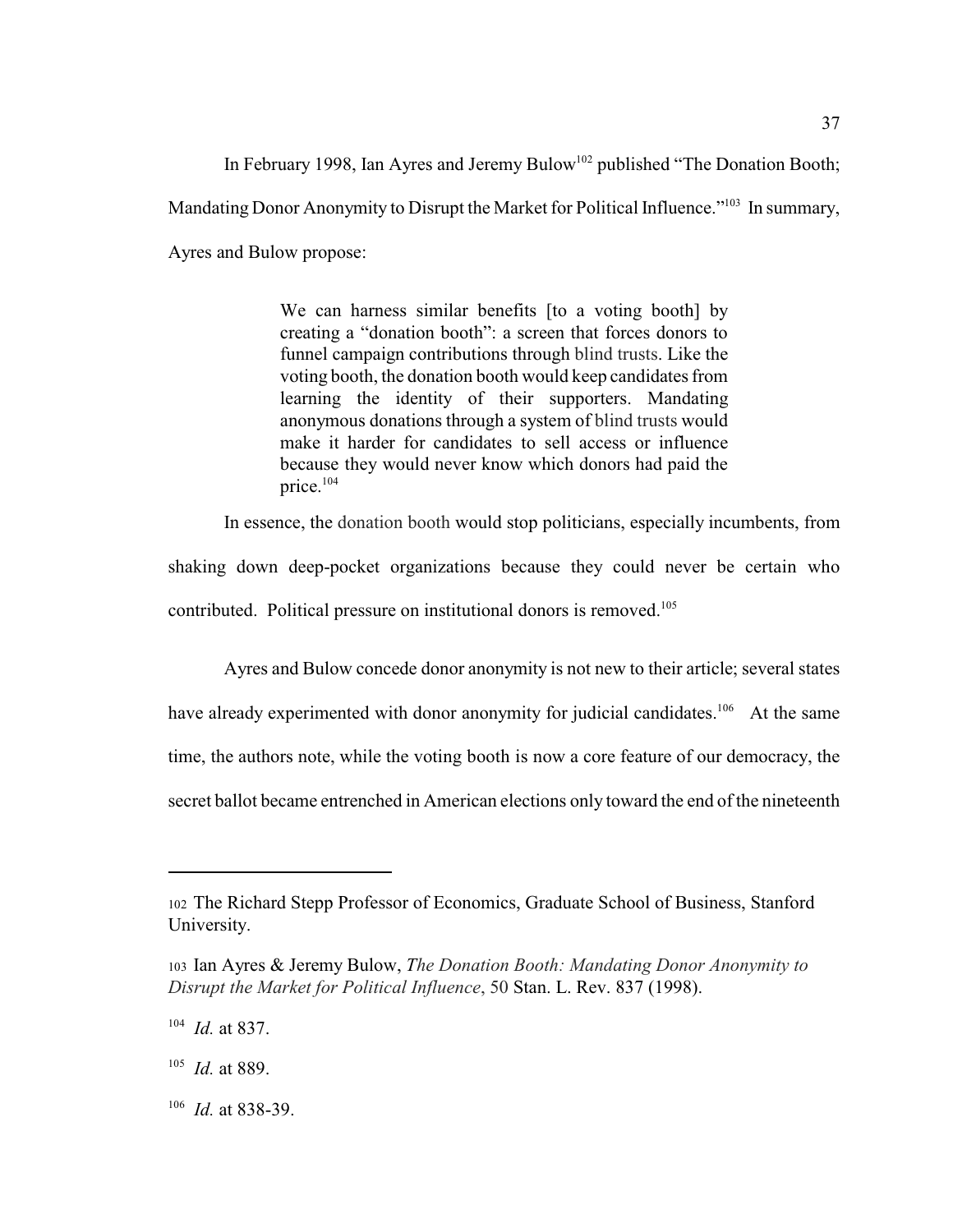century; for approximately one hundred years in America a politician could buy a person's vote and hold that person to the benefit of the bargain by watching him vote at the polling place.<sup>107</sup>

Ayres and Bulow argue the blind trusts could be applied not only to candidates, but to political parties and PACs, with each entity establishing a blind trust account at a "qualified institution."<sup>108</sup> Forcing even all soft money contributions through blind trusts.<sup>109</sup> Campaigns would no longer be able to accept donations directly. Independent trustees would report to candidates on account totals, deliberately obscuring large donations, and would not provide details of the amounts given by donors.<sup>110</sup> Just as anyone can tell a politician they voted for him without actually voting for him, anyone could claim a large donation to a candidate without any way to verify the donation.<sup> $111$ </sup> Representatives of the trust could not take jobs or even consult with a candidate's staff or administration.<sup>112</sup> So long as nondonors could mimic the signals of donors, the candidates would find it difficult to distinguish between the two.<sup>113</sup> Furthermore, the proposed regime of mandated donor anonymity would effectivelyoutlaw PAC bundling, or soliciting contributions from members and turning them

- $108$  *Id.* at 854.
- <sup>109</sup> *Id.* at 863.
- $110$  *Id.* at 855.
- $111$  *Id.* at 855.
- $112$  *Id.* at 858.
- $113$  *Id.* at 859.

<sup>&</sup>lt;sup>107</sup> *Id.* at 838-39.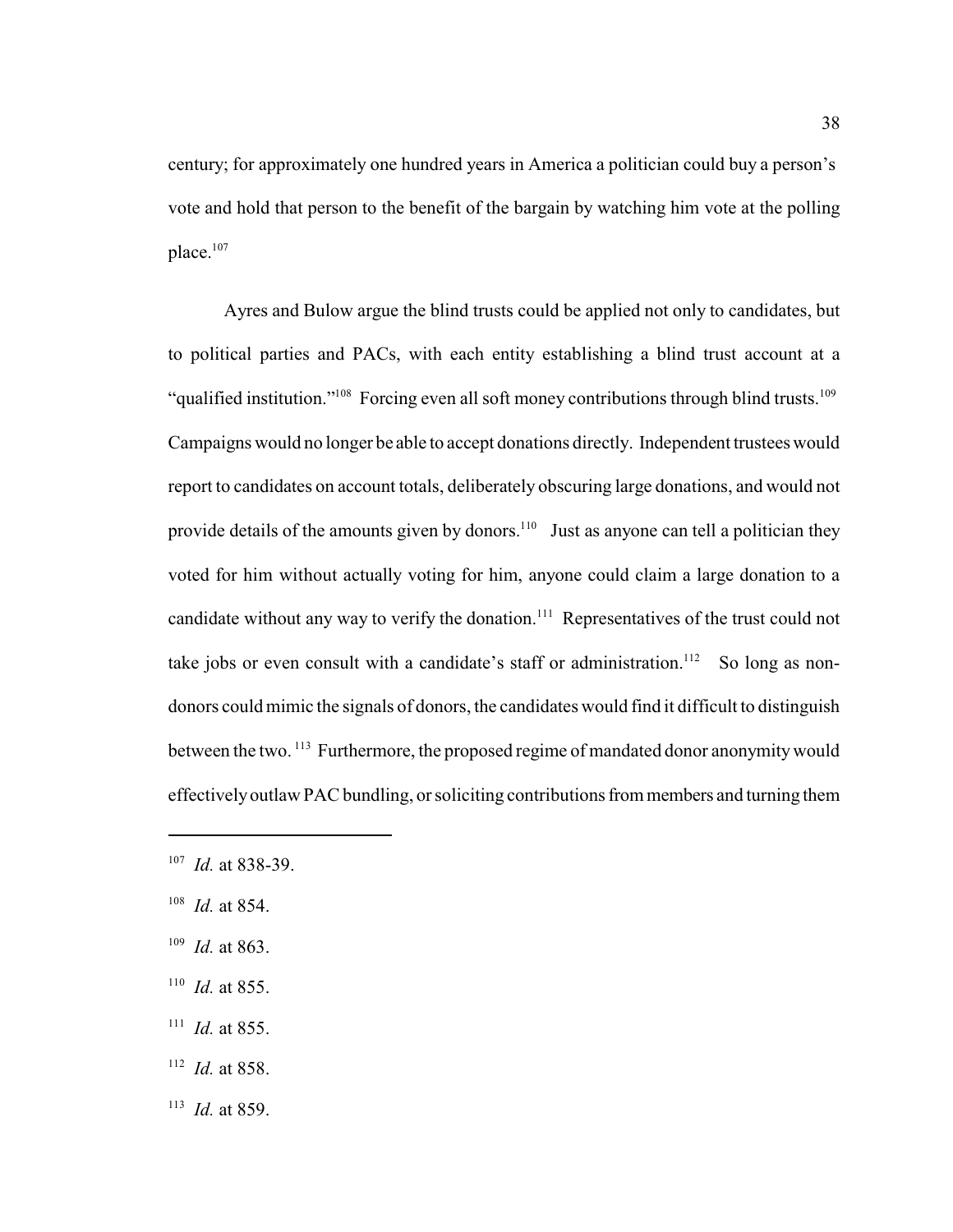over in mass while avoiding contribution limits, because checks must be sent to the blind trusts.<sup>114</sup> Finally, the donation booth would not be a substitute for – but a complement to – current monetary campaign restrictions established by FECA and also support an increase in the availability of public funding by way of a voucher program.<sup>115</sup>

Ayres and Bulow state the donation booth could also pass constitutional scrutiny because their proposal would not affect how much a donor could contribute, limit the words a donor might say, and would even allow a donor to prove she had given up to \$200. The only burden would be donors could not credibly prove they had given more than \$200. The authors concede the inability to prove a large contribution would certainly burden a donor's ability to communicate. Further, reducing the expressed value of a contribution might deter some large donors from giving.<sup>116</sup> However, in balance, by showing mandated anonymity is less burdensome and more supportive of the government's interest in preventing corruption, the balance is weighed in favor of constitutionality.<sup>117</sup> Opponents of mandated donor anonymity will be hard pressed to explain why a donation booth is unconstitutional, but a voting booth is not.<sup>118</sup> The authors note, in contrast, prohibiting all private contributions--or prohibiting candidates from spending their own money--is constitutionally suspect. This is true even if candidates "voluntarily" accept such restrictions in return for

 $117$  *Id.* at 884-85.

 $114$  *Id.* at 868-69.

 $115$  *Id.* at 883.

 $116$  *Id.* at 883.

 $118$  *Id.* at 886.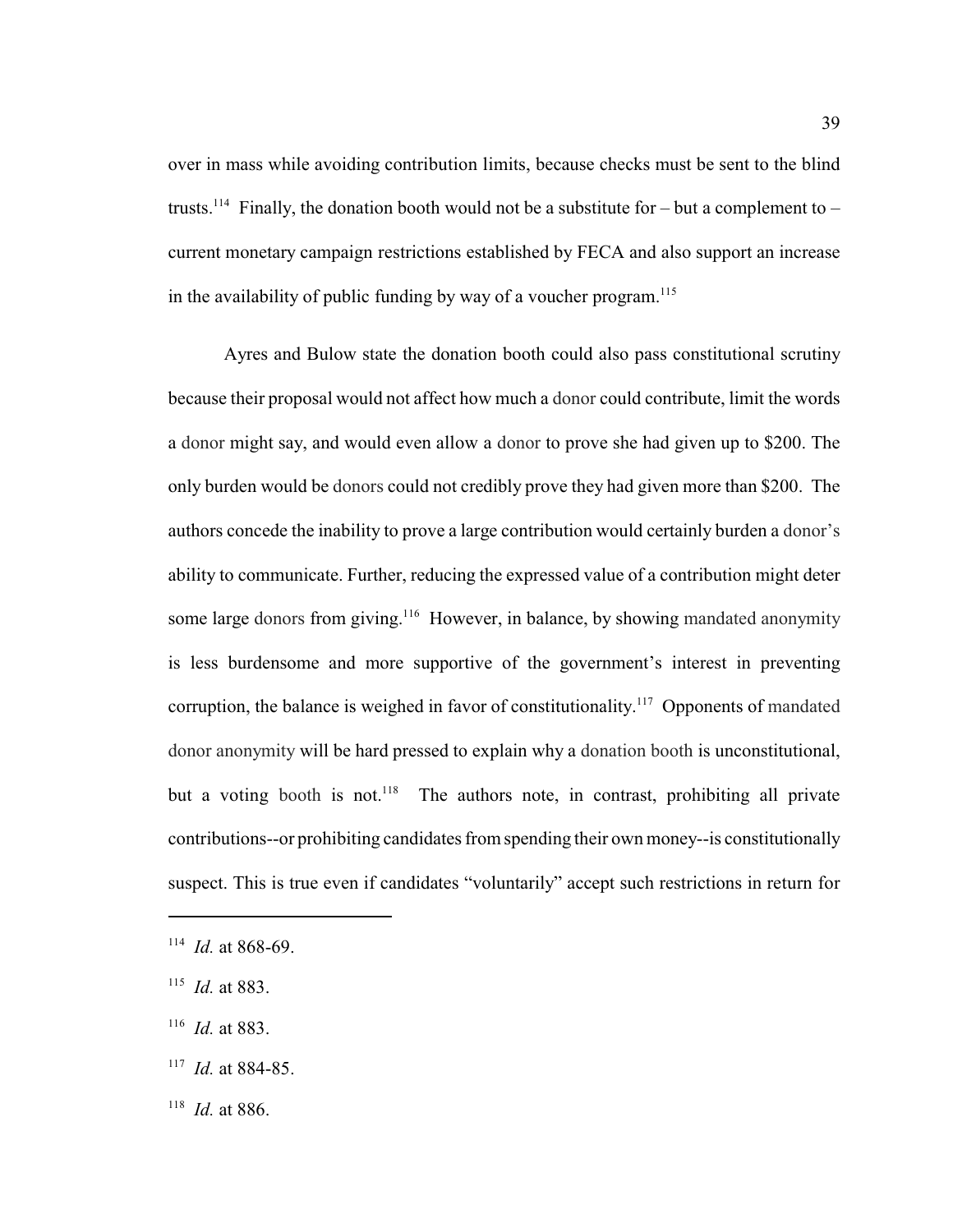public money.<sup>119</sup> Finally, like mandated voting anonymity, the mandated donor anonymity in judicial elections has never been successfully challenged.<sup>120</sup>

In the article, Ayres and Bulow also respond to two key objections: (1) the proposal will be ineffective in disrupting the market for political influence because donors will find credible ways to signal the size of their donations; and (2) the proposal will be too effective in disrupting the market for political influence because it will make it too hard for candidates to raise campaign donations.<sup>121</sup> Ayres and Bulow conceded the "donation booth" reform would not be a panacea. It would probably shift money toward less accountable "issue advocacy" expenditures, such as soft money expenditures discussed above, and may even greatly disrupt candidates' ability to raise funds. Because the Supreme Court has shown greater willingness to protect political speech that it deems either "issue advocacy" or an expenditure independent of the candidate's control, mandating donor anonymity for large gifts would undoubtedly cause more extensive use of these two end runs; however, forms of mandated anonymity might usefully complement other campaign finance restrictions, such as publicly financed campaigns.<sup>122</sup> They predict a regime of mandated anonymity would nevertheless reduce *quid pro quo* and monetary influence corruption by reducing the overall level of direct and indirect contributions – i.e., both independent expenditures and issue

 $I^{122}$  *Id.* at 841, 861.

 $119$  *Id.* at 881.

 $120$  *Id.* at 886.

 $121$  *Id.* at 841.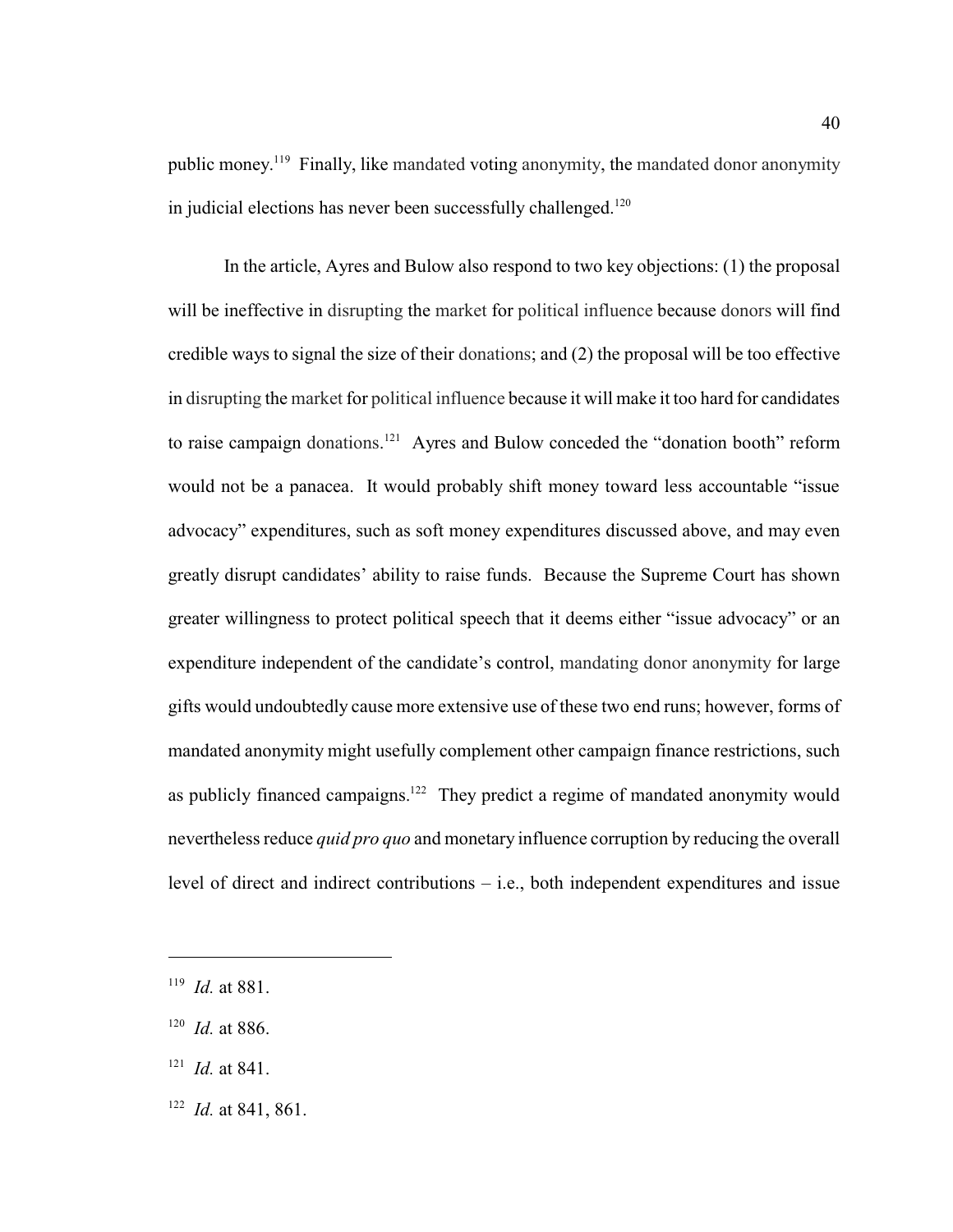advocacy. 123

Following "The Donation Booth," Professor Ayres vision for blind trusts reappears in numerous articles, including "The New Paradigm Revisited," with Professor Bruce Ackerman<sup>124</sup> to further buttress the idea of a secret donation booth.<sup>125</sup> Ayres and Ackerman address a number of comments raised regarding the idea of a donation booth, but they claim, so long as a politician cannot identify a given donor's gift on an individual basis, a donor cannot reasonably expect to gain a private *quid pro quo*. As a consequence, a donor will continue giving large sums only when motivated by public interest considerations because he cannot obtain special favors from the candidate. ("Why would anyone give a \$5,000 donation when she could spend the money on a weekend in Paris?") Without hope of recognition or reward, anonymous gift giving makes the most sense when the donor believes the candidate's positions are superior for the public good.<sup>126</sup>

Also in "The New Paradigm Revisited," Ayres and Ackerman note their belief the secret donation booth lessens a candidate's incentive to engage in "long personal conversations with big donors" to persuade donors he is a good political investment. Because the candidate can no longer know whether putative big givers have actually carried through on promises made to him personally, Ayres and Ackerman believe the candidate/politician

 $123$  *Id.* at 866.

<sup>&</sup>lt;sup>124</sup> The Sterling Professor of Law and Political Science, Yale University.

<sup>125</sup>Ian Ayres & Bruce Ackerman, *The New Paradigm Revisited*, 91 Calif. L. Rev. 743 (2003).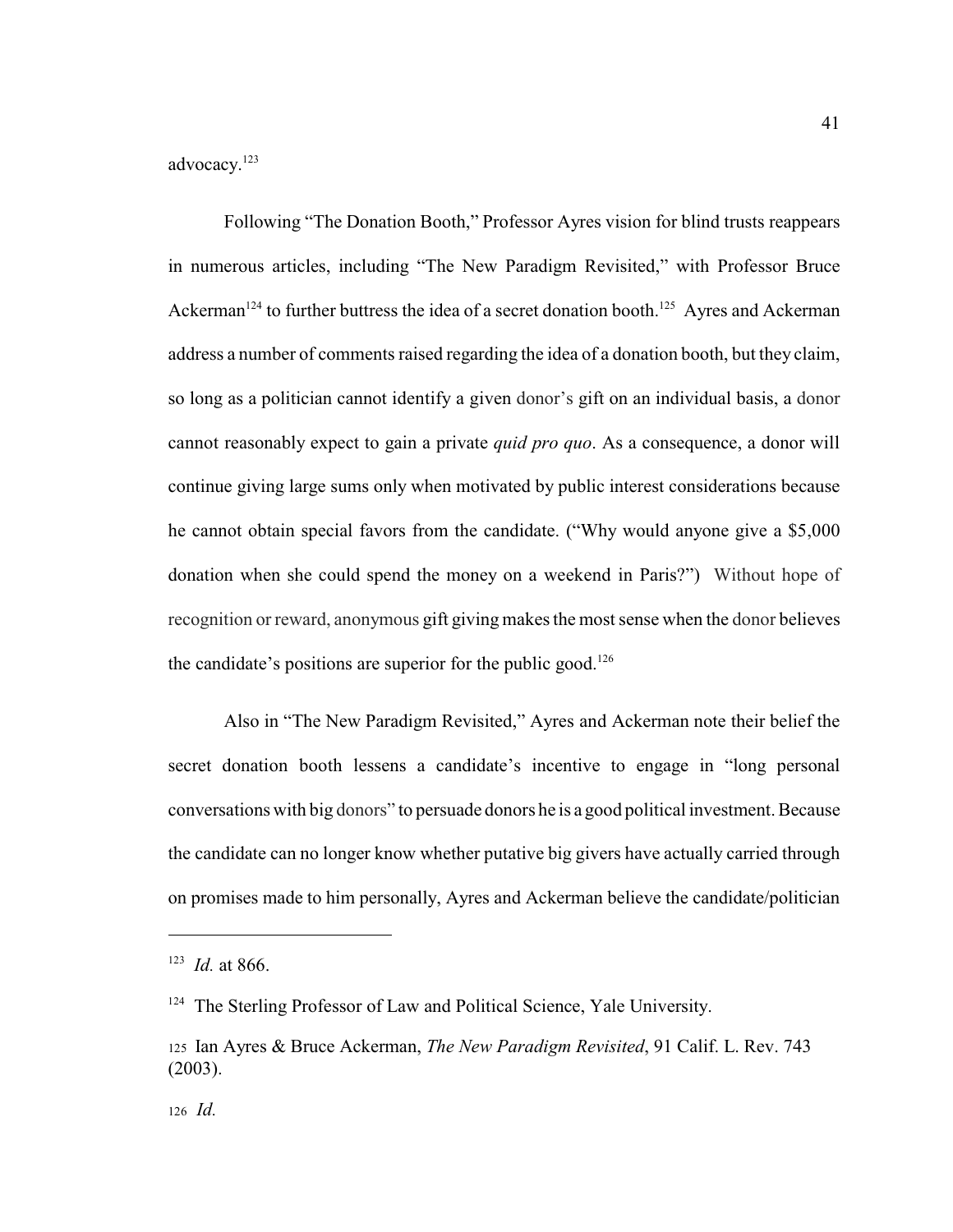will delegate more of the job to his fund raising staff. This will enable him to devote personal time to more rewarding pursuits, such as reaching out to mass constituencies and developing legislation. In essence, "doing their job."<sup>127</sup>

Ayres and Ackerman also state the culture of anonymity in the voting booth which has given rise to a "don't ask, don't tell" norm, making it highly improper for a boss to ask an employee whether she voted for Bush or Gore, may well give rise to a similar norm in the "donation booth." Politicians would stop asking corporations and constituents whether they have donated.<sup>128</sup>

Further, embedded in the article is the authors support for "Patriot Dollars," or public campaign finance dollars provided, at public expense, to every voter and controlled by the voter to share with candidate campaigns of the voter's choice.<sup>129</sup> The authors suggest the Patriot Dollars are another part of the solution, insofar as the massive influx of Patriot Dollars would mute an impact of political contributions from rich people.<sup>130</sup> The authors conclude with the assertion that both "Patriot Dollars" and secret donations create systems in which the good money will help to drive out the bad money.

<sup>127</sup>*Id.* at 753.

<sup>128</sup>*Id.* at 760 ("Patriot Dollars" are Ackerman's intellectual contribution to their work, with a proposed public finance campaign that would allocate \$50 in public funds to each voter to allocate between any candidate, PAC, or political party for the Presidential race (\$25), Senate races (\$15) and House races (\$10)).

 $129 \, Id.$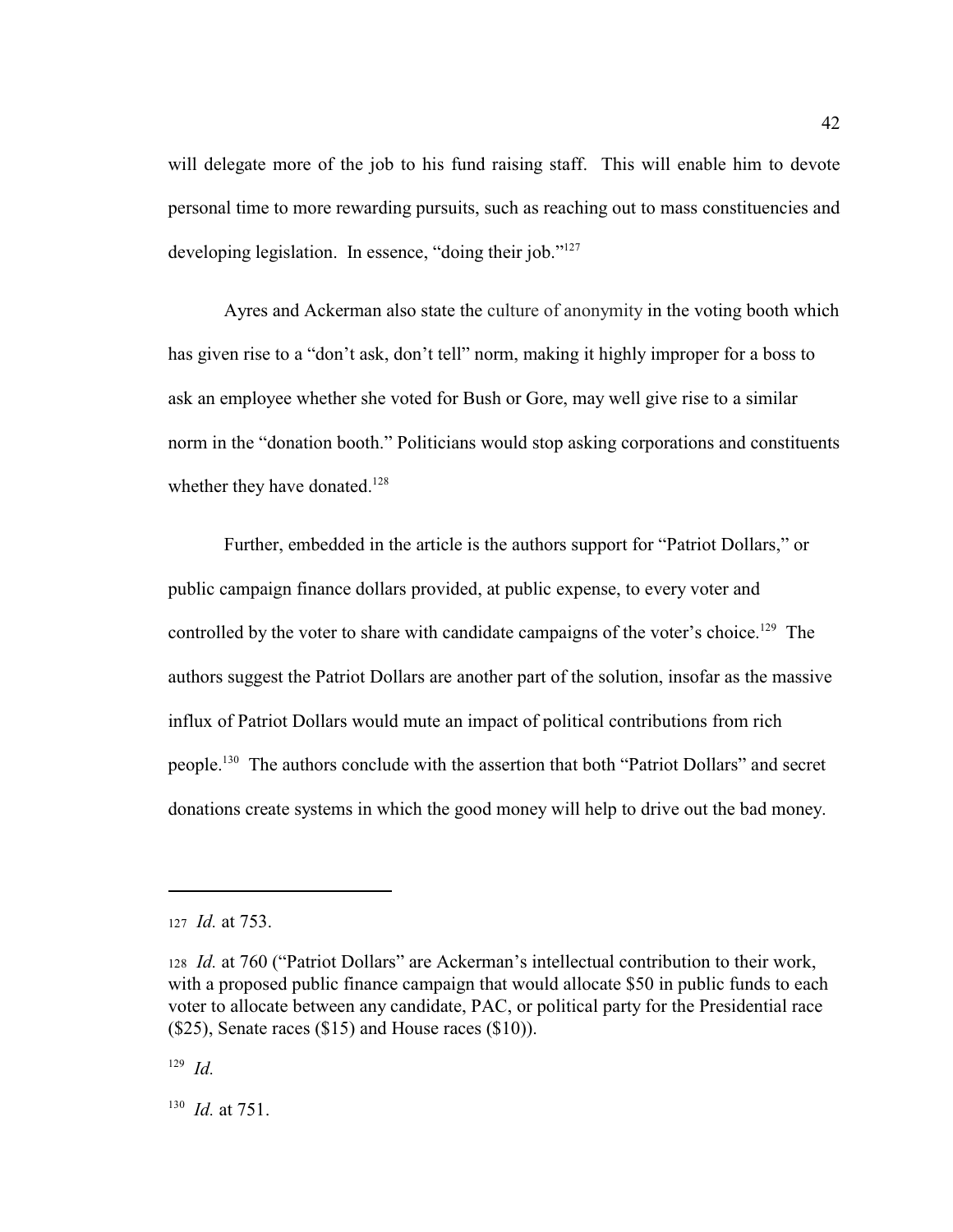Both seek to expand the range of accepted ideals of electoral fairness: the secret ballot and "one person, one vote."<sup>131</sup>

Ayres is not without his critics. In "Answering Ayres," Professor Kenneth Mayer<sup>132</sup> states he believes observers will see Ayres suggestion for a blind trust as a remarkably bad idea, reflecting some fundamental misunderstandings about the political process.<sup>133</sup> More specifically, Mayer states objections to the donation booth concept are both philosophical and practical, and can fall into three general categories. First, the comparison between the donation booth and the voting booth is flawed because the secret ballot is an individual right that a person can waive, not an affirmative obligation that requires an individual to keep his vote secret. Ayres fails to note that ballot secrecy, far from being inviolate, is compromised routinely in ways that allow people to prove how they voted. Second, the donation booth would not interfere with credible donation claims because donors would have little incentive to lie and every reason to tell the truth. However, if Ayres is correct that a cheap talk regime would work, surely one need hardly point out the irony of a political reform designed to raise the level of political debate by providing an institutionalized incentive to lie. Finally, a blind trust would require the government to prohibit the release of donation records, which would create an astonishing

 $131$  *Id.* at 766.

 $132$  Kenneth R. Mayer is a professor of political science at the University of Wisconsin, Madison. Mayer is the author of several books, including *With the Stroke of a Pen: Executive Orders and Presidential Power* and *The Political Economy of Defense Contracting*.

<sup>133</sup> Kenneth R. Mayer, *Answering Ayres*, Cato Institute's Regulation, Winter 2001 at 24.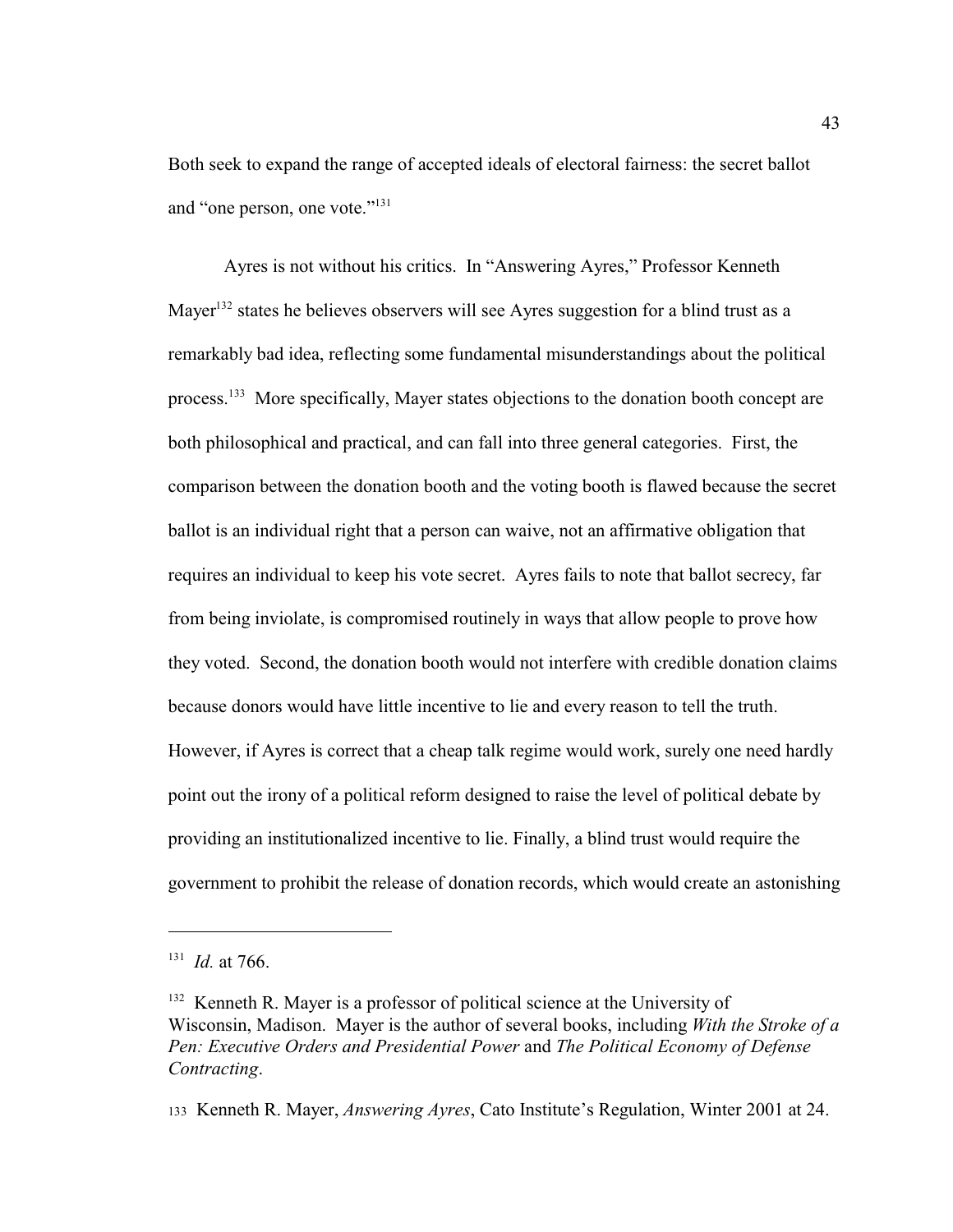and unprecedented category of state secret, with the government forced to apply sanctions to anyone who chose to reveal it.<sup>134</sup>

Mayer states, in repeatedly defending the donation booth as a close cousin to the voting booth, Ayres misses the crucial point the secret ballot is a personal right, not a state-imposed obligation. The state cannot compel one to reveal her vote, but also cannot prevent one from doing so.<sup>135</sup> Further, with millions of voters choosing to participate by absentee ballot – any of which can be reviewed and approved by anyone prior to mailing – the secret-ballot comparison is more rhetorical than analytical.<sup>136</sup> In short, while Ayres would mandate anonymity for donations under the donation booth system, no one is mandating anonymity in the voting booth. Further, the court strongly regulates the sanctity of the voting booth, while leaving the voter to determine whether candidate messages, supporters, and donations given are significant; thus the court offers a great deal more protection to voting process than it ever has to the campaign process.<sup>137</sup>

Mayer also criticizes Ayres for a reform idea based on an inability for candidates to know which donors were genuine and which donors were simply "cheap talking," i.e., likely donors forbearing the costs of donations to free-ride on those who do. Ayres assumed there would be no reputational consequences to lying, which is contradicted by what Mayer characterizes as "the overwhelming weight of evidence," stating virtually

 $137$  *Id.* at 27.

 $134$  *Id.* at 25.

 $135$  *Id.* at 26.

 $136$  *Id.* at 26.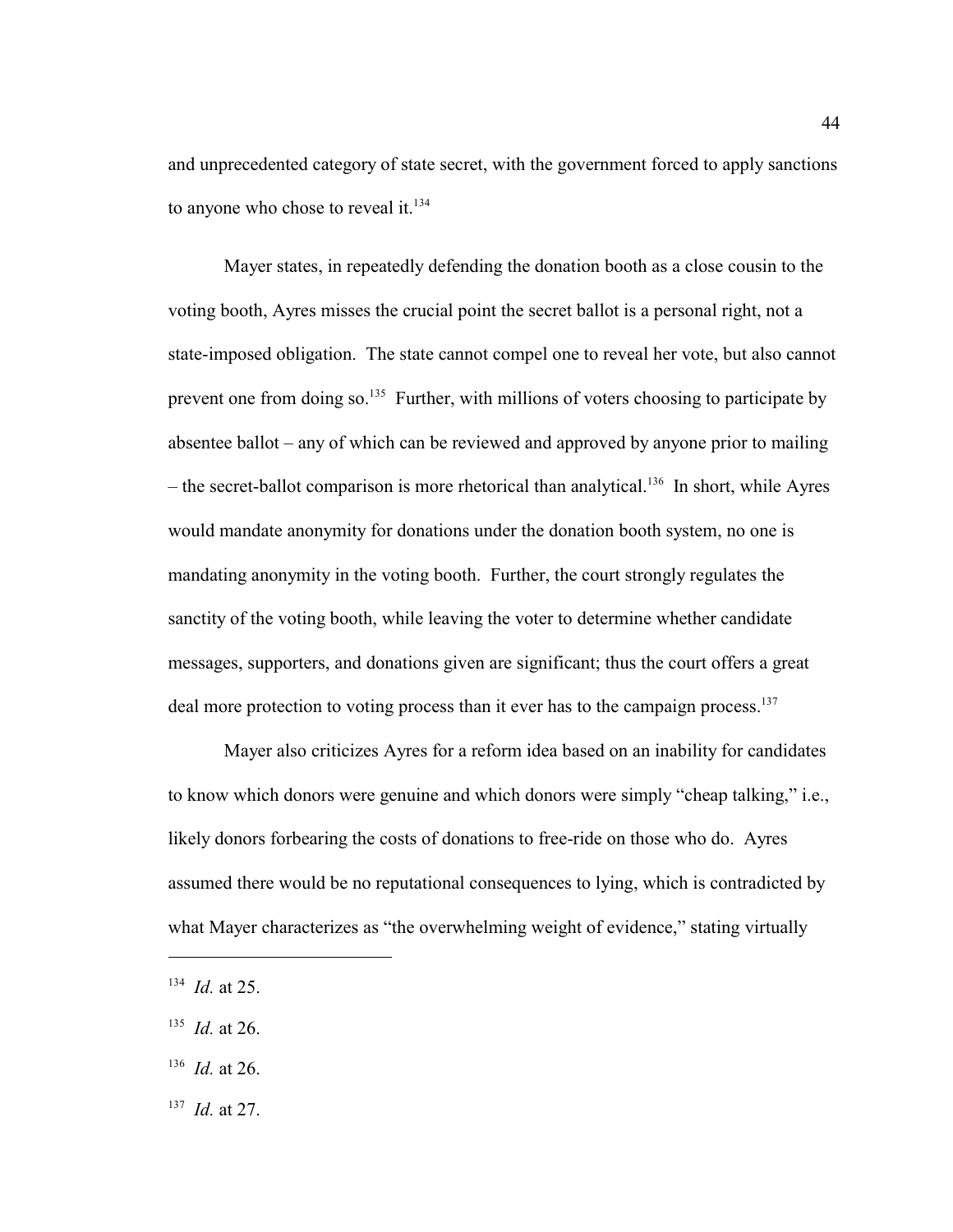everyone involved in striking political bargains is acutely aware of the importance of

reputation.<sup>138</sup>

Mayers further criticizes Ayres with the following:

In claiming that organized interests need protection against legislative arm-twisting, Ayres has flipped the legal rationale for campaign finance reform on its head. No longer is regulation justified in order to prevent wealthy donors from purchasing access or favors (the "corruption or appearance of corruption" rationale accepted by *Buckley* as the only compelling interest that justifies regulation), but reform also is necessary to protect the wealthy and highly organized. That is a very strange argument for Ayres to place alongside the broader claim that the existing system grants the wealthy disproportionate political influence. In doing so, he has constructed a model of politics in which wealthy interest groups are both so powerful that they can get whatever they want out of Congress, and so weak that they are at the mercy of Congress if they do not do what vengeful legislators ask. Although either condition could easily be considered corrupt, both cannot be true simultaneously.<sup>139</sup>

Mayer finds the most likely consequence of blind trusts would be the deprivation

of information to the public. While large donors would simply make private claims to candidates, the public would be in the dark. Even if candidates were actually confused regarding the identity of their contributors, voters would be more so and forced to make choices without important cues. Knowledge of large contributions to a candidate from

45

 $138$  *Id.* at 27.

 $139$  *Id.* at 28.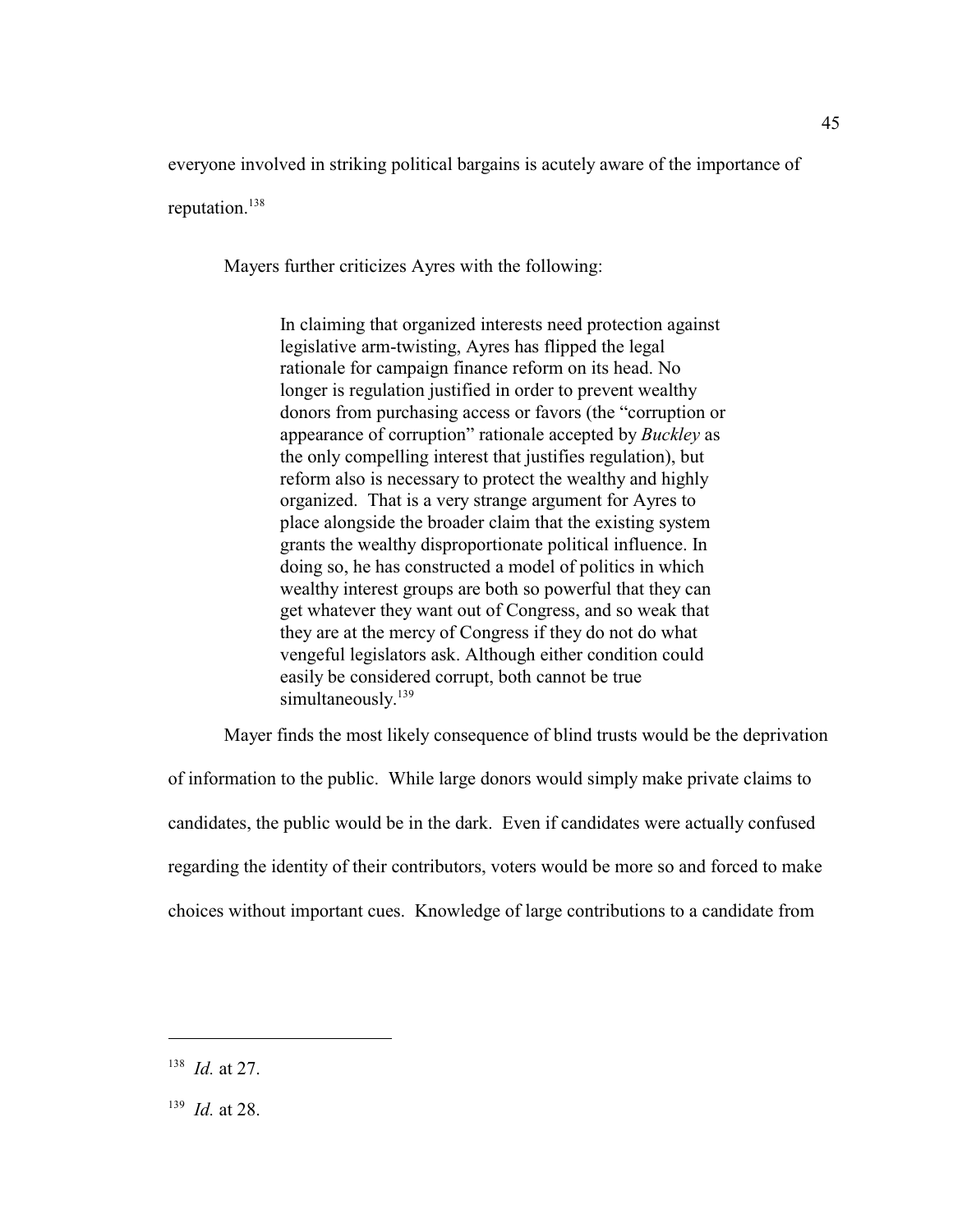groups like Emily's List, the National Rifle Association, or the Conservative Action Fund are important, easily understood cues for voters.<sup>140</sup>

Finally, Mayer notes there is neither a coherent legal foundation nor any precedent for punishing people who would disclose campaign contribution data. In order to implement the donation booth, the federal government would have to create a completely new category of government secret: data on how much individuals contributed to federal candidates. Restrictions on disclosure of that top-secret information would have to be backed up with some form of penalty, whether it involved dismissing a loose-lipped trust employee or launching a criminal prosecution. This prohibition would not be likely to pass First Amendment scrutiny.<sup>141</sup>

 $140$  *Id.* at 28.

 $I^{41}$  *Id.* at 29.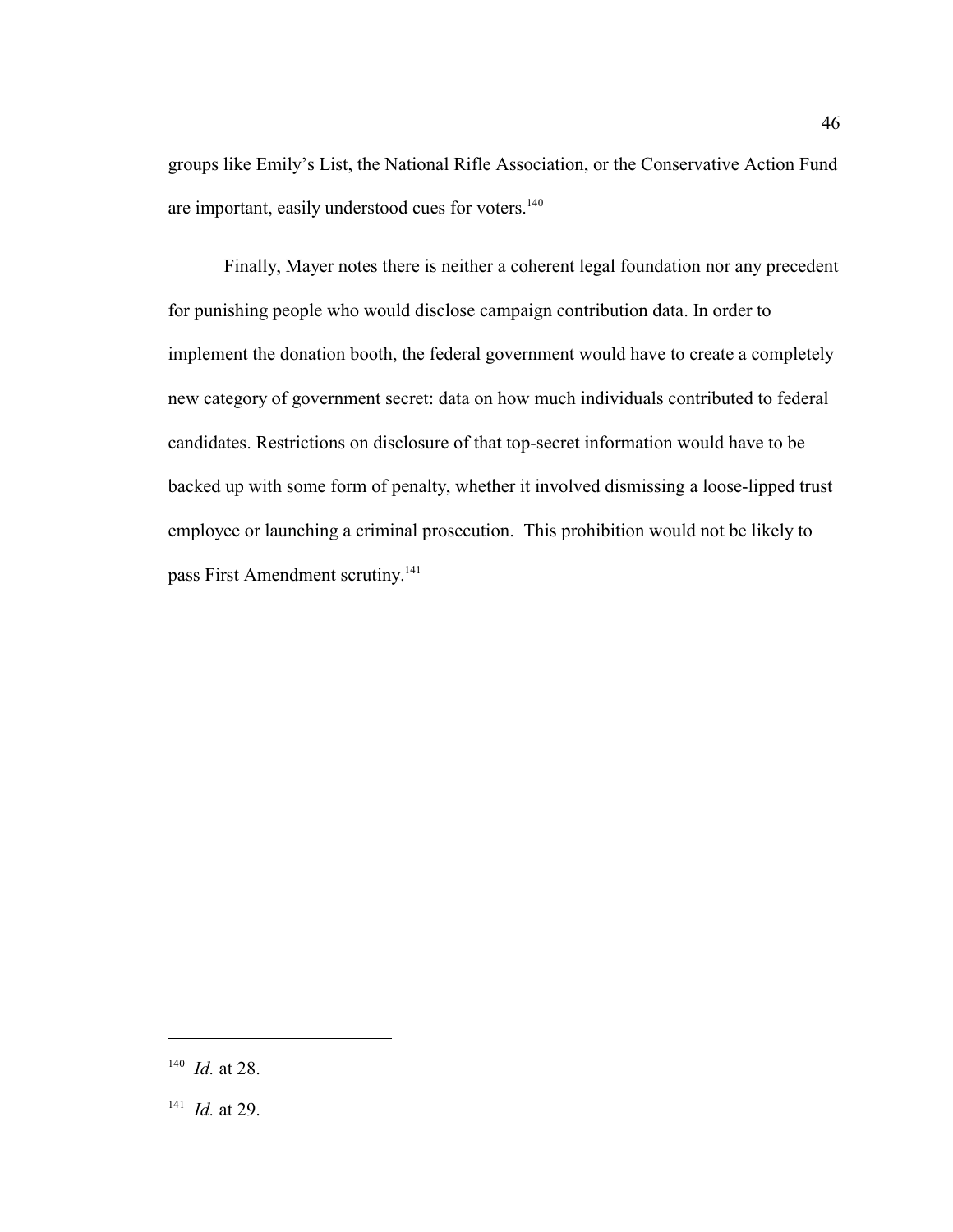# **Chapter V. An Analysis of Whether Blinds Trusts Are a Viable Solution to Campaign Finance Reform**

As discussed, there is a valid need to fund campaigns as a legitimate exercise of the First Amendment and implicit in the constitutional need to campaign for elections. Candidates and supporters have a right to free speech, a right to assemble, and a right to combine voices and resources to support a candidate or a ballot initiative through the purchase of media. To express one's message, or counter one's opponent's message, generally requires the purchase of media.

At the same time, the Elections Clause provides for Congress to regulate elections. There is a legitimate state interest in policing campaign donations to prevent corruption, such as vote purchasing, or access purchasing. Even Mayer, a strong critic of Ayres, admits campaign contributors may feel strong pressure to ante up to political parties or influential legislators out of a fear of what might happen if they do not. Mayer concedes Ayres "cheap talk" regime might protect potential contributors from incumbent politicians who would attempt to squeeze them for large donations.<sup>142</sup>

As a result of real or perceived abuses, for over 100 years, Congress has attempted to curb campaign finance abuses through essentially three broad themes: 1) restrictions on the sources of funds; 2) limits on the dollar amounts of contributions; and 3) disclosure of information about the funds,  $143$  with varying degrees of success, depending on whom is

 $142$  *Id.* at 27.

<sup>143</sup> Tillman Act of 1907, *supra* note 85; *Campaign Finance (US)*, *supra* note 40.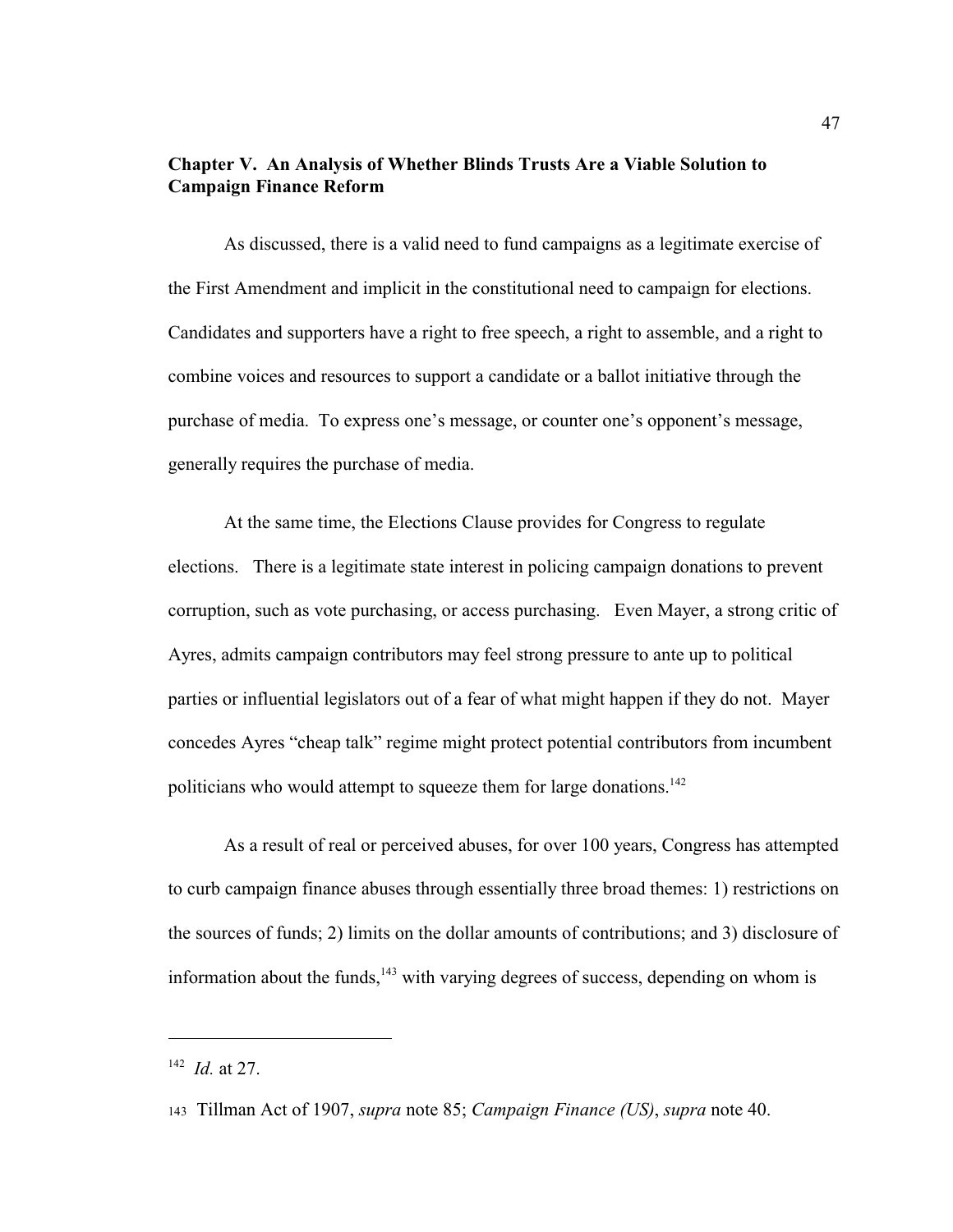asked. For similar reasons, states have tried providing matching funds for candidates who agree to abide voluntarily to spending limits. It has prohibited gifts to Members of Congress and their staff. Yet, with the exception of some judicial elections in some states, government entities have failed to implement blind trusts to hold candidate donations.

In my thesis, I posed the question whether requiring anonymous donations for political campaigns would allow for fully funded, yet privately funded, campaigns, while preventing problems, whether real or perceived, such as buying influence or access traditionally associated with large campaign donations. I believe the answer may be yes, at least in part, although I suggest a cautionary, voluntary approach and continued study.

I note, in a speech in the House of Commons on November 11, 1947, Winston Churchill said, "No one pretends that democracy is perfect or all-wise. Indeed, it has been said that democracy is the worst form of government, except all those other forms that have been tried from time to time." Similarly, blind trusts may prove the worst form of campaign finance, except all those over forms that have been tried from time to time.

No campaign finance regulation is without its disadvantages; however, as Ayres noted, providing donor anonymity through blind trusts should curtail donations made in exchange for votes or access, or even fear of loss of access or retaliation against nondonors. Ayres is correct; it is impossible for an office holder to bestow favors or penalties when donor identity has remained a secret. Further, donors who continued to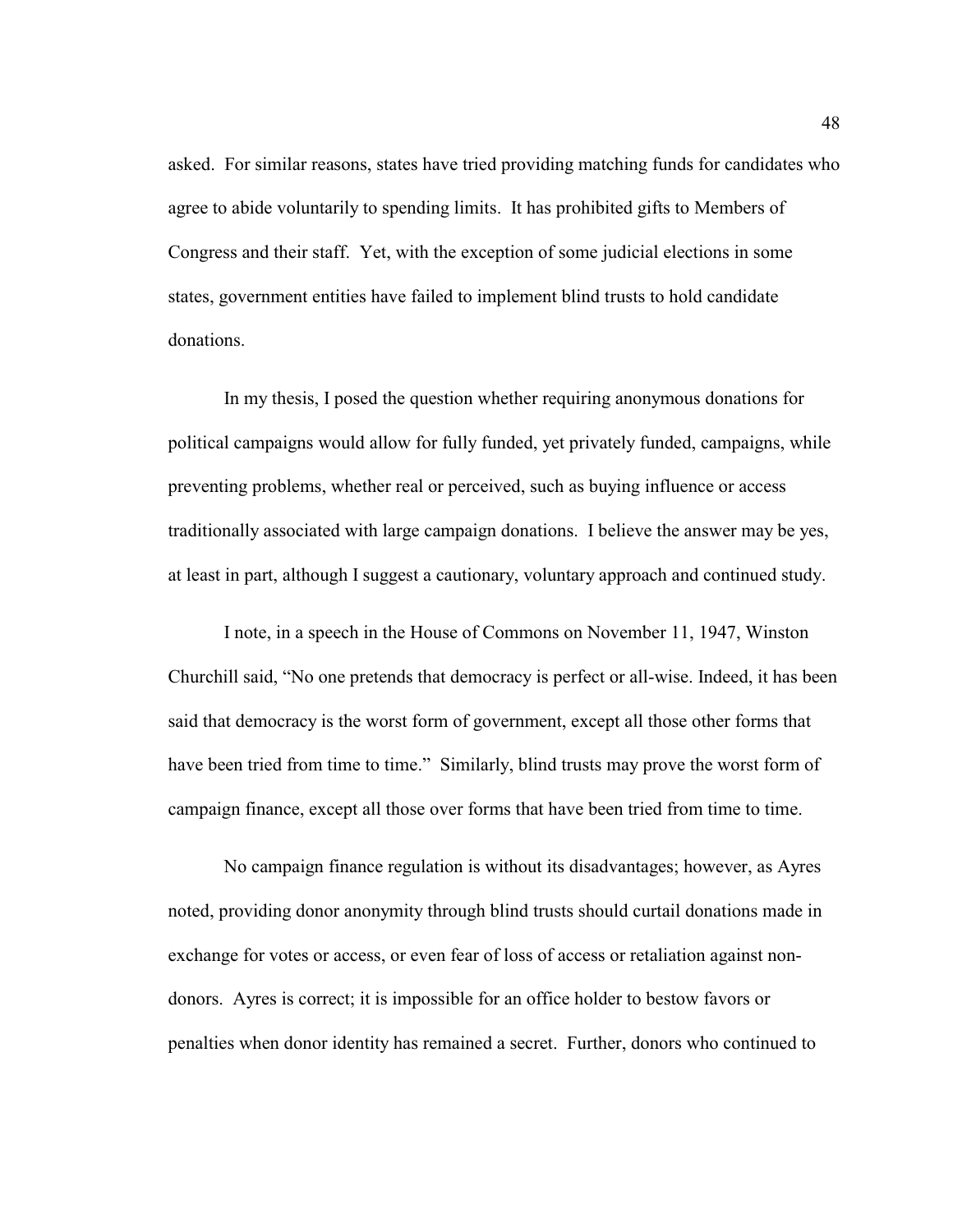donate anonymously would more likely be true supporters of a candidate because candidates could not know to whom to repay favors.

While I respect the sentiment behind Ayres idea, implementing mandated donor anonymity poses many practical problems, as his critics have well articulated. For example, Ayres suggests a system of mandating blind trust that poses large and numerous regulatory requirements. These include: 1) all candidates, political parties, and PACs would establish blind trusts at preexisting private trust companies with assets of over  $$100$  million;<sup>144</sup> 2) trustees and their representatives could not be employed in any position of influence or access to policy and could not communicate privately with campaign workers; 3) all donations would have to be made by mail to the trust company and campaigns, PACs, and parties could no longer accept donations; 4) a trust would be prevented from identifying a donor amount of over \$200; 5) blind trusts would report to candidates weekly or biweekly on total amounts available, but not individual donors and large donations would be staggered so that it would be unclear of the amount donated or when; 6) fund raisers would not collect donations, but simply provide donors with envelopes to the trust companies; 7) trust company books would be available for audit only years after a candidate left office; and 8) there would be a 10-day cooling off period for contributors to get a rebate from a trust (so even if a candidate saw a contributor stick a check in an envelope and mail it, it would be no guarantee).<sup>145</sup>

<sup>&</sup>lt;sup>144</sup> *Supra* note 125 at 854, fn. 63.

<sup>&</sup>lt;sup>145</sup> Ian Ayres, *Campaign Finance*, Cato Institute's Regluation, Summer 2001 at 15.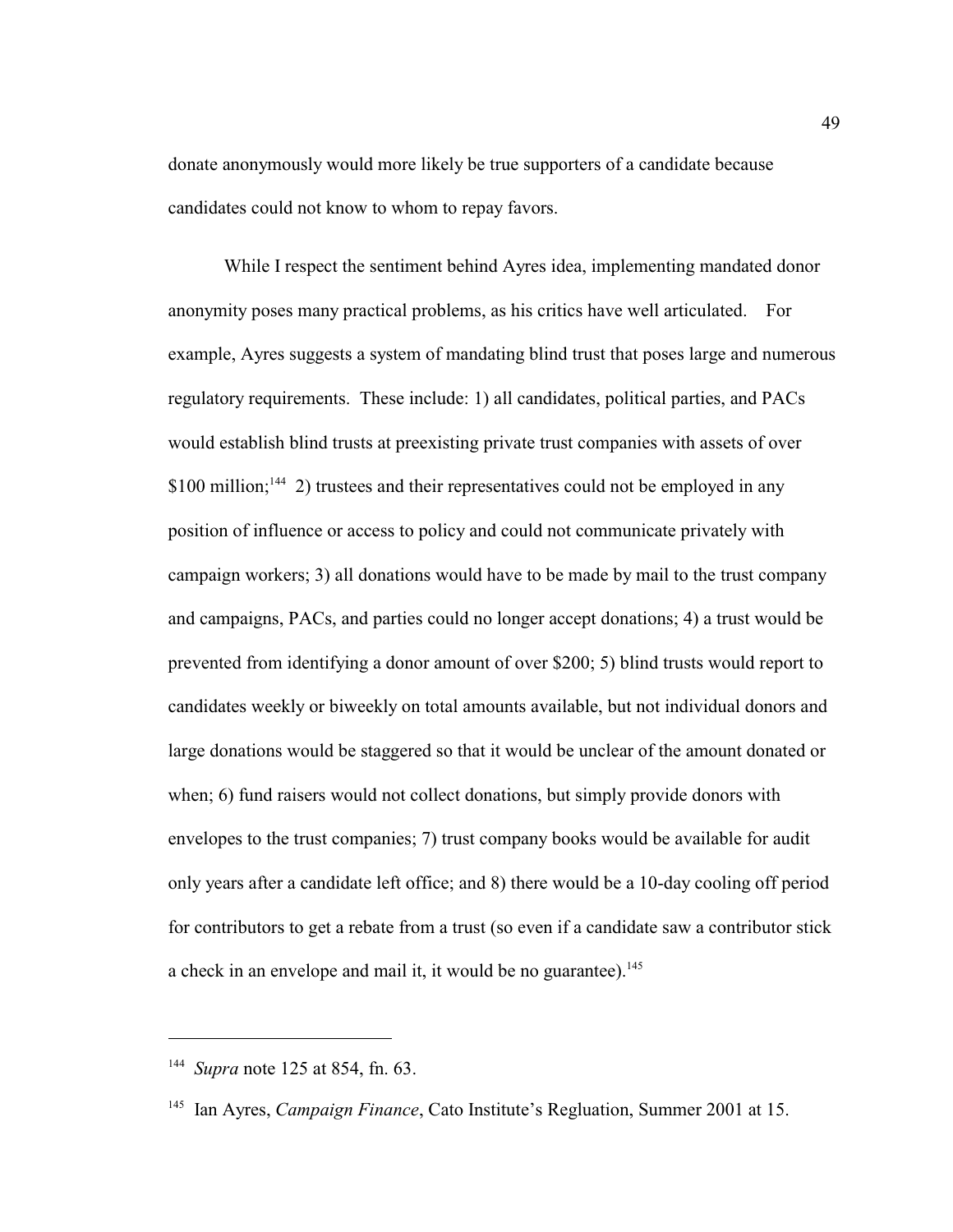Even after all the complicated regulatory structure imposed by Ayres, he concedes mandating anonymous donations would simply lead high dollar donors to directly purchase television and radio ads supporting a candidate, which the Supreme Court has ruled, as direct political speech, cannot be curtailed.<sup>146</sup> This is potentially a rather large loophole.

Furthermore, Ayres approach can be contrasted with requiring greater transparency, or the immediate public disclosure of the identity and contribution amount of all donors. In essence, candidates, their votes, support, and behavior could be weighed against publicly disclosed donor information, with the voters, supported by the press, determining whether there was an appearance of impropriety.

I suggest a voluntary approach utilizing some of the ideas for blind trusts found in FEGA and those submitted by Ayres may be a more practical, less formal approach. I submit perhaps the greatest error Ayres makes in regard to mandating blind trusts is he fails to appreciate just how useful a blind trust would be to protect political candidates, who would voluntarily support and utilize blind trusts. I believe this is absolutely critical if a viable voluntary program can be formulated.

For example, as I noted in my introduction, a candidate such as Attorney General Jon Bruning has cover through the use of a blind trust that he is not being influenced by his campaign supporters, such as Nelnet. For further example, a candidate who speaks at great length regarding the merits of domestic energy production, the utility of oil, and the

 $^{146}$  *Id.*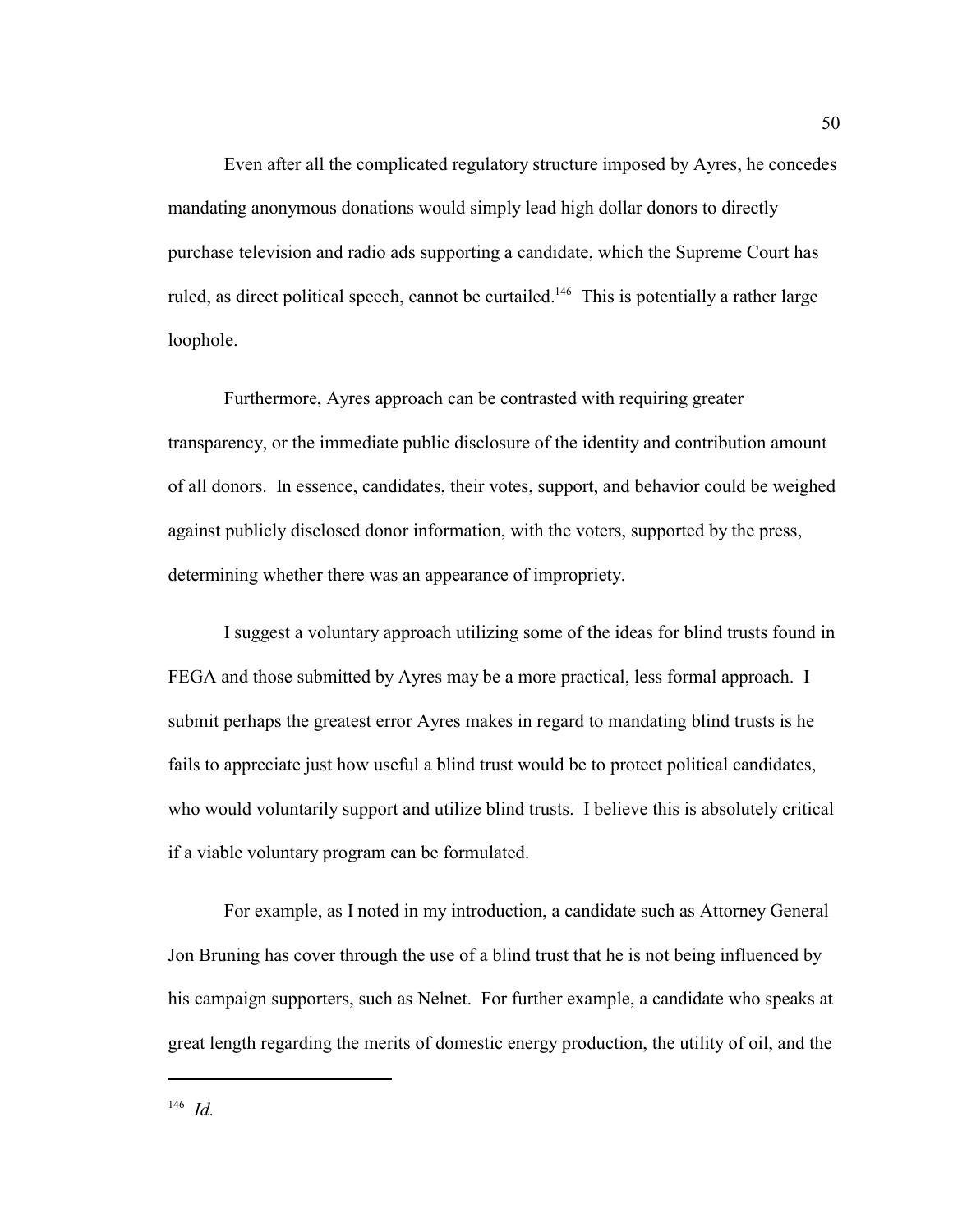need to open federal lands such as the Arctic National Wildlife Refuge to drilling, could expect campaign contributions from Big Oil, regardless of needing to see the posted check. At the same time, in meeting with lobbyists or passing legislation, he also has cover from claims he has been bought by big oil when he assists in pushing a big oil agenda (which he presumably already supports).

In that respect, a voluntary, third option could be for campaign treasurers to simply agree to serve as a trustee and withhold the names of contributors from the candidate. This third way, based on a candidate's voluntarily opting to participate in a system of blind campaign donations, could simply provide for a candidate to select a treasurer who would accept donations without informing the candidate of the source of the donation. For candidates who have taken the pledge, if a donor or a third party were to make known to the candidate the amount of a donation, the candidate could simply refund the donation back to the donor.

Critics of this third approach would undoubtedly point out a voluntary approach would be without teeth and nothing would prevent the trustee from secretly informing the candidate the names and amounts of donors. At heart, every advocate for campaign finance reform is a skeptic; however, if mandatory blind campaign trusts are untenable, as I believe they are for the criticisms highlighted above, then a voluntary blind trust serves as the only alternative if one is to harness the potential of blind trusts. Intuitively, a truly blind trust reduces not only the appearance of impropriety, but any possibility of *quid pro quo* corruption*.* As a result, there is a tremendous advantage to a candidate who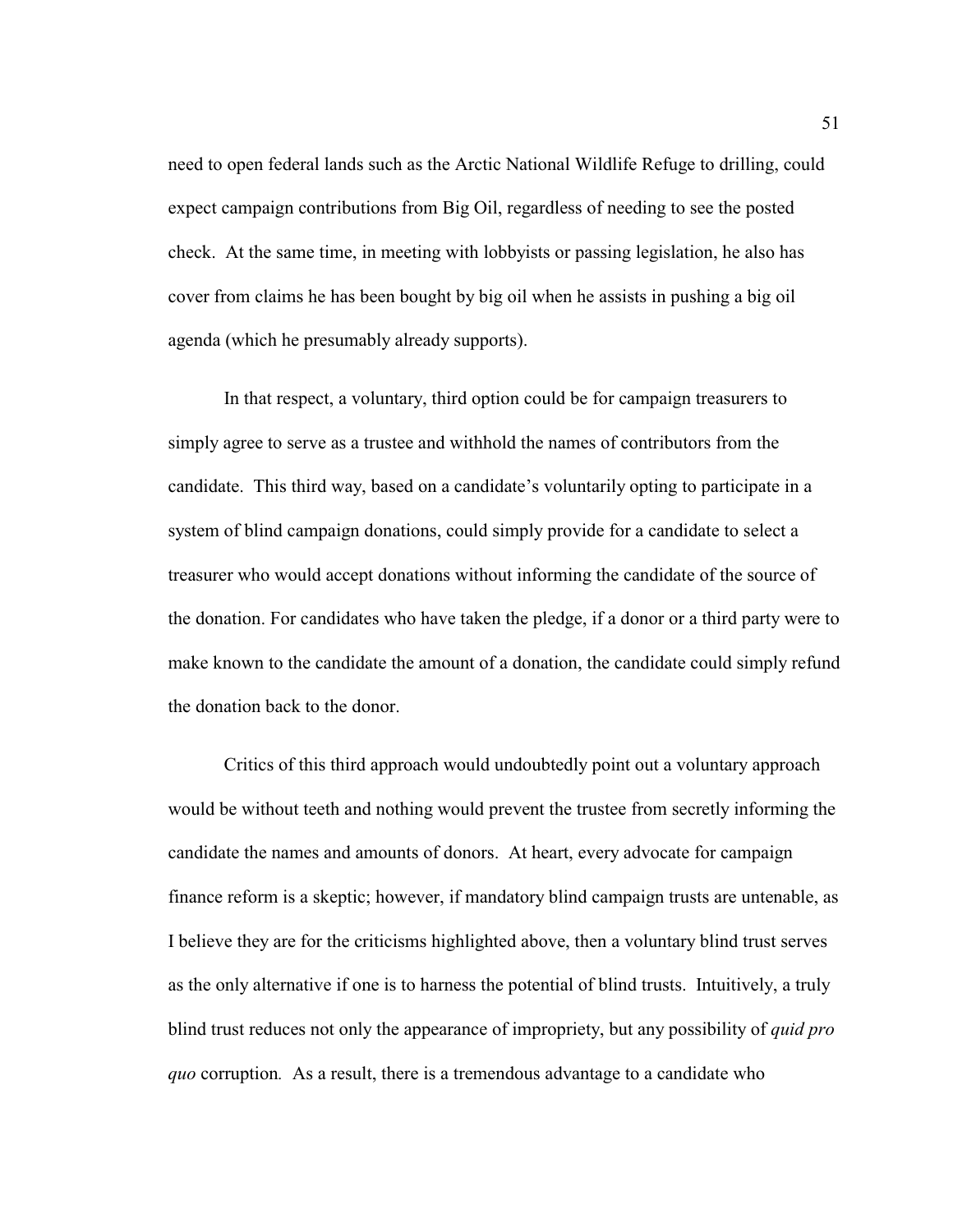voluntarily, publicly adopts a blind trust to funnel campaign donations. On weighing of interests, there may be good reason for candidates to voluntarily and publicly remains blind as to the name and amount of donors. Further, in a highly scrutinized campaign environment, a candidate who was to claim anonymity and go back on his word would leave himself incredibly politically vulnerable.

Similarly, critics of this reform might similarly suggest it could allow a politician to shake down businesses while maintaining the appearance of independence. I note, while it is possible, should a politician attempt to shake down business for contributions to an ostensibly blind trust, the politician would be leaving himself incredibly vulnerable for poison ink. Rumors of the shakedown would undoubtedly become public and the limited gains of revenue would likely become undone in the court of public opinion.

Additionally, while one of the biggest criticisms of the qualified blind trust under FEGA was, when an interested party originally places assets in trust, that party still possesses knowledge about those assets, it is completely inapplicable to my proposed campaign finance trusts because the donations are cash and have no prior track record with the candidate. The only information the trustee of a blind campaign finance trustee would shield from the candidate is the specific amount of donation and possibly name of an individual donor. There is no requirement for a professional trustee. The current campaign treasurer could serve and the parties could simply sign a blind trust agreement.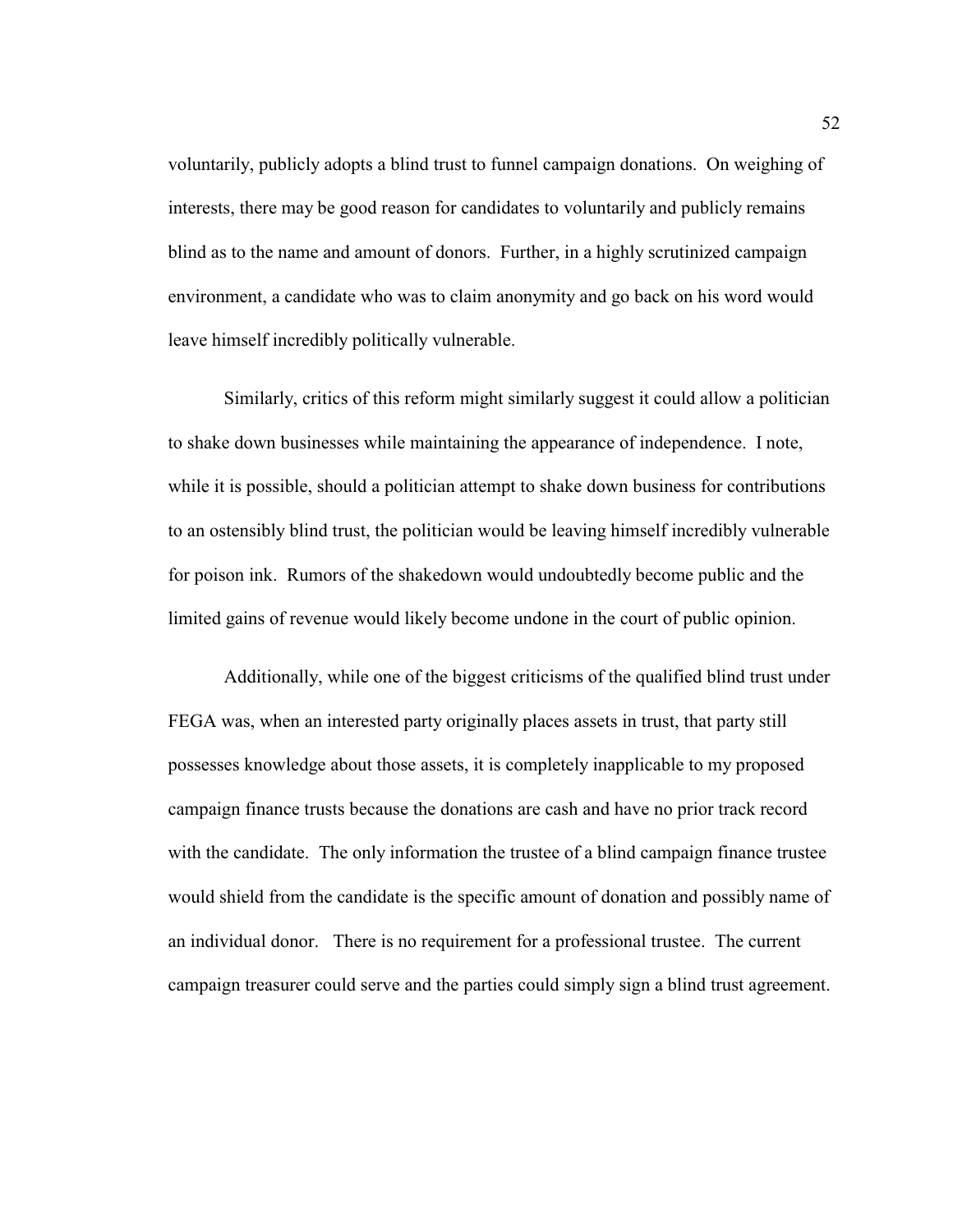Under a third, voluntary option, blind trusts do not necessarily need to be used as an exception to financial disclosure, which may also still be required, at least in part. <sup>147</sup> If such a policy would be adopted in regard to campaign finance trusts, the trustee could still be required to make disclosures to the appropriate regulatory agency, whether the Federal Election Commission or Nebraska Accountability and Disclosure Commission, of the source and amount of donations; however, the amount donated could be confidential over \$200, as suggested by Ayres, or \$250, as provided by Nebraska law.<sup>148</sup> Thus, as a compromise, this system could be adopted with little loss of transparency for the public, as Ballardal feared.<sup>149</sup> Current contribution limits could be maintained and publicized up to the threshold dollar amount.<sup>150</sup> Thus, voters could still determine whether a candidate was supported by the NRA, Club for Growth, or the National Education Association.

<sup>&</sup>lt;sup>147</sup> *Supra* note 93 at 49, 64-65.

<sup>148</sup>In the State of Nebraska, the state campaign finance laws are regulated by the Nebraska Accountability and Disclosure Commission. Neb. Rev. Stat. § 49-1401, et. seq. (2012) While Nebraska does not place limits on contributions to campaigns for state office, it requires every donation over \$50 to be recorded with the name and address of the contributor and every donation over \$250 to be disclosed individually in a report, as well as total receipts. *See* Neb. Rev. Stat. § 49-1447 (2011); Neb. Rev. Stat. § 49-1455 (2011)

<sup>&</sup>lt;sup>149</sup> *Supra* note 93 at 48.

<sup>150</sup>For example, at the national level, the federal campaign finance laws, including contributions to political campaigns and parties, are regulated by the Federal Election Commission (FEC). The FEC provides, for the 2011-2012 election cycle, individuals may donate to any political candidate campaigns up to \$2,500 per election (primary and/or general), with a limit of \$30,800 to a National Party Committee, \$10,000 to a state or local political party, \$5,000 to any other political committee, and a \$117,000 overall biennial limit. *See Contributions Brochure*, Federal Election Commission (October 23, 2011 7:30 p.m.) [http://www.fec.gov/pages/brochures/contrib.shtml;](http://www.fec.gov/pages/brochures/contrib.shtml.) 2 U.S.C. § 14-431 (2012), et. seq.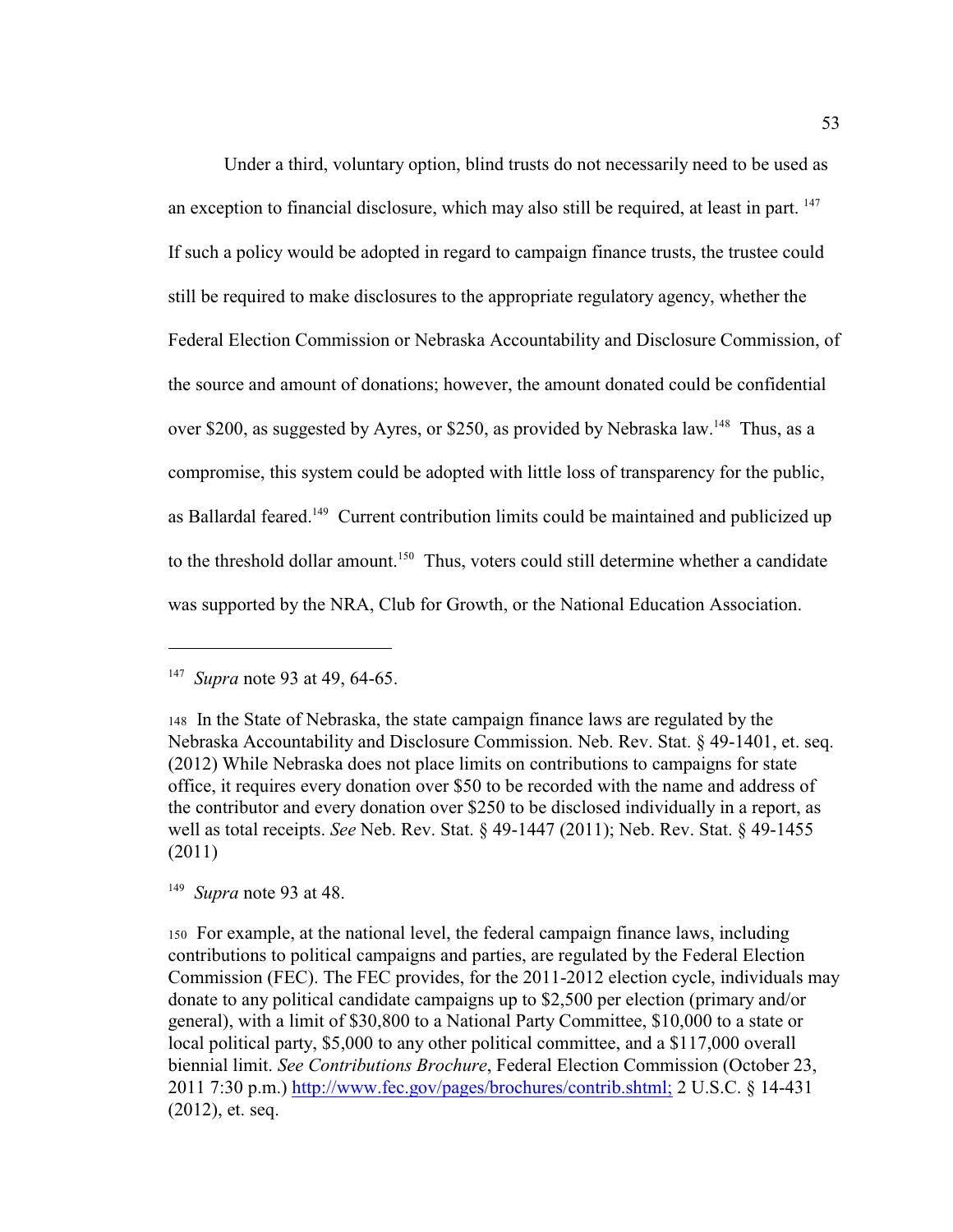Further, candidates would still have incentive to seek their endorsements, regardless of knowing the amount of a donation. At the same time, even if the candidate checked the names of donors with the FEC or the NADC, anything more than nominal amounts would not be available.<sup>151</sup> While the argument could be made, if the public knows, the candidate will most certainly know, as I noted, there is value to the candidates to remain blind to campaign donors.

Finally, one reason voluntary blind trusts may be part of a practical solution is because so many other solutions have failed. Critics of my proposal might argue simple, substantive reforms may be more advantageous to a more democratic campaign process, such as simply changing election days to the weekend; however, as J. Robert Abraham noted, the history of campaign finance regulation in the United States shows political money is of a hydraulic nature, or, despite repeated attempts to limit the role of money in elections, an increasing amount of money continually finds its way into campaigns. Political money, like water, will always find an outlet.<sup>152</sup> In the last 100 years, Congress has tried restrictions on the sources of funds, limits on the dollar amounts of contributions, matching funds, and disclosure of information about the funds. In contrast to these reforms tried at federal and state levels, blind trusts do not seek to restrict money

<sup>151</sup>The Nebraska Accountability and Disclosure Commission and the Federal Election Commission would have knowledge of the actual amount of the donation and could release names and the up to amount to the public immediately and the actual amounts after the term of office of the candidate or, in the case of an unsuccessful candidate, after the end of the campaign.

<sup>152</sup> J. Robert Abraham, *Saving Buckley: Creating a Stable Campaign Finance Framework*, 110 Colum. L. Rev. 1078 (2010).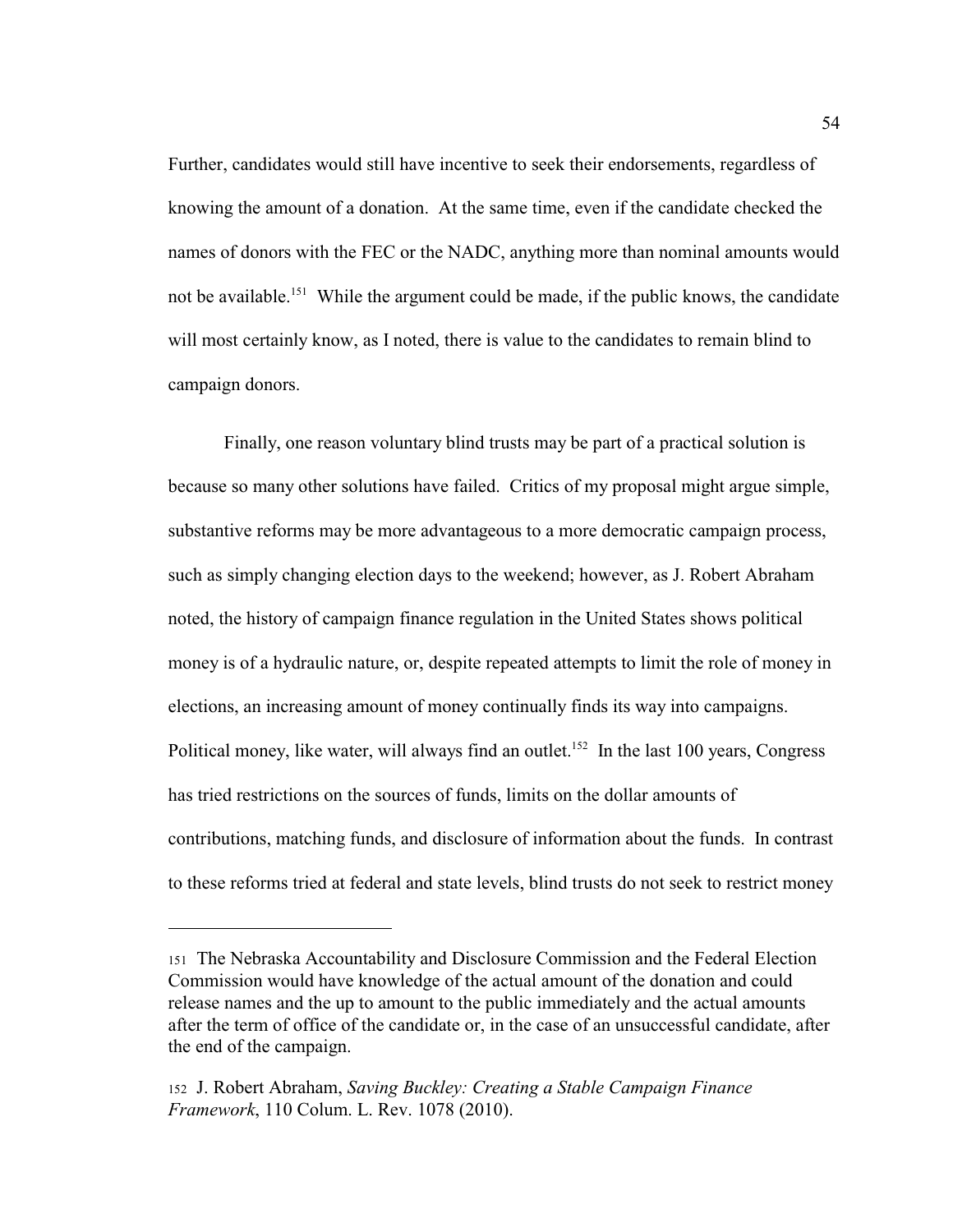coming into politics; only the candidate's knowledge of the source of his funds and thus his ability to reward contributors with favors or access.

I believe a voluntary system would pass strict scrutiny analysis by the Court. First, the Australian secret voting booth on which the "donation booth" is based has been adopted by American election processes in very short time – in part because someone can reveal their vote, if they choose. Second, as Ayres noted, state-imposed mandatory blind trusts for judicial elections have been upheld by the Courts. Third, the voluntary use of blind trusts is not intrusive.

Thus, blind trusts may have a role in campaign finance reform. Although the best possible model is still open for debate, a voluntary system of candidate utilization of blind trusts would likely include:

- 1) A voluntary, public trust agreement between a candidate and a campaign treasurer that provides the campaign funds would be taken into a blind trust and, while the total dollar amount of the trust would be disclosed to the candidate, the sources and individual amount of contributions would not be;
- 2) Voluntary ignorance on the part of a candidate. It would include returning donations made directly to her and explaining to potential donors she would not directly accept campaign donations;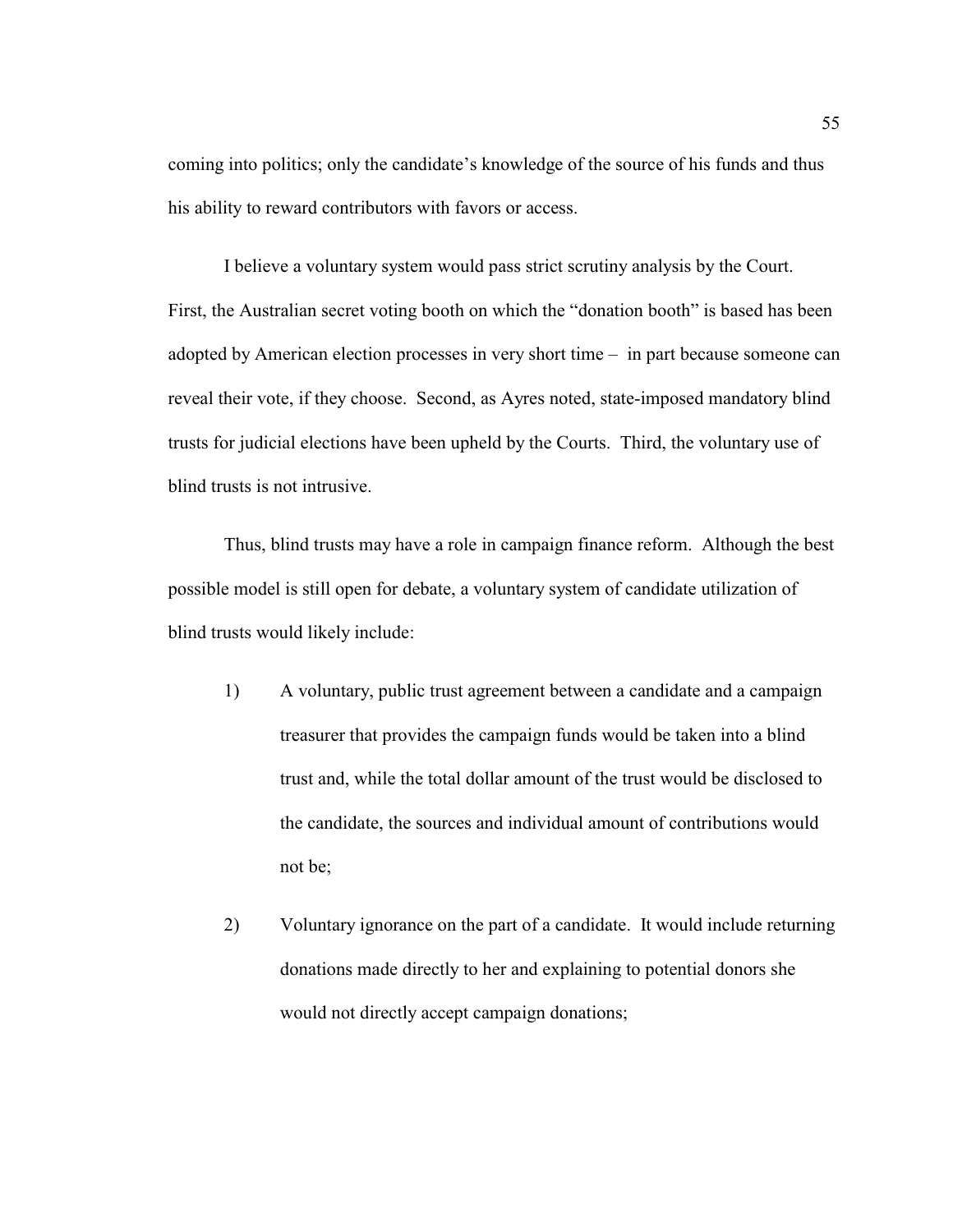- 3) Reformation of traditional fund raising activities, such as \$38,000 a plate White House fund raiser dinners; prospective donors could be invited, but a candidate would simply explain to guests she was not requesting a specific donation for attendance outside the cost of the meal provided, although the attendees could be provided with envelopes addressed to the campaign treasurer; and
- 4) Continued discussion and research about the viability of blind trusts in campaign finance to prohibit *quid pro quo* and even the appearance of impropriety.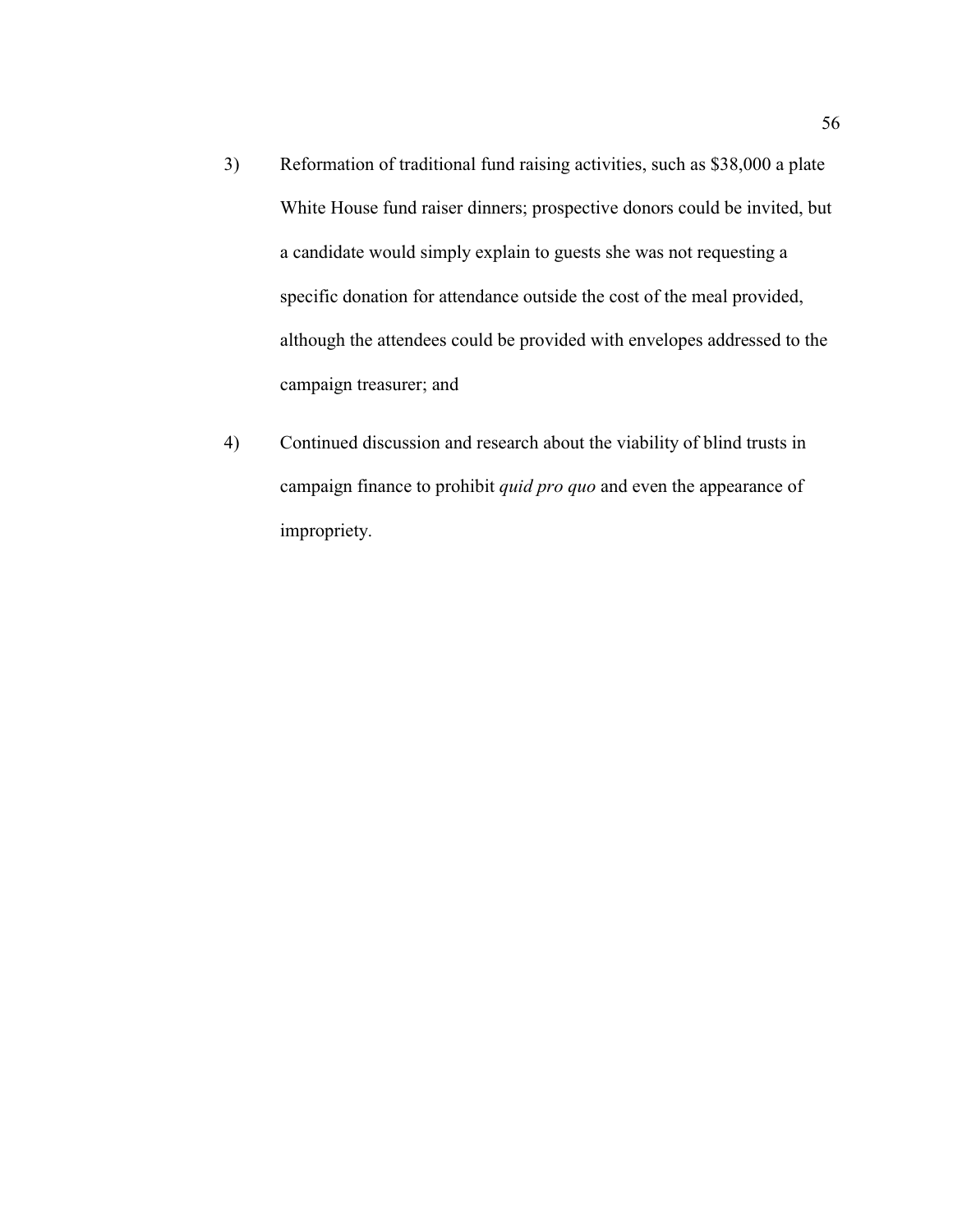#### **Chapter VI. Conclusion**

For this thesis, I explored the use of blind trusts in campaign finance reform. More specifically, would either permitting or requiring anonymous donations to campaigns allow for fully funded, yet privately funded, campaigns while preventing problems, real or perceived, such as buying votes or access, associated with campaign donations?

In pursuit of understanding the issue, I examined the constitutional origins of the right of Congress to regulate federal campaigns through the Elections Clause, the constitutional protection of speech through the First Amendment, and the inherent tension between the need for candidates to raise funds for media buys while preventing corruption associated with buying votes or access through campaign dollars. Further, I have also reviewed and summarized the history of campaign finance law and salient court decisions regarding the history campaign finance regulation. Finally, I have reviewed the current use of blind trusts by government officials as well as existing relevant literature suggesting blind trusts may be a viable option for campaign reform.

Having reviewed the salient material, I believe a voluntary blind trust system could be appealing to candidates, offering a great deal of protection to candidates from the appearance of impropriety while working complimentary to existing campaign finance restrictions. This is important because there is a legitimate public interest in preventing not only the *quid pro quo* of trading campaign donations for votes or access to politicians, but protecting against even the appearance of impropriety.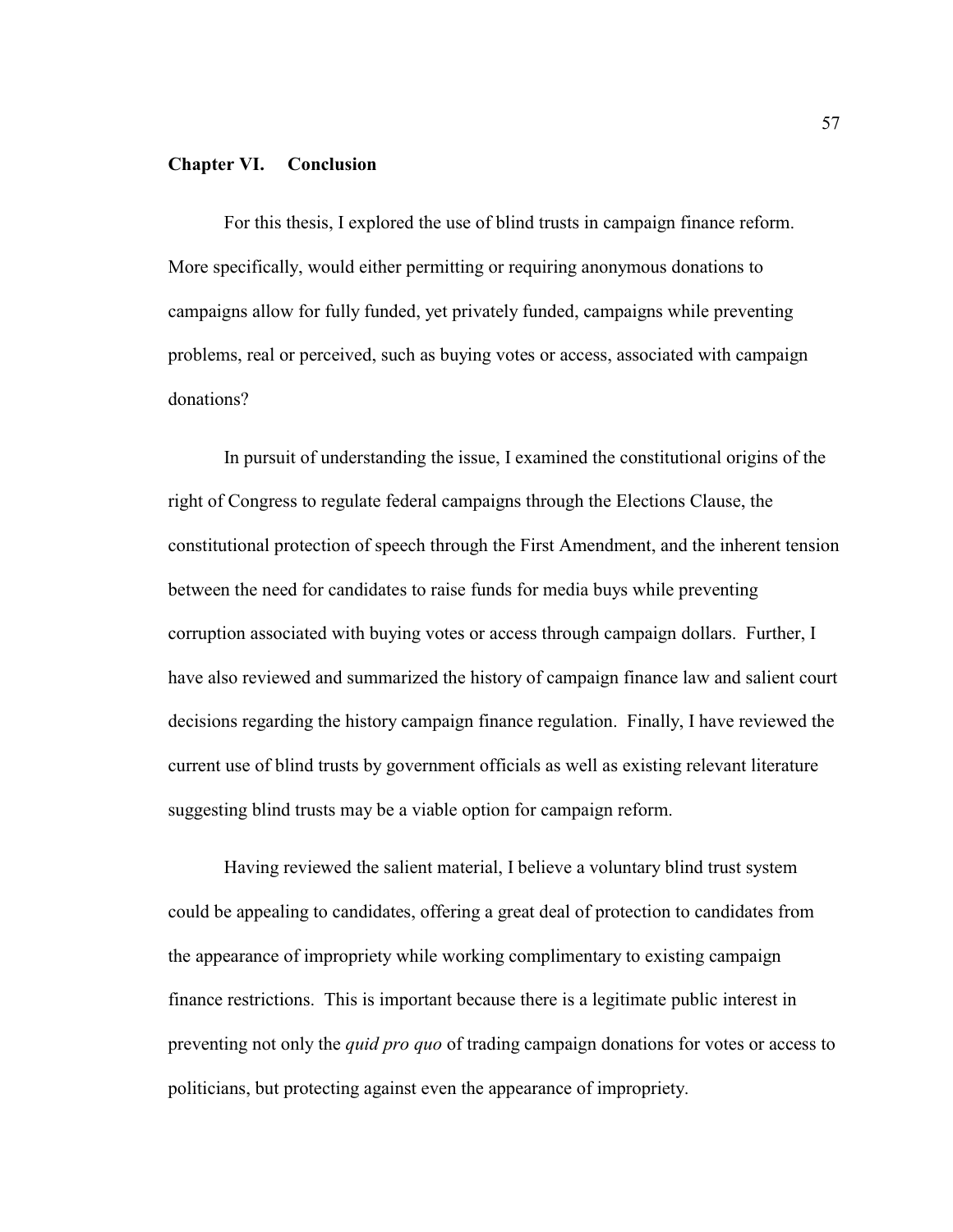The current system of public disclosure of donors and amounts above a certain threshold, whether directly to candidates, to parties, or to PACs, has not prevented the perceived corruption of vote or access buying. The prohibition of gifts to Members of Congress has been perceived not to cut donors influence. Public matching funds to candidates who agree to spending limits has been ruled unconstitutional.

At the same time, I concede voluntary blind trusts are not a panacea for all the perceived problems in campaign finance. For so long as a blind trust was voluntary and not accomplished under penalty, there will be many critics who will simply find them incredible. Would the public ever simply take a politician's word for it that he did not know the identity of his contributors? Perhaps not, but I think it depends on the credibility of the politician. A politician such as famous football coach Tom Osborne would not have been doubted. Voters can and do take credibility into account.

 Further, Super PACs will continue to spend vast sums of money. Unlike Ayres, I do not suggest donations to issue PACs also must be anonymous and there is little advantage to an issue PAC, compared to a candidate, to receive only anonymous PAC donations. (There may be advantage to requiring political PACs like leadership PACs to receive only anonymous donations.) Whether funded by corporations and unions, as now lawful under the Supreme Court's recent *Citizens United* decision, or funded by wealthy individuals, as lawful under *Buckley v. Valeo*, the growth of PACs spending on issue advertising will likely continue. Assuming Ayres is correct, the growth of even voluntary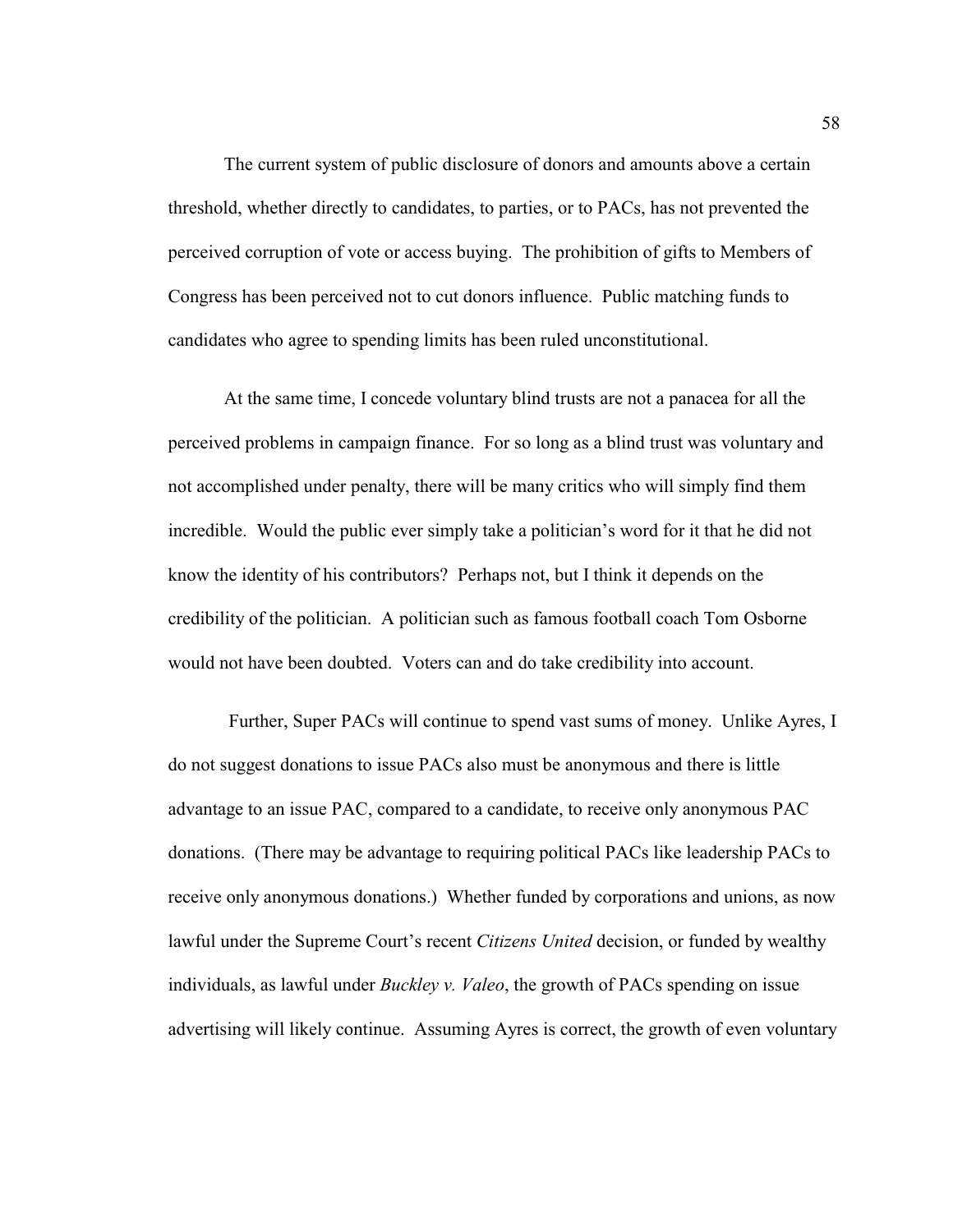blind trusts would likely foster the creation and growth of PACs because there would be no advantage in donating to the candidate.

In conclusion, I believe, in the laboratory of the states, candidates should begin to experiment with blind trusts, at least at the local level. To the extent candidates credibly accept donations from a veil of ignorance, the public percent of donors buying favors or access is greatly curtailed.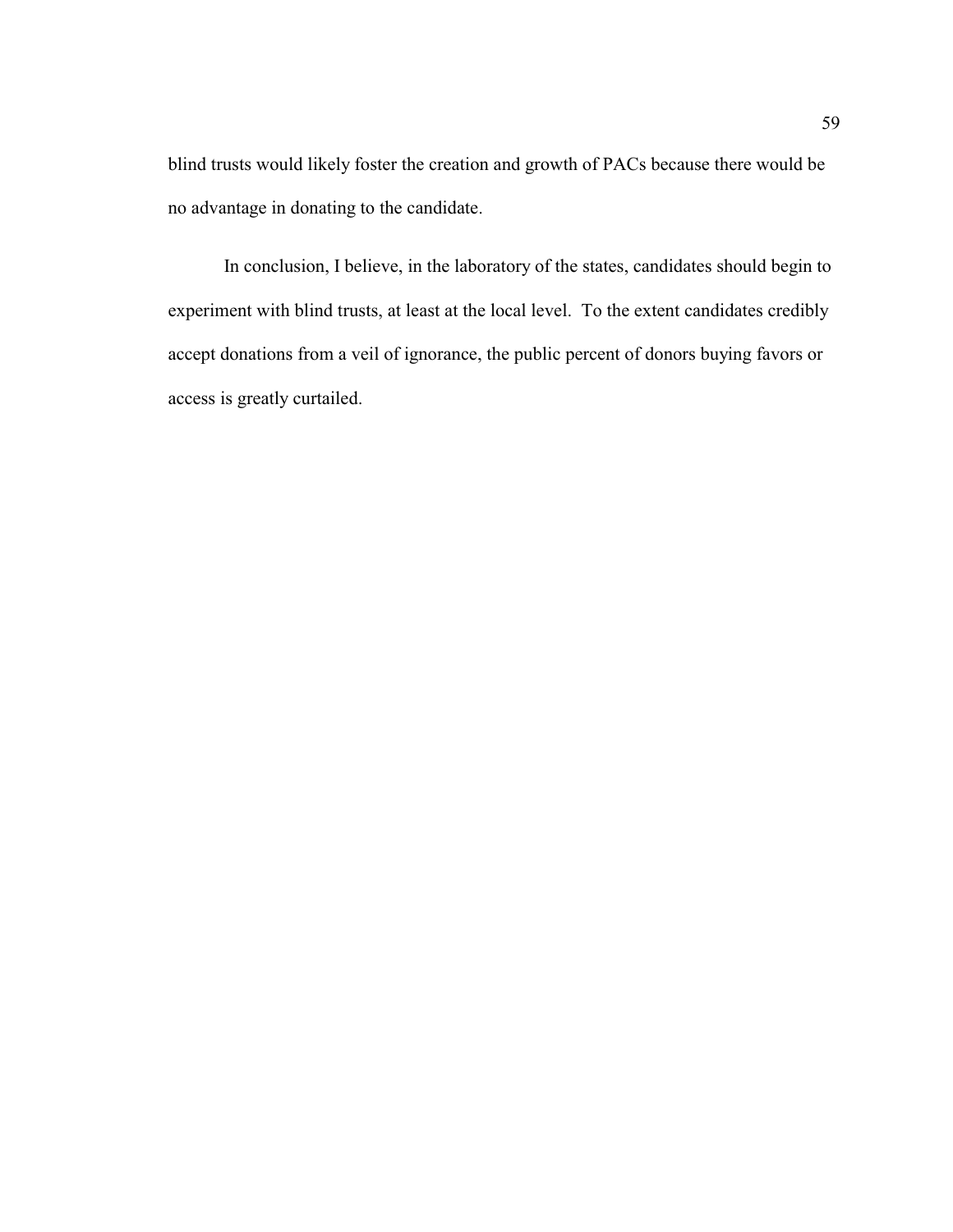### **Bibliography**

## **Perry A. Pirsch**

## **Blind Trusts as a Model for Campaign Finance Reform**

- 1. Abraham, J. (2010). Saving Buckley: Creating a Stable Campaign Finance Framework. Columbia Law Review 110, 1078
- 2. Abramoff, J. (2011). Capitol Punishment: The Hard Truth About Washington Corruption From America's Most Notorious Lobbyist. Washington, D.C.: WND Books
- 3. Abrams v. United States, 250 U.S. 616, 630 (1919)
- 4. Anonymous (2012). Bill of Rights and Later Amendments. Historic Documents, retrieved on February 12, 2012, from http://www.ushistory.org/documents/amendments.htm
- 5. Anonymous. (2010, Nov. 2). Campaign Finance (US). The Center for Media and Democracy. Retrieved on February 12, 2012 from http://www.sourcewatch.org/index.php?title=Campaign\_finance\_(U.S.)
- 6. Anonymous. Teaching with Documents: The Ratification of the Constitution, The National Archives, retrieved on February 12, 2012, from http://www.archives.gov/education/lessons/constitution-day/ratification.html
- 7. Anonymous. "The Campaign and Election of 1796." American President: Thomas Jefferson (1743-1826) Miller Center, University of Virginia, downloaded on July 10, 2012 from http://millercenter.org/president/jefferson/essays/biography/3
- 8. Ariz. Free Enter. Club's Freedom Club PAC v. Bennett, U.S. , 131 S.Ct. 2806, 2818, 180 L.Ed.2d 664 (2011)
- 9. Associated Press v. United States, 326 U.S. 1, 20 (1945)
- 10. Austin v. Michigan Chamber of Commerce , 494 U.S. 652, 110 S.Ct. 1391, 108 L.Ed.2d 652 (1990)
- 11. Ayres, I. (2001). Should Campaign Donors Be Identified. Campaign Finance. 15
- 12. Ayres, I. and Ackerman, B. (2003) The New Paradigm Revisited. California Law Review 91, 743
- 13. Ayres, I., and Bulow, J. (1998). The Donation Booth: Mandating Donor Anonymity to Disrupt the Market for Political Influence. Stanford Law Review 50, 837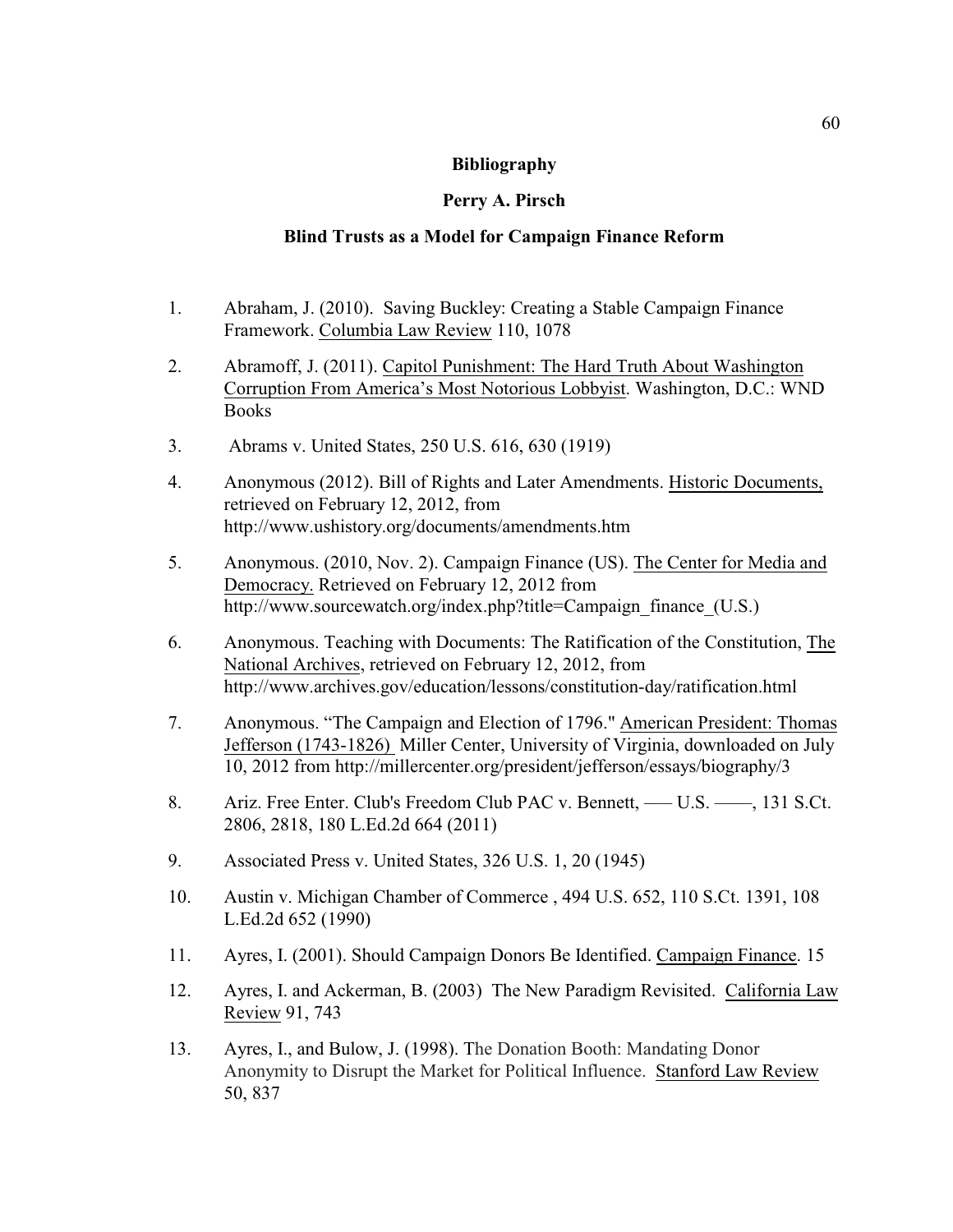- 14. Ballardal, M. (2007). The Shortsightedness of Blind Trusts. University of Kansas Law Review 56, 43
- 15. Bipartisan Campaign Reform Act, Pub. L. No. 107-155, 116 Stat. 81 (2002)
- 16. Bopp, J., and Coleson, R. (2010). Citizens United v. Federal Election Commission: Precisely What WRTL Sought to Avoid. Cato Supreme Court Review, p. 31, citing Buckley v. Valeo, 424 U.S. 1, at 43-44, 80 (1976)
- 17. Brandeis, Louis (1914). *Other People's Money—and How Bankers Use It.* New York: F.A. Stokes
- 18. Bravin, N. (1998). Is Morrison v. Olson Still Good Law? The Court's New Appointments Clause Jurisprudence. Columbia Law Review 98, 1103
- 19. Brennan, W. (1977). State Constitutions and the Protection of Individual Rights, Harvard Law Review 90, 501
- 20. Briffault, R. (2011). Corporations, Corruption, and Complexity: Campaign Finance After Citizens United. Cornell Journal of Law & Public Policy 20, 646
- 21. Buckley v. Valeo, 424 U.S. 1, 96 S.Ct. 612, 46 L. Ed. 2d 659 (1976)
- 22. Campaign Finance Limitation Act, Neb. Rev. Stat. §§ 32-1601 to 32-1613 (2012)
- 23. Citizens Clean Elections Act, Ariz. Rev. Stat. Ann. §§ 16-901.01, 16-940 to 16-961 (2006)
- 24. Citizens United v. FEC, ---U.S. ----, 130 S.Ct. 876, 175 L.Ed.2d 753 (2010) (No. 08-205)
- 25. Comeau, G. (2003). Bipartisan Campaign Reform Act. Harvard Journal on Legislation 40, 253
- 26. Corrado, A. (2005). Money and Politics: A History of Federal Campaign Finance Law. New Campaign Finance Sourcebook Washington, DC: The Brookings Institution. Note 31, p. 7
- 27. Davis, A. (2009). Genuine Reform or Just Another Meager Attempt to Regulate Lobbyists: a Critique of the Honest Leadership and Open Government Act of 2007. SPG Kansas Journal of Law & Public Policy 18, 340
- 28. Davis v. Federal Election Com'n, 554 U.S. 724, 128 S.Ct. 2759 (2008)
- 29. Ethics in Government Act, Pub. L. No. 95-521 (1978) (codified at 5 U.S.C.A. Appx 4 § 101, et seq.,); see also 5 C.F.R. § 2634.403(b) (2012)
- 30. Evans, W. (2011, August 9). State Needs Campaign Finance Reform, Good Gov't Group Says. CaliforniaWatch.org, retrieved on October 12, 2011 from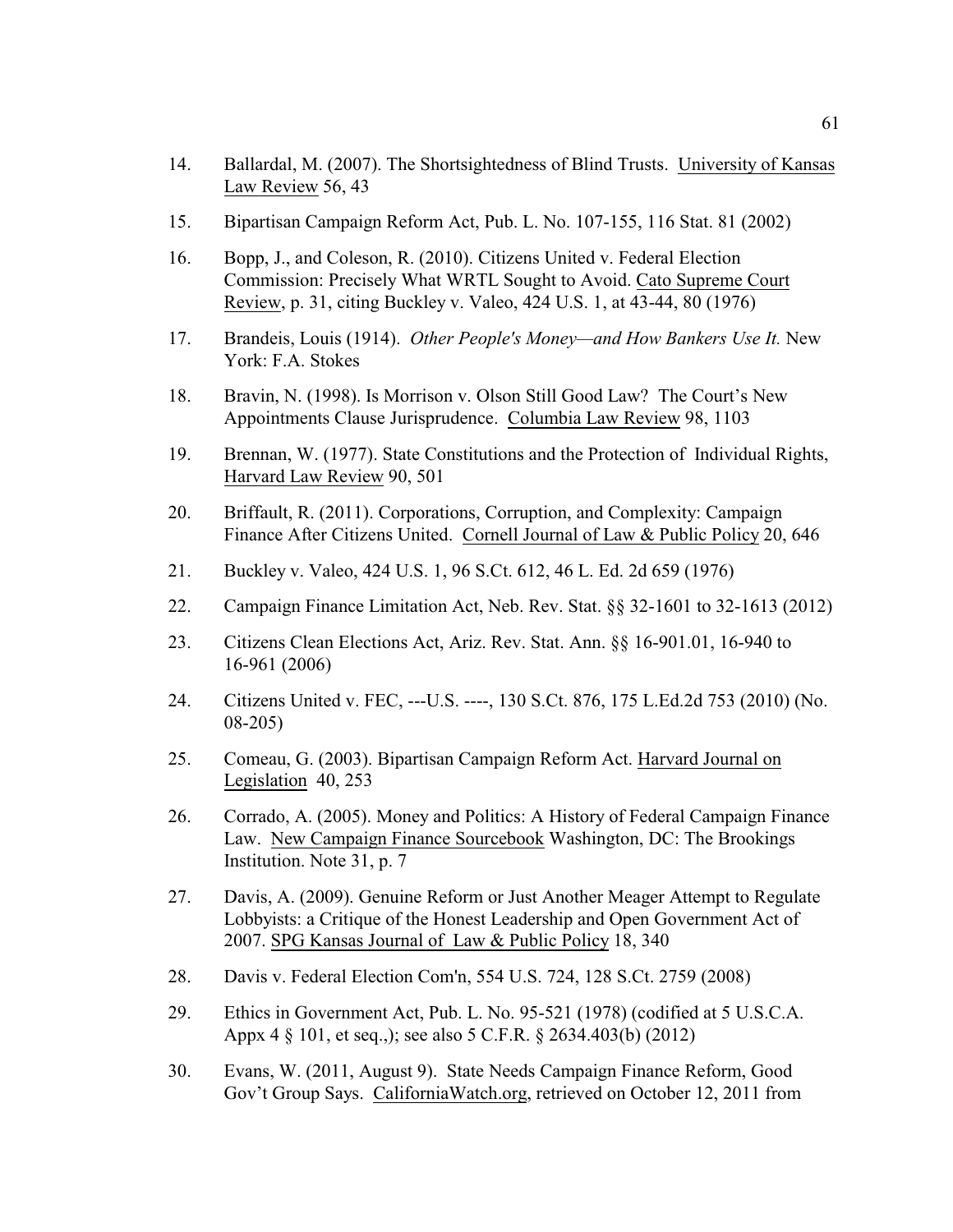http://californiawatch.org/dailyreport/state-needs-campaign-finance-reform-goodgovt-group-says-11966

- 31. Federal Corrupt Practices Act, 2 U.S.C. § 241(1910)
- 32. Federal Election Campaign Act, 2 U.S.C. § 431 (1972), including Federal Election Campaign Act Amendments of 1979, Pub. L. No. 96-187, 93 Stat. 1339 (1980)
- 33. Federal Election Commission (February 2011). Contributions Brochure. Retrieved on October 23, 2011 from<http://www.fec.gov/pages/brochures/contrib.shtml.> See also 2 U.S.C. § 14-431 (2012), et. seq.
- 34. Frasco, J. (2007). Full Public Funding: An Effective and Legally Viable Model for Campaign Finance Reform In the States. Cornell Law Review 92, 736-37
- 35. Garner, B. (Ed.) (2009) Black's Law Dictionary (9th ed.). Westlaw, retrieved on April 3, 2012
- 36. Garrett, R. (2011, Jan. 28). Campaign Finance: Potential Legislative and Policy Issues for the 111<sup>th</sup> Congress. Congressional Research Service, p. 2
- 37. Garrett, R. (2011, July 11). The State of Campaign Finance Policy. Congressional Research Service, p. 1
- 38. Garrison v. Louisiana, 379 U.S. 64, 74-75 (1964)
- 39. Harvard Law Review Association (1953). Statutory Regulation of Political Campaign Funds. Harvard Law Review 66, 1262-63
- 40. Honest Leadership and Open Government Act of 2007, Pub. L. No. 110-81, 121 Stat. 735
- 41. Issacharoff, S. (2010). On Political Corruption. Harvard Law Review 124, 121- 23
- 42. Johnstone, A. (2012). A Madisonian Case for Disclosure. George Mason Law Review 19, 413
- 43. Kalanick, C. (2011). Blowing up the Pipes: the Use of (C)(4) to Dismantle Campaign Finance Reform. Minn. L. Rev. 95, 2257
- 44. Lobbying Disclosure Act of 1995 (LDA), Pub. L. No. 104-65, 109 Stat. 691
- 45. Madison, J. "Federalist #10," in The Federalist Papers, ed. Clinton Rossiter (New York: New American Library, 1961)
- 46. Marcucci, M. (2000). Speech or Not: Applying Election Law Strict Scrutiny to Campaign Finance. Boston College Law Review 42, 174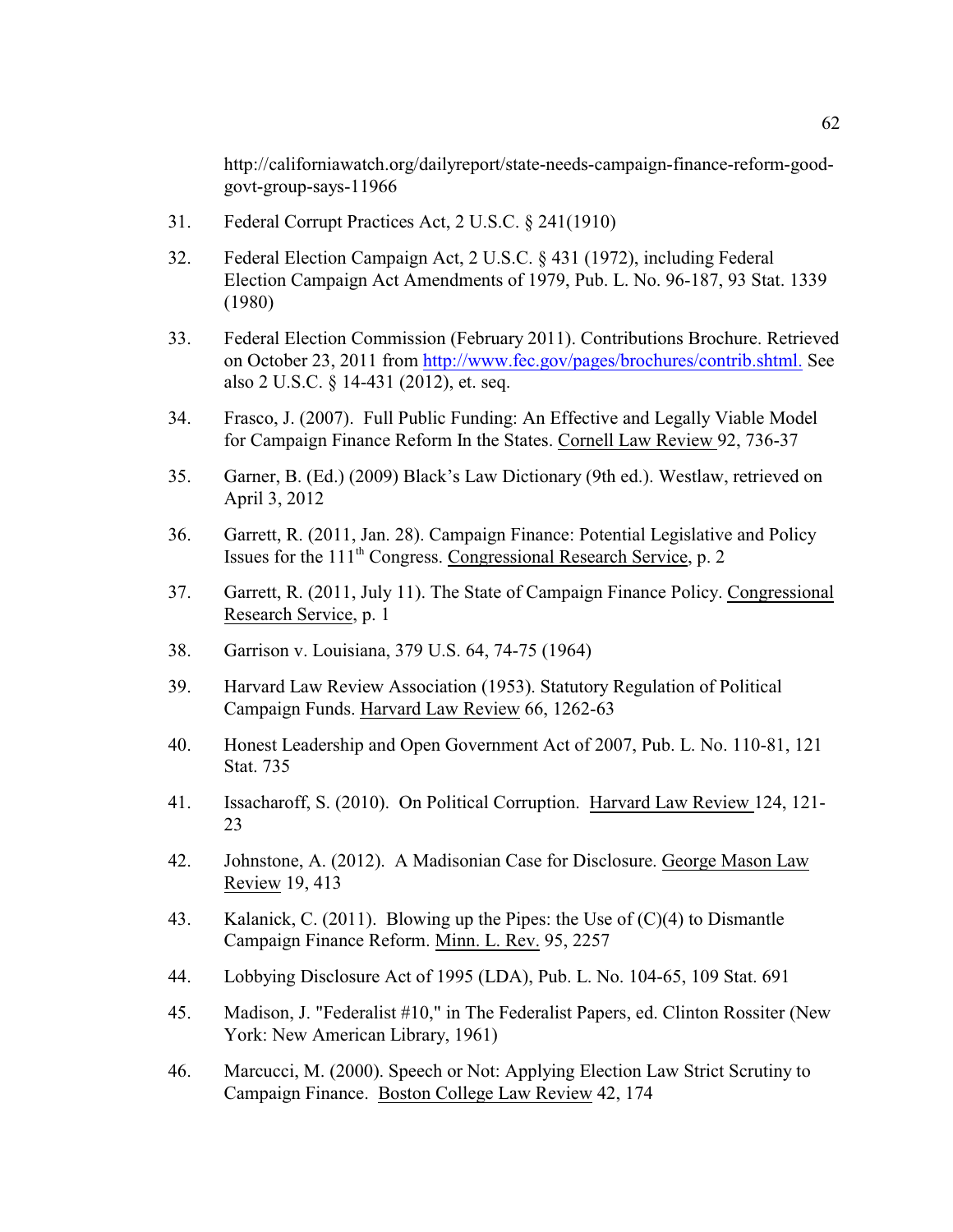- 47. Mayer, K. (Winter 2001). Answering Ayres. Cato Institute's Regulation, 24 retrieved on April 1, 2012, from http://www.cato.org/pubs/regulation/regv24n4/v24n4-4.pdf
- 48. McConnell v. Federal Election Com'n, 540 U.S. 93, 124 S. Ct. 619, 157 L. Ed. 2d 491 (2003)
- 49. Michaelis, K. (August 29, 2011). *John Bruning Continues to Benefit from Serving Nelnet, Not Nebraskans*. New Nebraska Network. Retrieved on April 1, 2012 from http://www.newnebraska.net/diary/3136/jon-bruning-continues-to-benefit-from-se rving-nelnet-not-nebraskans.
- 50. Montopoli, B. (2010, May 23) Joe Sestak: In Politics, Money Is the Problem. CBSNews retrieved on October 12, 2011 on http://www.cbsnews.com/stories/2010/05/23/ftn/main6511758.shtml
- 51. Murray, D. (1992, July 19). Reform Began in 1904. Toledo Blade, retrieved on February 12, 2012 from http://news.google.com/newspapers?nid=1350&dat=19920719&id=DQ8wAAAA IBAJ&sjid=TwMEAAAAIBAJ&pg=6639,4954542.
- 52. Mutch, R. (1988). Campaigns, Congress, and Courts: The Makings of Federal Campaign Finance Law. New York: Praeger. p 3
- 53. Mutrymowicz, D. (2009) Loophole.com: How the FEC's Failure to Fully Regulate the Internet Undermines Campaign Finance Law. Columbia Law Review. 109, 1708 at 1715
- 54. Neb. Op. Atty. Gen. No. 11003 (2011)
- 55. Nebraska Accountability and Disclosure Commission. Neb. Rev. Stat. § 49-1401, et. seq. (2012)
- 56. New York Times Co. v. Sullivan, 376 U.S. 254, 270 (1964)
- 57. Nixon v. Shrink Missouri Government PAC, 528 U.S. 377, 120 S.Ct. 897 (2000)
- 58. Persily, N., and Lammie, K. (2004). Perceptions of Corruption and Campaign Finance: When Public Opinion Determines Constitutional Law. University Pennsylvania Law Review 153, 138
- 59. Red Lion Broadcasting Co. v. F.C.C.S*,* 395 U.S. 367, 390 (1969)
- 60. Smith, B. (1995-96). Faulty Assumptions and Undemocratic Consequences of Campaign Finance Reform. Yale Law Journal 105, 1049
- 61. State ex rel. Lemon v. Gale, 272 Neb. 295, 721 N.W.2d 347 (2006).